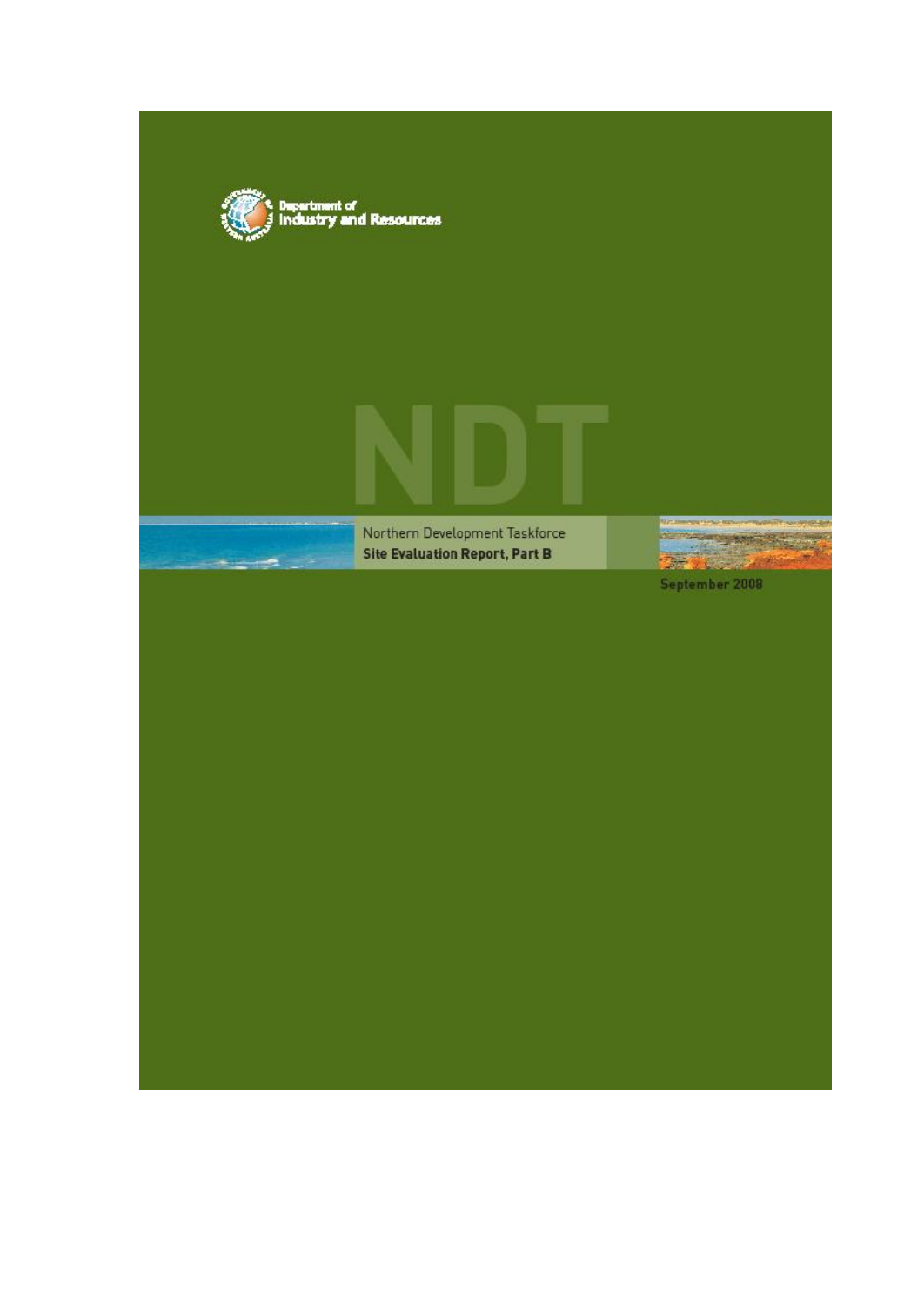# **Table of Contents**

| 3.5.3. ConocoPhillips Australia Pty/Karoon Gas Australia (KGA)  9                                                                                                                                                             |
|-------------------------------------------------------------------------------------------------------------------------------------------------------------------------------------------------------------------------------|
|                                                                                                                                                                                                                               |
| 4.2. Site and Project Development Options - Evaluation Framework  10<br>4.2.1 Review of Alternative Pilbara Regional Locations to Kimberley  10                                                                               |
|                                                                                                                                                                                                                               |
| 5.2. Aboriginal Consultation and Kimberley Land Council Agreement 12                                                                                                                                                          |
|                                                                                                                                                                                                                               |
| 6.2.1. Commonwealth Assessment of Matters of National Environmental<br>6.2.2. Approach to Site Evaluation - Marine Environmental Experts Working<br>6.2.3. Approach to Site Evaluation - Terrestrial Experts Working Group 18 |
|                                                                                                                                                                                                                               |
| 7.1.1. Overview of West Kimberley Regional Terrestrial and Marine<br>7.1.2. Kimberley Plateau - North Kimberley IBRA Region  27                                                                                               |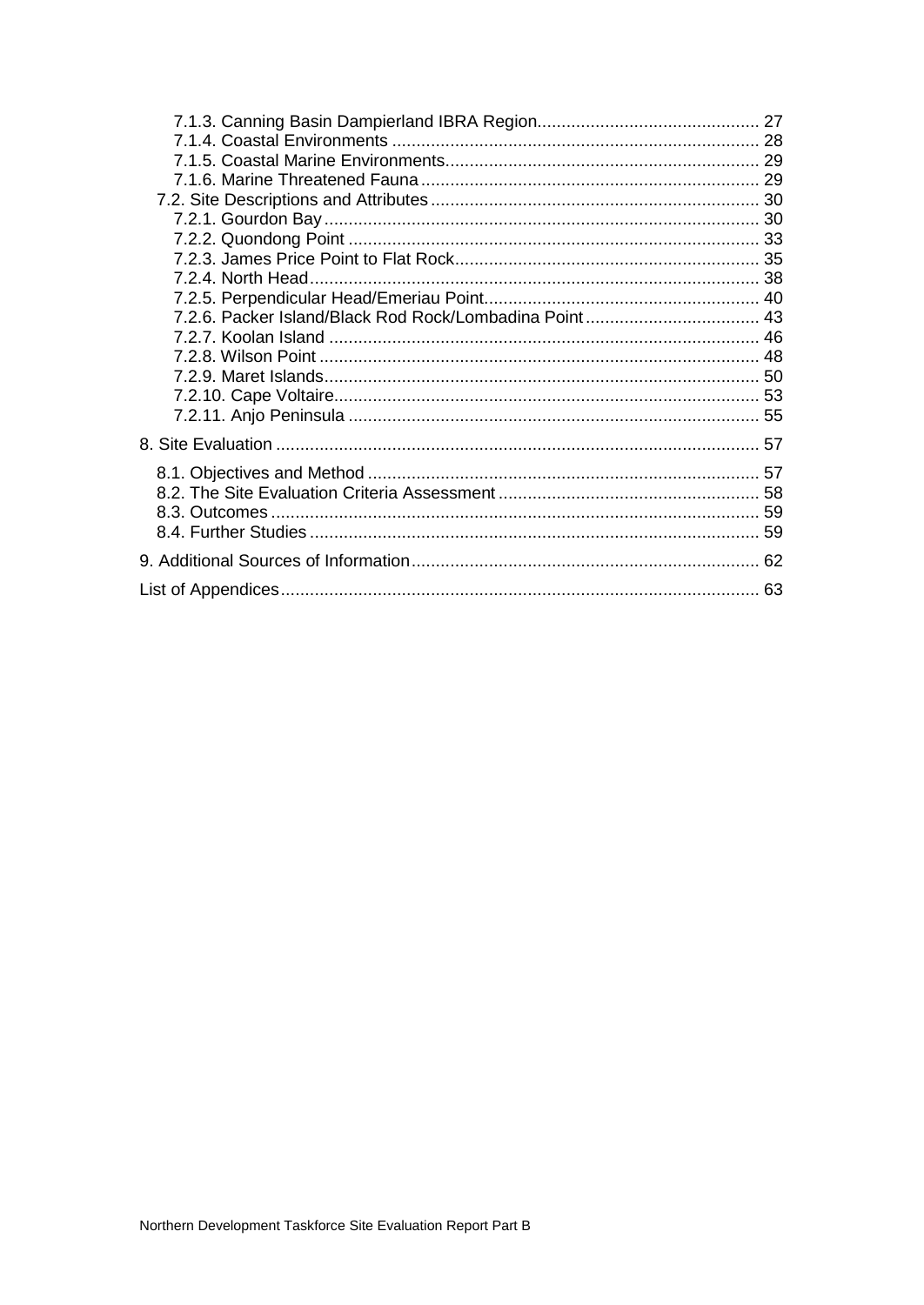## **Part B Site Evaluation Summary**

The Northern Development Taskforce (NDT) Site Evaluation Report responds to the findings and evaluation processes identified and formalised in the NDT Interim Report released on 4 July 2008.

This Site Evaluation Part B Report provides an assessment of the 11 sites identified as potentially technically viable for the processing of Liquefied Natural Gas from the Browse Basin. The evaluation of these sites was aimed at determining the key environmental, heritage, technical and socio-economic constraints potentially impacted upon by the development of a Liquefied Natural Gas (LNG) processing hub.

This report will assist industry and the lead Browse Basin gas processing proponents in assessing the opportunity and viability of locating their gas processing functions within a LNG hub. It will also assist the Indigenous Traditional Owners to understand the environmental, heritage and socio economic impacts associated with the development of LNG processing on their country, prior to their decision to proceed with the strategic assessment of an LNG hub site.

The environmental, heritage and socio-economic analysis undertaken in preparation for this report has also identified:

- a range of sensitivities that need to be addressed through the strategic assessment process;
- further field studies that need to be undertaken; and
- where continued and more focused consultation with industry and the many stakeholders is required in this process.

The methodology used to undertake the evaluation of Kimberley sites began with the establishment in August 2007 of the NDT working groups.

The working groups represent a vast array of experience across many relevant fields of knowledge and this report draws upon their combined judgement alongside available data, extant reports and the outcome of NDT commissioned studies of the marine and terrestrial environment. The NDT wishes to acknowledge the assistance of the WA Marine Science Institution and its partners in the execution of these studies.

Industry has willingly assisted the NDT through the provision of important data, technical information and advice.

To undertake an evaluation of sites, the NDT established a Site Evaluation Panel made up of senior officers with relevant expertise from a range of government departments. In addition, the NDT invited members of the working groups to independently evaluate the sites. The two lead proponents, Woodside Energy Ltd on behalf of the Browse Joint Venture (JV) and INPEX Browse Ltd. on behalf of the Ichthys JV also provided an independent view on site viability.

In parallel with the preparation of this report, the Kimberley Land Council Traditional Owner Taskforce (TOTF) has been undertaking extensive consultations with all stakeholders and participating in environmental and heritage studies, visits to country and a visit to the Burrup Peninsula.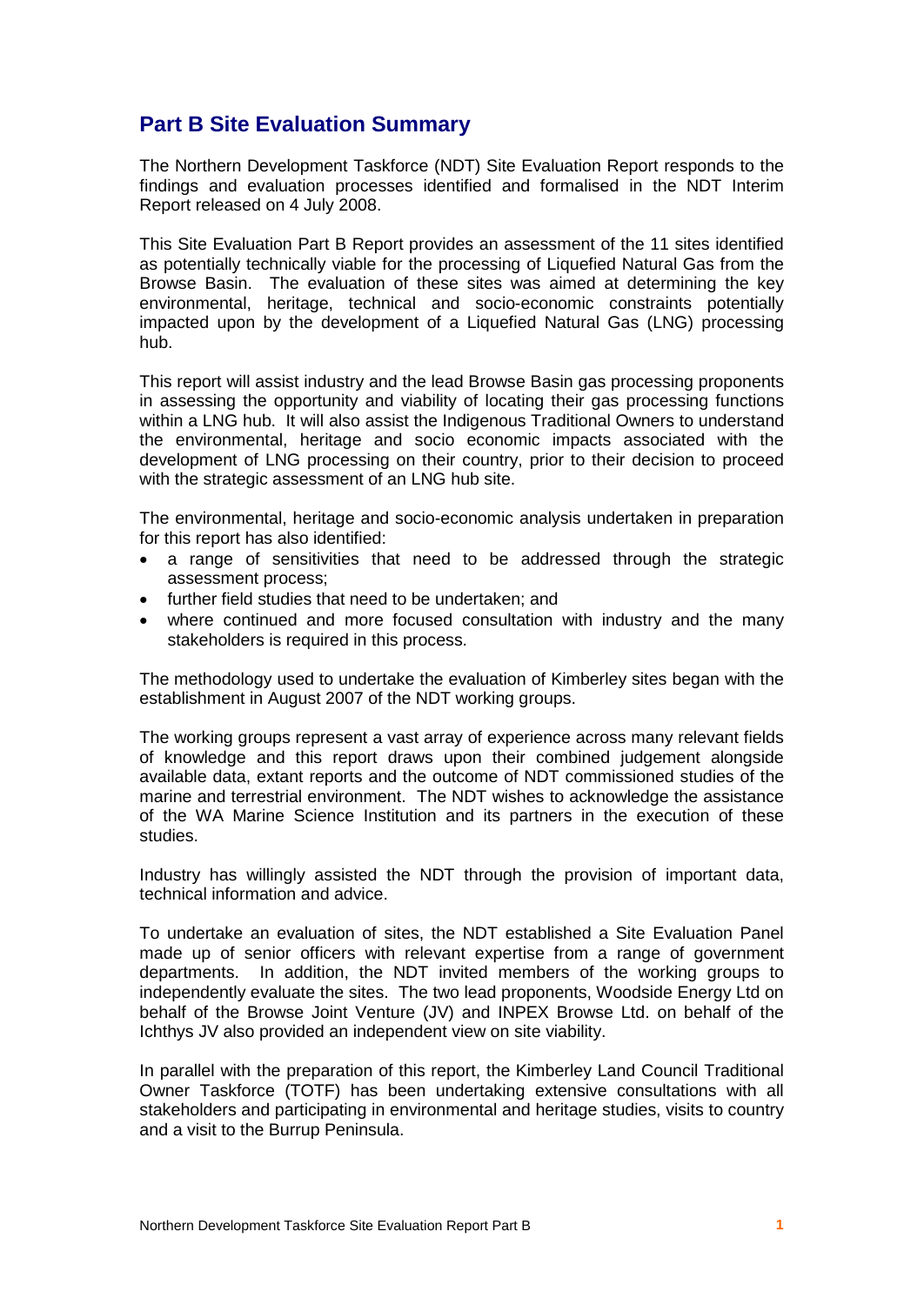The Kimberley Land Council (KLC) has indicated the support of the TOTF to allow the NDT to continue with the evaluation of sites as outlined in this report.

The environmental analyses of all sites have highlighted the rich biodiversity of the Kimberley region and its role in supporting the recovery of the Humpback whale population. Studies are underway to better understand the migration of whales along the coast of the Dampier Peninsula.

It is acknowledged that the environmental non government organisations associated with this site evaluation process would prefer national heritage values assessment and evaluation of options for development outside of the Kimberley, to occur prior to the shortlisting of sites. The NDT is committed to the evaluation of alternative development options as part of the next phase of the strategic assessment process.

The NDT has commissioned WorleyParsons Services Pty Ltd to undertake a design concept study for the hub. This study will seek to determine the contribution design solutions can play in avoiding or minimising impacts on key environmental constraints from the hub development. In addition, the NDT will continue the environmental, heritage and geotechnical studies and surveys and begin the assessment of regional impacts on people, towns, industries, infrastructure and services.

The sites recommended for further consideration in this report will be subjected to geotechnical investigation in both the terrestrial and marine areas as well as subjected to Aboriginal heritage surveys. WorleyParsons Services Pty Ltd will prepare a design concept for each site cognisant of the environmental and technical constraints identified in this report. The outcome of this process will be an indication of the capacity to design a hub avoiding or minimising environmental, heritage or socio-economic impacts. It is anticipated these studies along with the considered opinion of the Traditional Owners will lead to the identification of a preferred site.

The outcomes of the site evaluations made by the Site Evaluation Panel are detailed in the Northern Development Taskforce Site Evaluation Report **Part A**.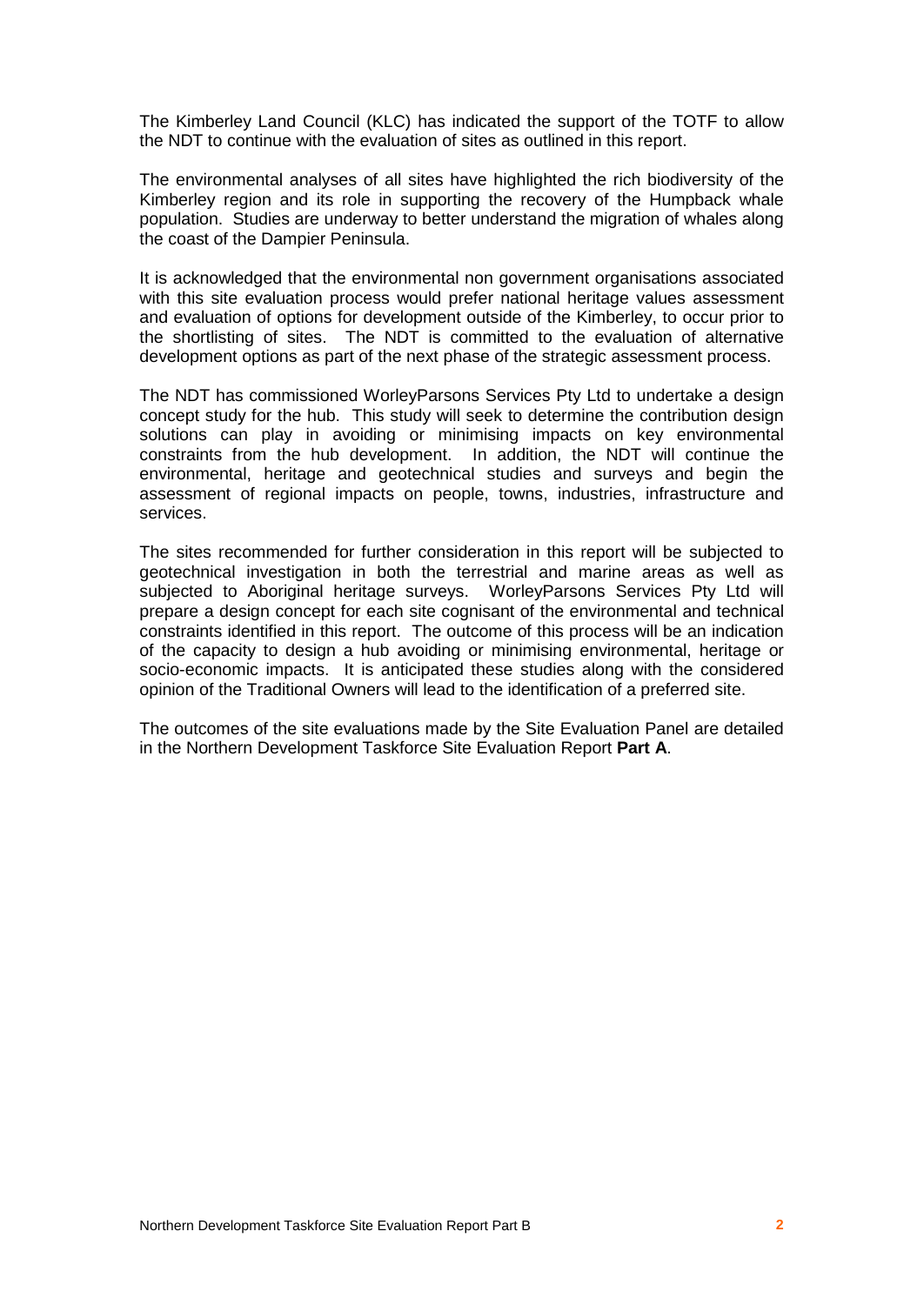## **1. Introduction**

## **1.1. Region of Interest ñ The Browse Basin**

The Browse Basin is a large (180,000km<sup>2</sup>) basin located within the Australian North West Shelf. The Basin has a 40 year history of exploration. It is a world class petroleum region of continental margin sedimentary basin thatcomprises part of the North West Shelf hydrocarbon province, located offshore in Western Australia. The Browse Basin is estimated to contain 20 to 25 percent of Australia's remaining gas reserves.

## **1.2. Sources of Information**

Information used in the course of the site evaluation process includes Geographic Information System (GIS) based assessment, data and reports from the State Department of Indigenous Affairs (DIA), Department of Planning and Infrastructure (DPI), Department of Industry and Resources, Department of Environment and Conservation, Office of Native Title, Tourism Western Australia, Department of Fisheries, WA Museum and the Kimberley Development Commission. The Taskforce also commissioned studies from a number of sources including the Western Australian Marine Science Institution (WAMSI) and partner organisations, including the Australian Institute of Marine Science, CSIRO, and the WA Museum along with terrestrial studies undertaken by ENV Consulting. Data, comments and reports were obtained from a number of Commonwealth government departments including the Department of the Environment, Water, Heritage and the Arts (DEWHA) and the Department of Resources, Energy and Tourism. A variety of industry reports and published documents together with substantial information obtained in the course of extensive consultation and stakeholder meetings form an integral part of this report. The Taskforce also had access to ëcommercial in confidenceí information from a number of industry sources including Woodside Energy Ltd, (Woodside), Shell Development (Australia) Pty Ltd (Shell) and INPEX Browse Ltd (INPEX).

## **1.3. Structure of the Report**

This report is comprised of nine sections and twelve appendices. The content is as follows:

**Section 1** introduces the report, defines the region of interest and summarises the sources of information used.

**Section 2** describes the background of the Northern Development Taskforce (NDT).

**Section 3** provides an overview of the Browse Basin.

**Section 4** provides an explanation of the site evaluation and selection process.

**Section 5** addresses methodological issues and considerations, including underlining assumptions and details of the range of comprehensive consultations undertaken with key stakeholders.

**Section 6** outlines the details and outcomes of the site evaluation workshops undertaken in Broome and Perth in July and August 2008.

**Section 7** provides a summary of the technical attributes and environmental, heritage and socio economic constraints of each site.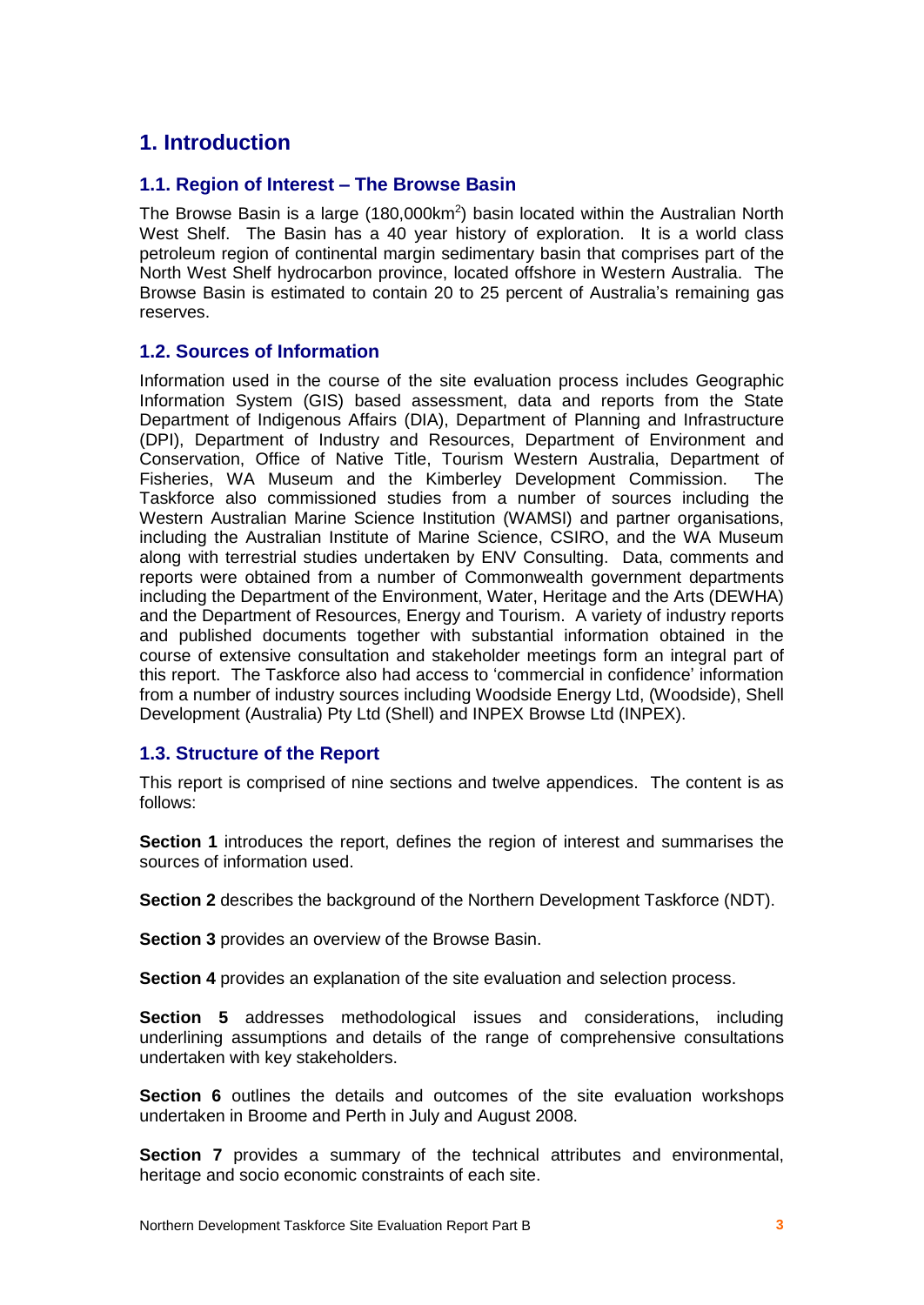**Section 8** explains the guidelines, matrix table and outcomes of the site evaluation and selection ranking undertaken by the range of stakeholders at the workshops.

**Section 9** presents the references for the additional sources of information used in the report.

**Appendix 1** Gaffney Cline and Associates Reports 1-3

**Appendix 2** Broome workshop presentations

**Appendix 3** Site location maps and GIS attribute data for the site maps

**Appendix 4** Marine Studies Reports

**Appendix 5** Western Australian Museum, Intertidal study

**Appendix 6** Edith Cowan University, historical datasets of dugong observations in the Kimberley region of Western Australia

**Appendix 7** Damara WA, Coastal Geomorphology report

#### **Appendix 8** ENV Consultants reports:

- **8.1** Flora assessment
- **8.2** Vegetation assessment
- **8.3** Vertebrate fauna assessment

**Appendix 9** Richard Hammond, Visual landscape study

- **9.1** Maps of Visual Landscape Character-Significance Ratings
- **9.2** Key Travel Routes and Use Areas
- **9.3** Visual Landscape Summary-Site Characteristics and Issues Matrix

**Appendix 10** Environmental Experts Working Groups matrix assessments:

- **10.1** Marine
- **10.2** Terrestrial

**Appendix 11** Site Evaluation criteria matrix

**Appendix 12** Independent Assessment Panel comments

This report along with the appendices can be viewed on the NDT's website from **14 October 2008**. [www.doir.wa.gov.au/ndt](http://www.doir.wa.gov.au/ndt)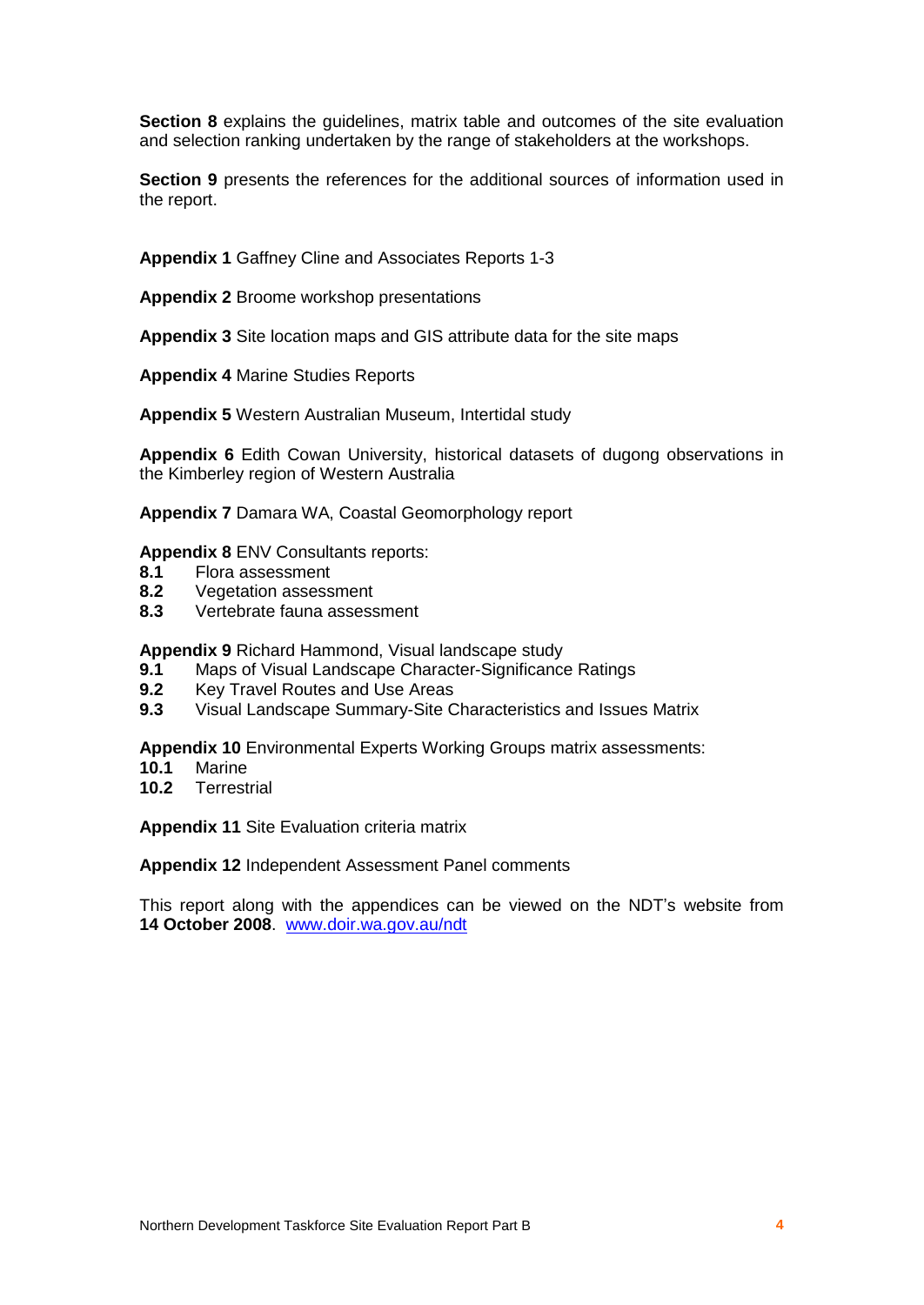## **2. The Northern Development Taskforce**

## **2.1. Background**

The Northern Development Taskforce was established by the Government of Western Australia in June 2007 to negotiate and coordinate the many issues associated with the development of the Browse Basin balanced against the wilderness, tourism, environmental and heritage values of the Kimberley. The NDT established a secretariat for the Kimberley, consisting of senior public servants from a range of key government departments and agencies.

## **2.2. Purpose of the Taskforce**

The main purpose of the NDT is to manage across-government planning processes and stakeholder consultation with regard to the selection and development of a suitable location or locations for the processing of Browse Basin gas reserves in the Kimberley. A prime consideration for the NDT is to recommend a location or locations for the processing of natural gas from the Browse Basin by one or more operators, giving full consideration to Indigenous, community, environmental, tourism and heritage issues.

## **2.3. Strategic Assessment Agreement**

In recognition of the importance of such a project, the State Government of Western Australia entered into an agreement with the Commonwealth Government to undertake a strategic assessment of a preferred hub site and an assessment of the national heritage values of the West Kimberley region.

The Strategic Assessment Agreement will run under the Environment Protection and Biodiversity Conservation Act 1999 (EPBC Act). The planned hub will also be assessed under the strategic assessment provisions of the Western Australian Environmental Protection Act 1986 (EP Act) through a concurrent and collaborative process.

The Agreement recognises the environmental and heritage values of the Kimberley, as wellas the significant economic potential of the development of Browse Basin gas reserves.

## **2.4. Interim Report July 2008**

The NDT released an Interim Report In July 2008. This Interim Report detailed the establishment of the NDT, the commencement of the across-government coordination process, initiated stakeholder consultations and established initial site selection criteria.

The key finding in the Interim Report was the Gaffney, Cline and Associates (GCA) selection validation process that reduced the number of Kimberley sites from a potential of 43 to a shortlist of nine. A further two sites were added by the Traditional Owners Taskforce established by the Kimberley Land Council. This shortlist of 11 sites was then subject to further evaluation and selection.

The three GCA reports are presented in **Appendix 1**.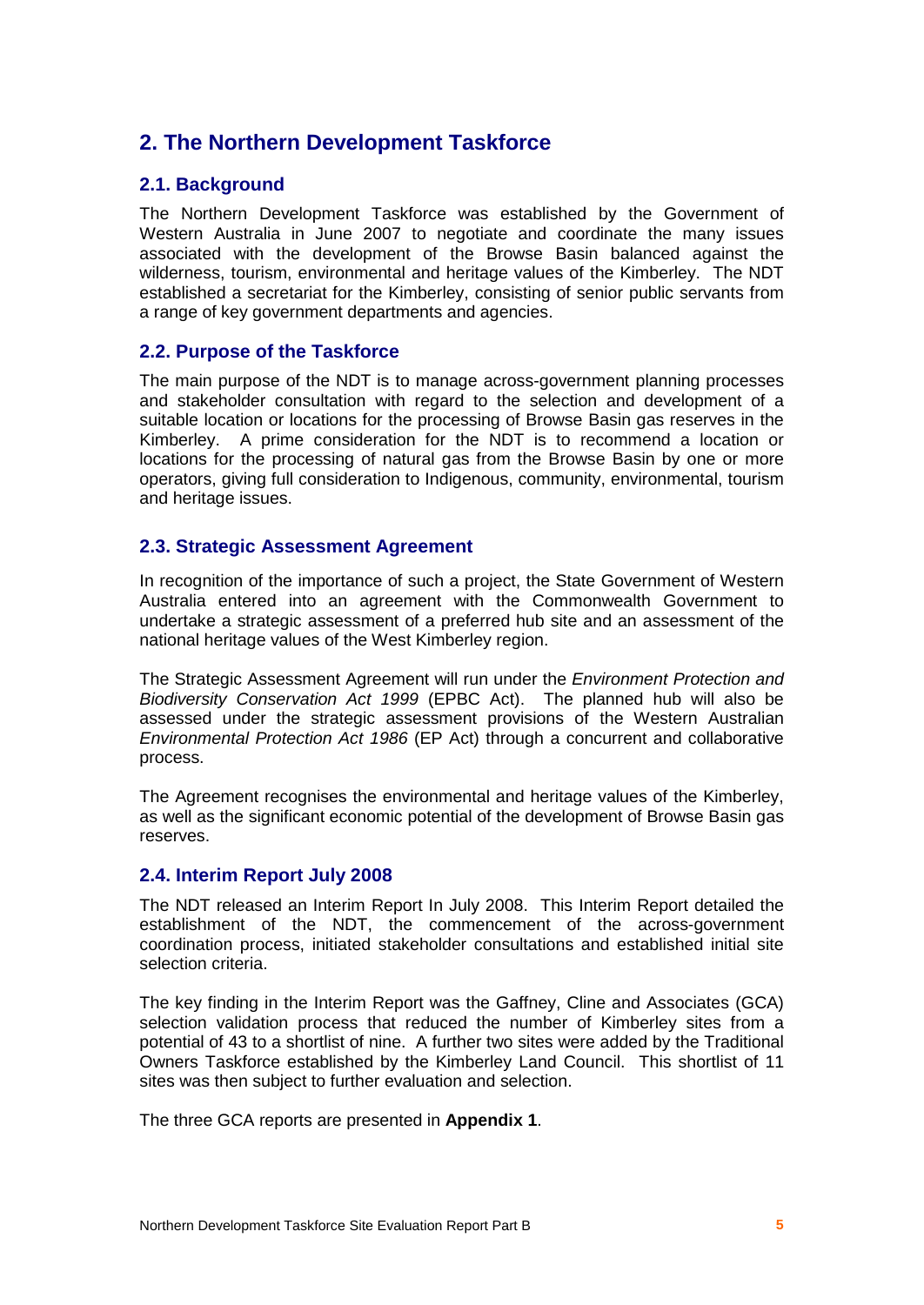## **3. The Browse Basin**

## **3.1. Overview**

The Browse Basin, offshore of north west Western Australia, holds substantial resources of natural gas. There are currently three gas processing proponents in the Browse Basin. These include the Woodside Browse Joint Venture, Ichthys Joint Venture and Shell. All three proponents are planning to use their known gas resources for Liquefied Natural Gas (LNG) projects with Browse JV and Ichthys JV seeking onshore LNG processing facilities.

These three projects are based on total gas resources of approximately 33.8 Trillion cubic feet (Tcf). While some of these resources were discovered over thirty years ago, the Basin is "gas prone" and has been relatively under explored.

A forecast reserve estimation based on the committed exploration wells to be drilled in the next three years (2008-2011) will likely add a risked mean expectation of finding recoverable petroleum resources of 34.4Tcf (973.6 Mm3) gas and 2274.2MMStb (361.6Mm3) condensate.

By comparison to a similar discovery and developmental timeframe for the North West Shelf, the potential reserves for the Browse Basin, based on internal government analysis, are reasonably expected to exceed those in the North West Shelf.

The Browse Basin is one of three basin formations in the Kimberley region that is subject to gas exploration, the others are the Canning Basin and Roebuck Basin. Current and future releases of exploration permits potentially extend the offshore gas fields geographically from west of Broome to west of Cape Bougainville, a distance of over 500 kilometres.



**Figure 1: North West Basins**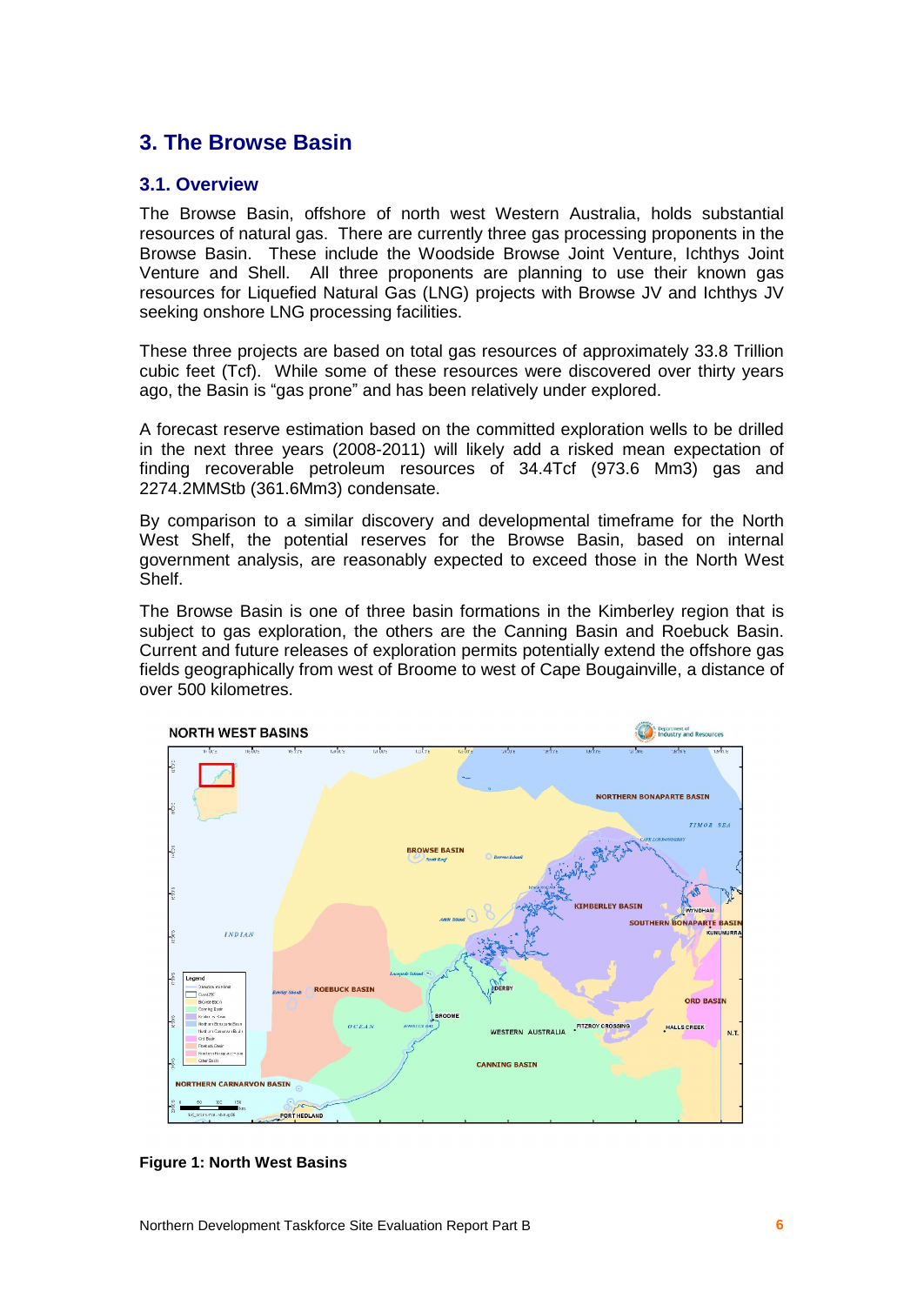## **3.2. The Woodside Joint Venture (Browse JV)**

The Browse LNG development operated by Woodside Energy Ltd (Browse JV) entails the development of three offshore gas-condensate fields in the Browse Basin; Torosa, Brecknock and Calliance (as well the JV in respect to WA-275-P and the Snarf-1 exploration well where a significant program of appraisal has been underway since 2005). Current estimated contingent resource for the three fields is approximately 18 Trillion cubic feet (Tcf) of gas and 300 million barrels of condensate.

These gas fields were discovered between 1971 and 2000, and are situated approximately 400 kilometres north north-west of Broome and approximately 290 kilometres off the Kimberley coast of Western Australia.

Woodside is expecting a decision on the preferred development concept and location of a gas processing hub on the Kimberley coast by October 2008. The Browse JV is scheduled to make a financial investment decision in 2010. Based on key-terms agreements with two customers, PetroChina and CPC Corporation Taiwan, the Joint Venture is proposing to commence the processing of gas within the period 2013- 2015.

The Browse JV submitted a referral under the EPBC Act for the upstream component of their proposed development in March 2008. The project was deemed by the Commonwealth Government to be a controlled action under the EPBC Act and will be assessed by an environmental impact statement.

## **3.3. The Ichthys Joint Venture**

The Ichthys JV plans to develop the Ichthys gas and condensate field, which is located in the Browse Basin approximately 440 kilometres north of Broome, and has current estimated recoverable resource of approximately 12.8 Tcf of gas, and 312 mmbbl of condensate and LPGs. INPEX Browse Ltd, the major partner of the Ichthys JV recently confirmed the discovery of gas and condensate at their Mimia -1 well in close proximity of the existing Ichthys field.

The Ichthys JV is due to make its final investment decision in October 2008. The JV proposes to ship its first LNG cargo in 2013/14.

The Maret Islands are the Ichthys JV preferred location for its LNG processing facilities, where approximately 8 Mtpa of LNG will be produced for export to the Asia- Pacific market.

In May 2006, the Ichthys JV commenced its state environmental assessment process for the Maret Islands site and on 14 May 2006 the proposal was deemed by the Commonwealth Government to be a controlled action under the EPBC Act. On 10 July 2006, the Commonwealth Government agreed to a joint assessment process between the Commonwealth and the State Government of Western Australia.

The Ichthys JV has confirmed its interest in establishing a single operator LNG processing hub on the Maret Islands with a capacity to process up to 31 million tones of LNG per year, inclusive of third party owned gas.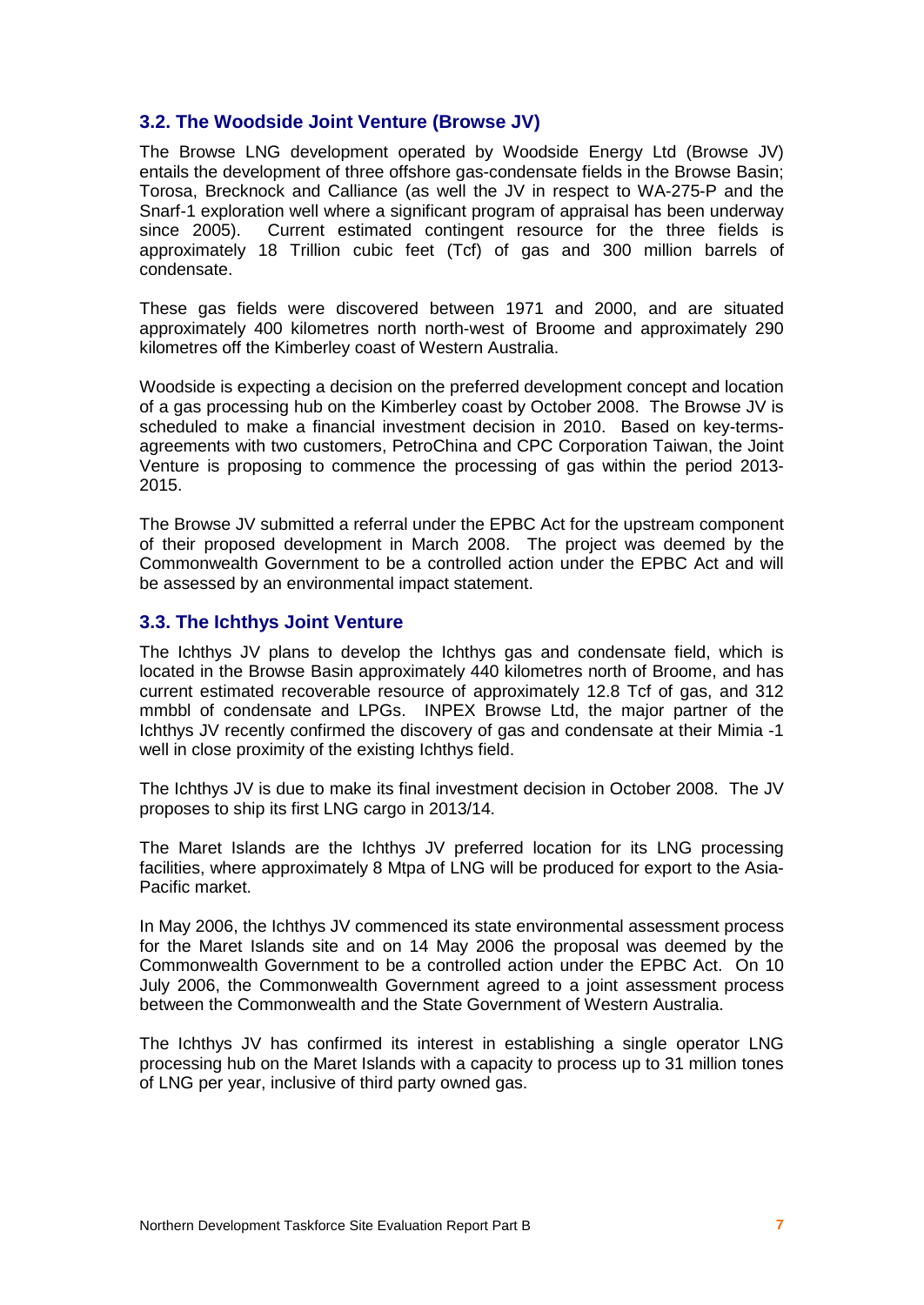On 27 February 2008, the Ichthys JV announced that it had signed a project facilitation agreement with the Northern Territory Government. The agreement supports the Ichthys JV undertaking a range of studies to assess the viability of a Northern Territory location for its LNG processing facilities, in parallel with its continuing studies for the Maret Islands.

In May 2008, INPEX Browse Ltd submitted a referral under the EPBC Act to develop onshore gas processing facilities at Blaydin Point in Darwin. The project was deemed by the Commonwealth Government to be a controlled action under the EPBC Act and will be assessed by an environmental impact statement.

## **3.4. Shell Development (Australia)**

In January 2006, Shell was awarded Exploration Permit WA-371-P in the northern Browse Basin. The block is located adjacent to the Ichthys Field. Shell began a three-year drilling program in November 2006 with the first of 12 exploration wells completed in late March 2007. Based on the expected gas reserves in the Ichthys Field, there could be up to 10 Tcf of gas discovered in WA-371-P.

Shell has undertaken exploration work on WA-371-P and began a three-year drilling program in November 2006 with the first of 12 exploration wells completed in late March 2007. Shell announced a discovery of 2-3 Tcf of gas as a result of its Prelude Well in 2007. Eight wells have now been completed and further exploration work is planned.

A range of onshore and offshore development options has been considered by Shell for its Prelude discovery, with the company recently indicating that the preferred development option for this gas field may be to pursue a floating LNG processing plant capable of processing up to 3.5 million tonnes of LNG per year.

On 7 May 2008 the referral by Shell of its floating LNG plant proposal was deemed by the Commonwealth Government to be a controlled action under the EPBC Act given the likelihood of significant impacts on matters of national environmental significance. The proposal will be assessed under the EPBC Act by an environmental impact statement.

## **3.5. Other Projects under Consideration in the Browse Basin**

## **3.5.1. Nexus Energy**

In January 2007, Nexus Energy (Operator) finalised an agreement with Shell for the two companies to jointly commence the appraisal of the Echuca Shoals gas discovery in Nexus's WA-377-P exploration permit, located immediately adjacent to Shell's WA-371-P permit area.

Nexus will provide a reassessment of the Echuca Shoals resource potential following a complete technical evaluation incorporating the results of the Fossetmaker-1. Previous reports from Nexus suggest that expected gas reserves in the Echuca Shoals Field could be 5 Tcf.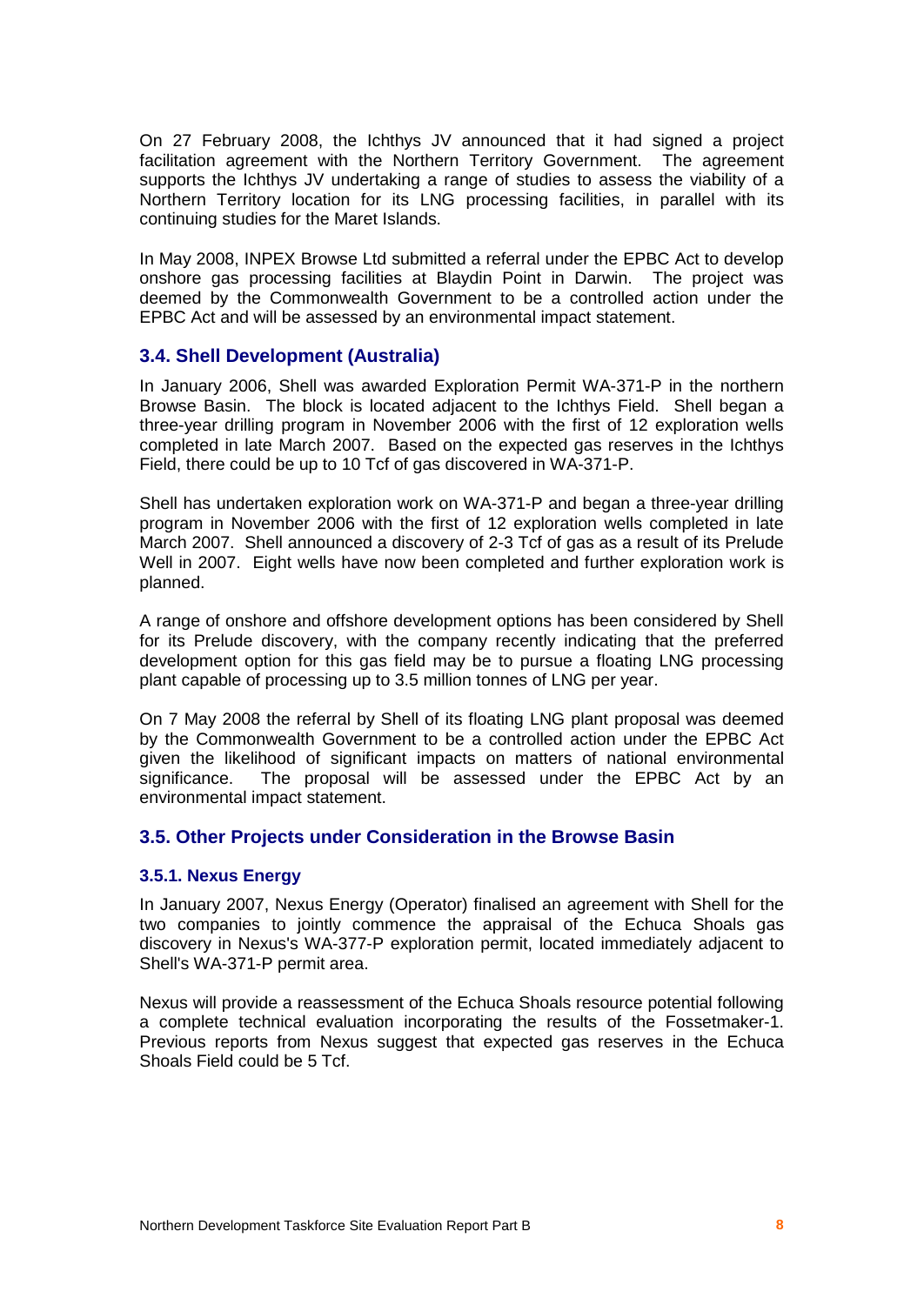#### **3.5.2. BHP Billiton**

BHP Billiton is the operator of five permits in the deepwater outer Browse Basin, located west of the Brecknock and Torosa discoveries. The outer Browse is a relatively high risk frontier basin with the potential to deliver large volumes of gas for LNG supply.

Exploration drilling at the Snarf-1 exploration well in permit WA-275-P also commenced during 2007, but will not be completed until late 2008 due to issues relating to rig availability.

BHP Billiton also holds a 100% working interest in retention lease AC/RL8 over the Argus gas discovery, located around 100 kilometres north east of the Torosa Field.

#### **3.5.3. ConocoPhillips Australia Pty/Karoon Gas Australia (KGA)**

ConocoPhillips (51 per cent) has completed a farm-out agreement with KGA (49 per cent) in exploration permits WA-314-P/WA-315-P. ConocoPhillips can earn up to 60 per cent equity in the permit. The permit areas are approximately 10 kilometres north east of Woodside's Browse permits.

Karoon estimates that the seven prospects identified in the permits contain a contingent resource estimate of over 20 Tcf of gas plus associated liquids (risked).

New 2D and 3D seismic is partly interpreted by Karoon, confirming the potential of the prospects. Karoon plans to drill three wells in the third quarter 2008.

New acreage has also been awarded to Karoon (40 per cent) and ConocoPhillips (WA-398-P).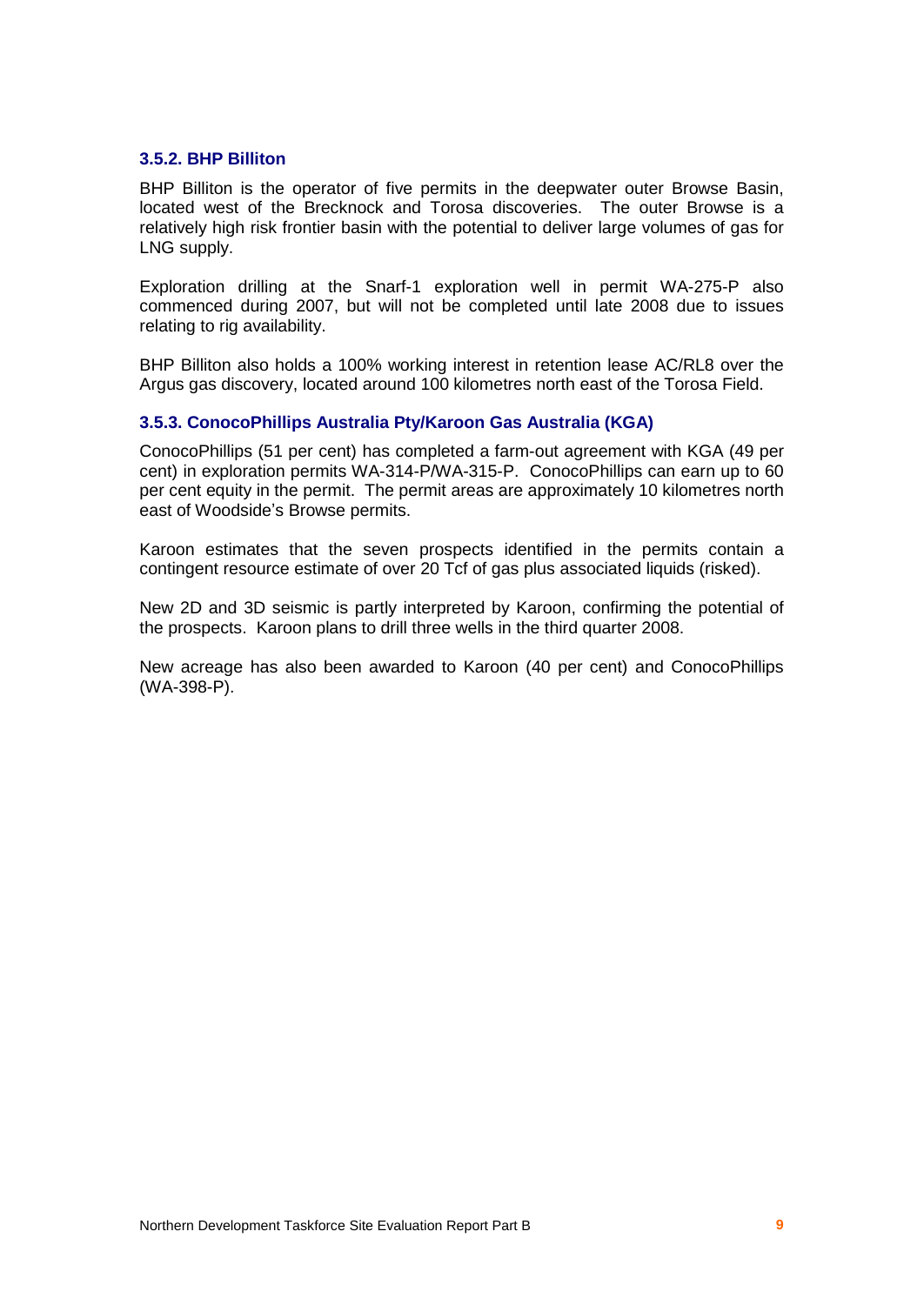## **4. Site Evaluation and Selection Process**

## **4.1. Regional Setting**

The Kimberley region of Western Australia is large, environmentally varied and diverse. According to the Kimberley Development Commission, the region covers an area of over 420,000 sq kilometres and has a relatively small population estimated at just under 30,000 people (ABS Census 2006). The region also has a very high proportion of Aboriginal persons compared to other regions in Western Australia. The 2006 Census recorded that 47.7 per cent of the Kimberley resident population identified themselves as Indigenous. This is much higher than the State average, estimated to be closer to 4 per cent. In addition, the median age of the Indigenous population in the Kimberley was 22 years of age compared to the Western Australian median age of 36 years.

The tourism, fishing and aquaculture industries are also recognised to form a critical part of the Kimberley economy and reflect the unique history, culture and lifestyle of the region.

## **4.2. Site and Project Development Options - Evaluation Framework**

The NDT is focused on the identification of a site or sites suitable for processing gas from the Browse Basin. It does, however, recognise that the oil and gas industry has under consideration a range of alternative gas processing options inclusive of gas processing offshore, gas processing in Darwin, gas processing on the Burrup and the use of a floating gas processing infrastructure.

The NDT recognises that several development options suited to the particular nature and circumstances of different Browse projects have emerged and are likely to be developed in parallel with an onshore gas hub.

#### **4.2.1 Review of Alternative Pilbara Regional Locations to Kimberley**

In addition to the 11 sites, in the Kimberley, identified in the NDT interim report the NDT undertook a preliminary assessment of the coastal area from the Kimberley to the Burrup Peninsula seeking alternative sites that could potentially meet the technical criteria for an LNG processing hub.

The area from Cape Bossut to Port Hedland is characterised by shallow coastal marine bathymetry with 10 metre deep water being up to 20 kilometres off the coast and low near shore coastal topography well below the 10 - 15 metres required to ensure protection from surge tides.

Port Hedland offers brownfield industrial development sites but does not have deep water nor does it have 10+ metre elevated land close to the coast.

Cape Lambert and the Burrup Peninsula meet the basic marine and terrestrial criteria as a site for LNG processing with the Burrup offering the advantage of existing LNG infrastructure and the availability of disturbed industrial land with developed port facilities and shipping channels.

No LNG processing proponent has expressed interest in establishing a Greenfield LNG processing facility in the Pilbara north of the Burrup Peninsula.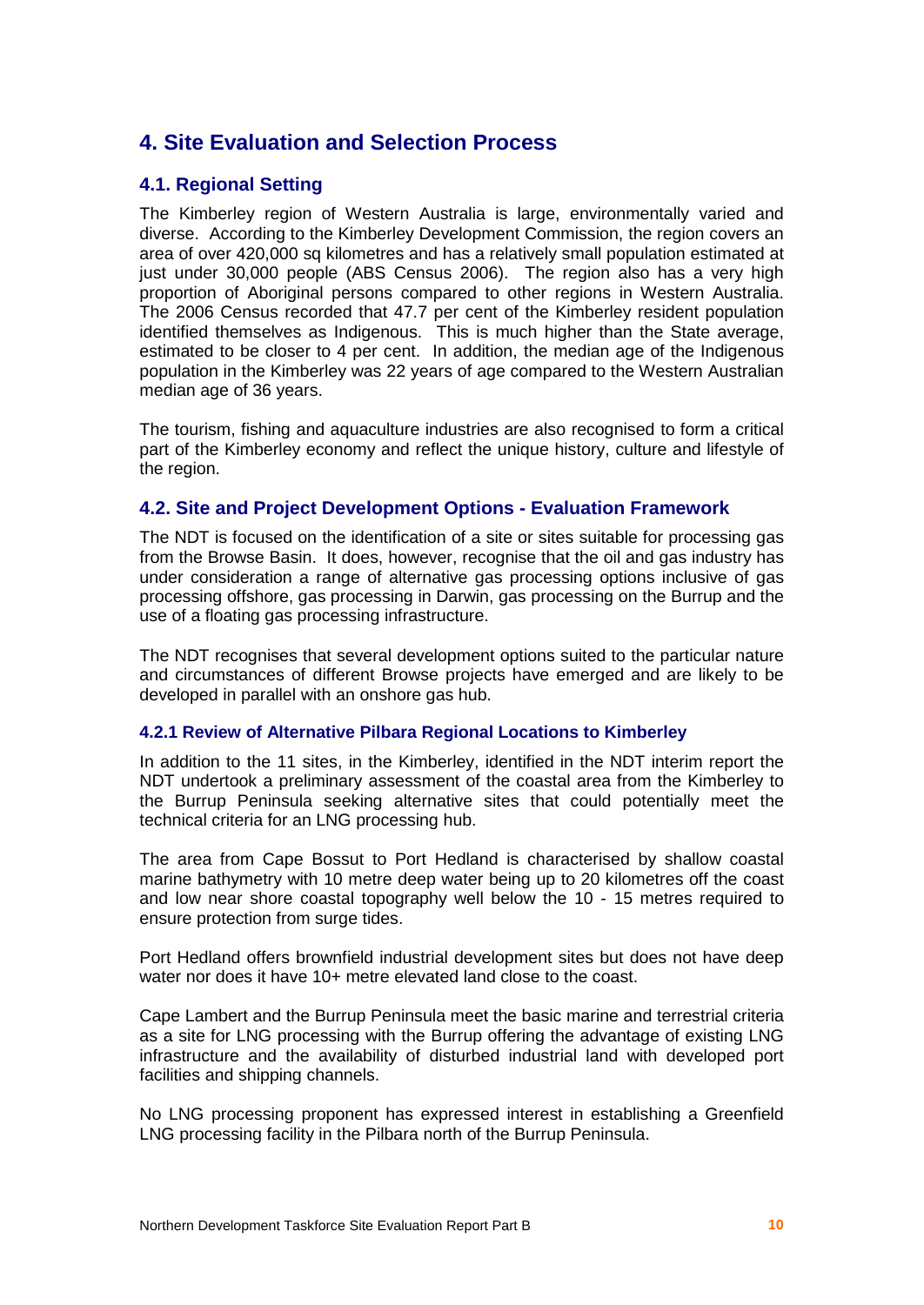The NDT considers that the technically viable options for processing Browse Basin gas in the Pilbara as an alternative to the Kimberley include the Woodside Browse development theme of piping the gas to the existing LNG processing facilities on the Burrup via an off shore pipeline or the alternative proposal to use an onshore pipeline from the Dampier Peninsula to the Burrup.

The NDT will consider these alternatives prior to the Strategic Assessment of the preferred Kimberley site.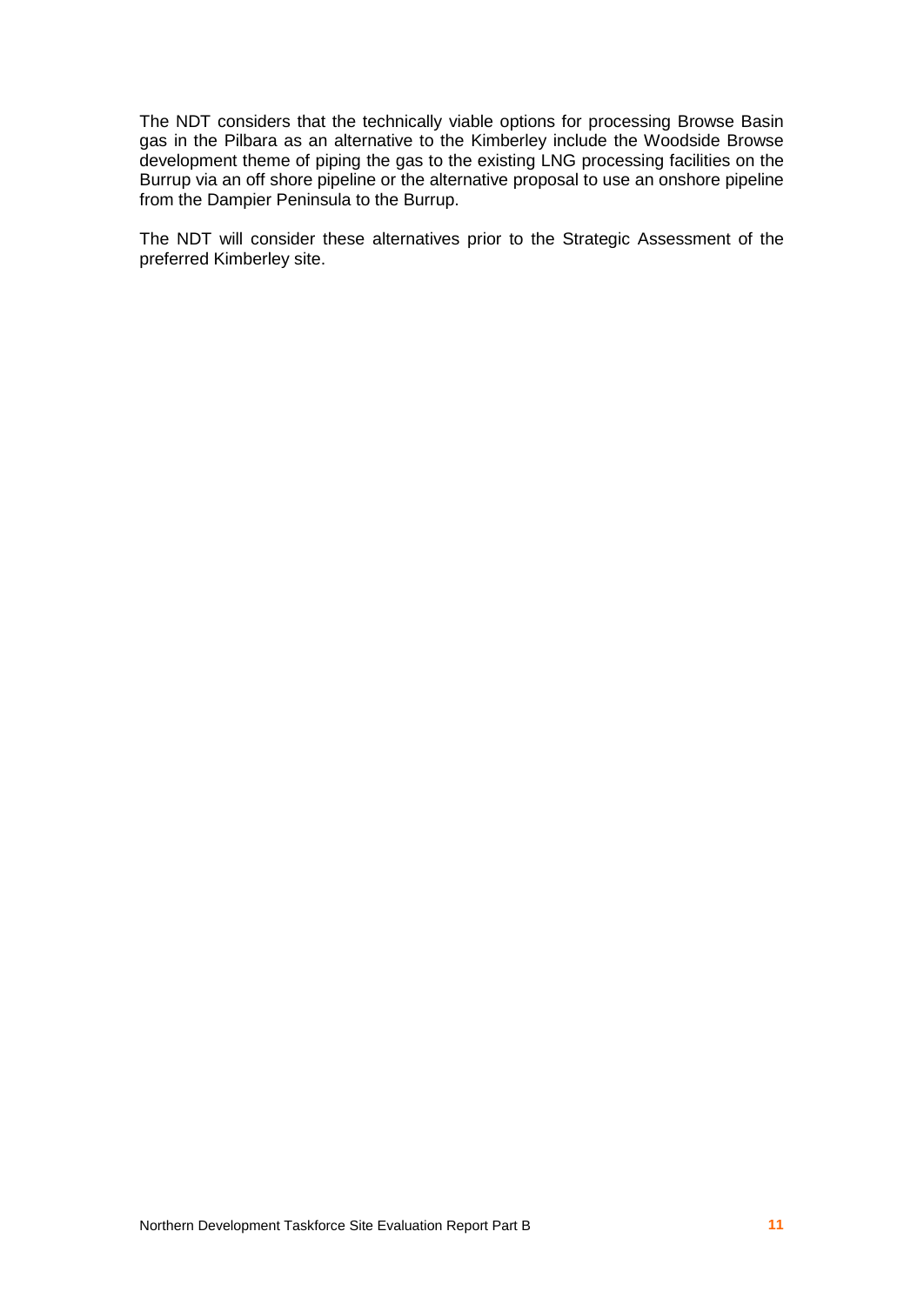## **5. Methodological Considerations**

## **5.1. An Across-Government Approach**

The main purpose of the NDT is to manage across-government planning processes and stakeholder consultation with regard to the selection and development of a suitable location or locations for the processing of Browse Basin gas reserves in the Kimberley.

Since its inception, the NDT has had a close working relationship with the Commonwealth Government, in particular, DEWHA and the Department of Resources Energy and Tourism. Senior officers from DEWHA attended the initial issues scoping workshop in Broome on 17-18 October 2007.

On 6 February 2008, the Strategic Assessment Agreement was jointly signed between the Commonwealth and the State Government of Western Australia.

At the state level, the NDT works very closely with a range of government departments and agencies. These include the Departments of Industry and Resources, Environment and Conservation, Fisheries, Indigenous Affairs, Planning and Infrastructure, Tourism Western Australia, The Heritage Council, Office of Native Title and the Kimberley Development Commission.

The NDT also manages this across-government planning approach with the key local government authorities in the Kimberley region. These include the Shires of Broome, Derby/West Kimberley and Wyndham East Kimberley.

## **5.2. Aboriginal Consultation and Kimberley Land Council Agreement**

For the purposes of the Native Title Act, 1993 (Cth), the Kimberley Land Council (KLC) is the recognised Native Title Representative Body for the Kimberley region, representing Traditional Owners in the Kimberley. The KLC is therefore the appropriate organisation to facilitate comprehensive engagement with Kimberley native title holders and claimants and other Aboriginal community members and the NDT has signed a Financial Assistance Agreement with the KLC to support this process.

It has been agreed with the KLC that they will facilitate consultations with all coastal native title holders, claimants and Aboriginal communities from Cape Bougainville in the north to the Kimberley/Pilbara representative area in the south. The KLC program of consultation has involved over 30 community and Traditional Owner representative meetings held between March and July 2008.

The KLC and the NDT have agreed a work plan to ensure that native title holders, claimants and Aboriginal communities on the Kimberley coast have the opportunity to be fully informed about the Browse Basin gas development and any proposals to process the gas onshore.

The KLC and the Traditional Owners have actively participated in NDT working groups or in field studies and workshops.

In addition, other Aboriginal interests such as Aboriginal tourism businesses and community organisations have contributed to knowledge sharing.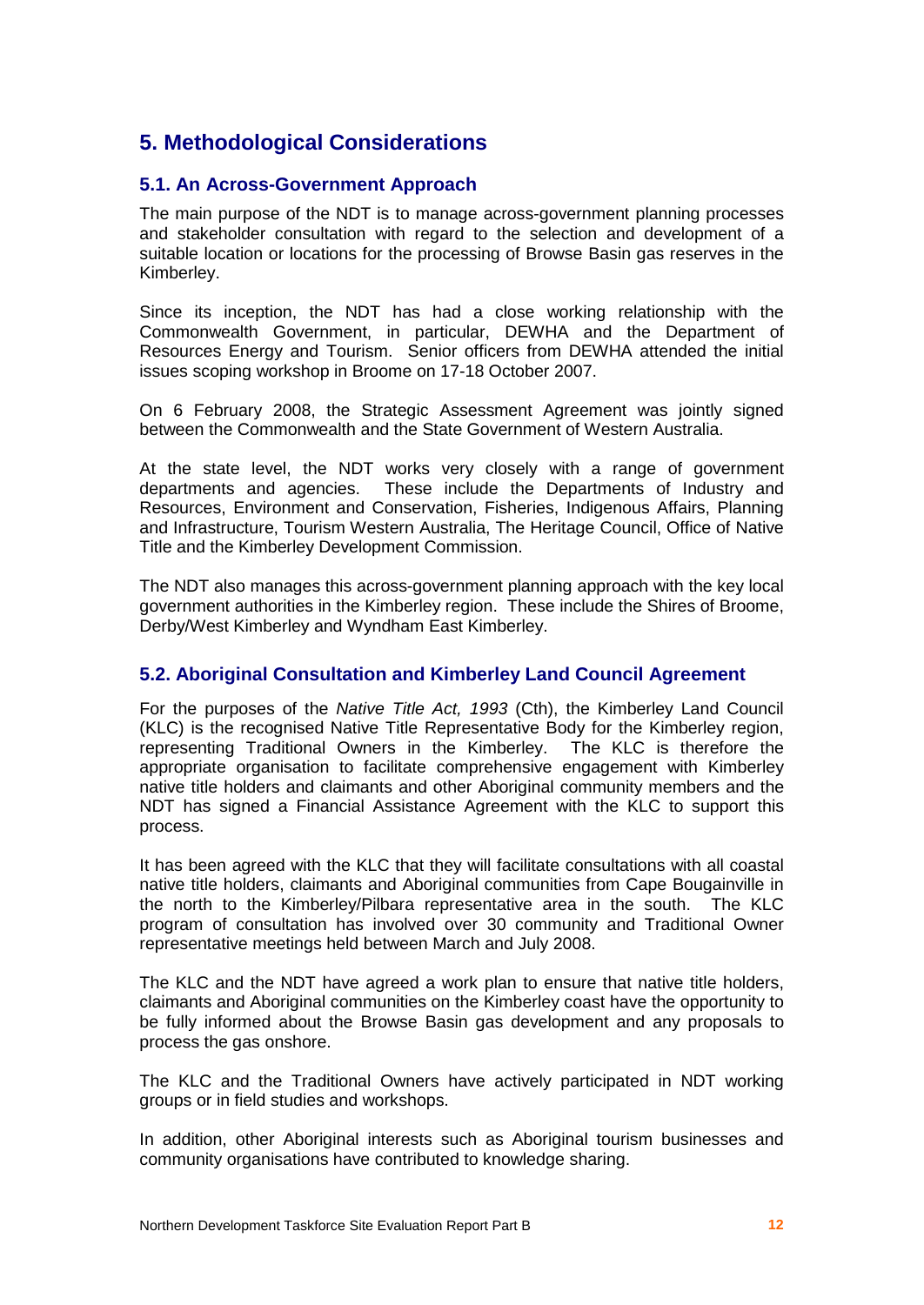## **5.3. Consultation with the Environmental Sector**

Environmental issues and considerations played a major part in the NDT consultation strategy. The NDT, working with the Commonwealth Government, identified a range of environmental concerns which needed to be appropriately addressed in a formal strategic assessment process under both State and Commonwealth legislation.

Accordingly, a range of environmental working groups was established to address the various issues. Some of these groups focused on a particular area such as the marine environment, while others examined the environmental implications of the project from a more strategic perspective. Three separate but related environmental working groups were set up, each with their own schedule of meetings and work plans. These included a marine environment experts group, a terrestrial environment experts group and a general environment group with representation from the environmental non government organisations. The NDT regularly attended the group meetings and consistently consulted and liaised with these groups.

## **5.4. Consultation with the Tourism Sector**

The Tourism Working Group consists of key industry representatives from various sectors within the tourism industry; including marine tourism, land-based tourism, visitor servicing and marketing. The Working Group was established to address some of the tourism issues that may arise from the establishment of a gas processing hub in the Kimberley. The tourism sector desires to minimise the impact on an existing successful and productive tourism industry by avoiding a site that impinges on the wilderness and uniqueness of the Kimberley coastline. The main areas of potential impact include; accommodation availability both short and long term, airline seat availability and related price increases, exacerbation of the Kimberley permanent part-time and full-time labour shortages and increases in shipping movements along the Kimberley coast.

The Tourism Working Group participated in the assessment of sites and presented the outcomes at the Broome workshop in July 2008.

## **5.5. Community Consultation**

The community consultation strategy involved the setting up of the Community Reference Group consisting of representatives from local government, business and community service delivery agencies. The NDT organised a series of public meetings throughout the Kimberley region in 2008. The Community Reference Group responded by preparing a report on their preliminary analysis of the shortlisted sites in advance of the Broome workshop in July 2008. This community work further informed the Broome workshop and enriched the NDT's consultations with the broader Kimberley community.

## **5.6. Consultation with the Fisheries Sector**

The Fisheries Working Group was established to address some of the fishing and fishing related issues that may arise from the establishment of a gas processing hub in the Kimberley. These included possible impacts on the pearling sector, aspects of marine safety and the labour force implications for the fishing industry itself. Members of the Working Group included the Pearling Producers Association, WAFIC, Recreational Fish WA and the WA Department of Fisheries.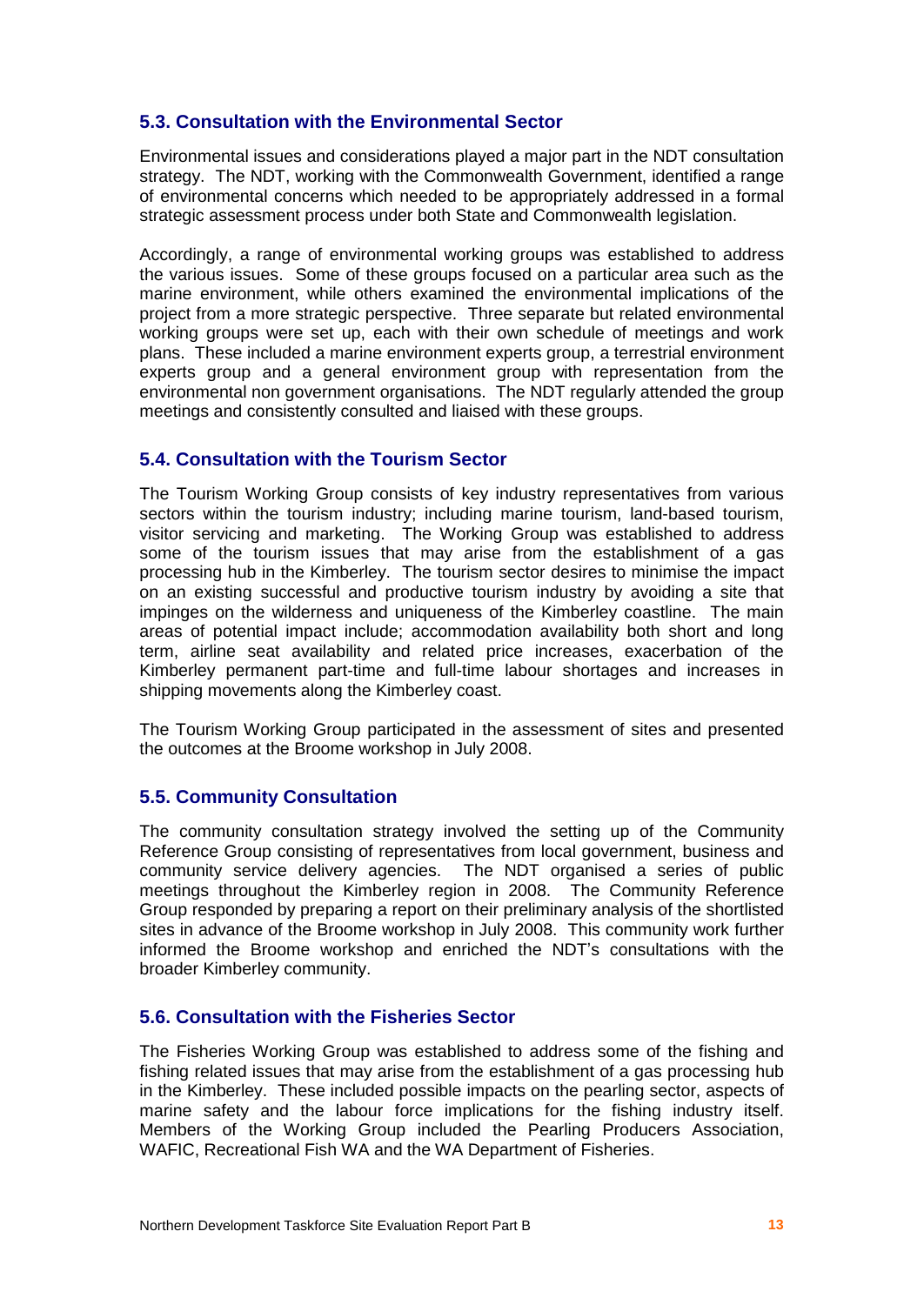The Fisheries Working Group has met on a regular basis and also presented at the Broome workshop.

## **5.7. Industry Consultation**

With a project of this size and complexity, key industry players in the oil and gas sector had a number of key issues and concerns. These included timeframes relating to site identification, the operator model for a common-user hub as well as the potential impact of the hub on the environment of the chosen site.

In response to these and other issues, the NDT established the Industry Reference Group. This group consisted of representatives from Woodside, BP, Shell, BHP Billiton, Chevron, Total, INPEX, Arc Energy and the Australian Petroleum Production and Exploration Association (APPEA).

A number of meetings were held in 2008 to help industry understand the progress of the strategic assessment process. During this consultation phase, the NDT has worked closely with the Industry Reference Group to ensure that the strategic assessment process occurs within viable developmental timeframes.

The NDT has worked closely with the two lead proponents, Woodside Energy Ltd on behalf of the Browse Joint Venture and INPEX on behalf of the Ichthys Joint Venture.

Both projects have provided extensive technical information to the NDT consultants, Gaffney Cline and Associates and satisfied, where possible, all requests for information and data required by the NDT for this report.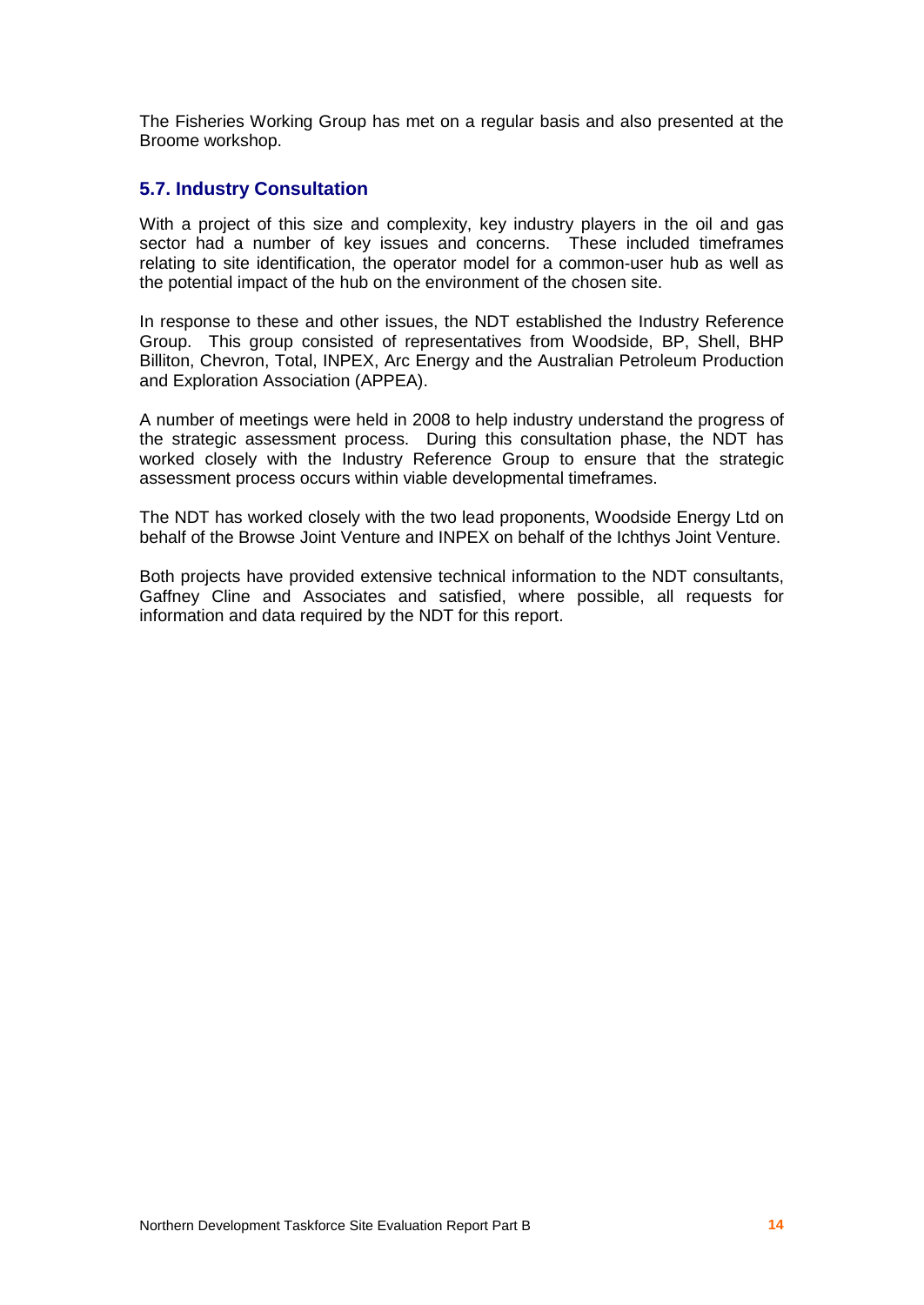## **6. Site Evaluation Workshops**

## **6.1. Background**

The site evaluation process consisted of working group analysis which culminated in a series of community based evaluation workshops in Broome and Perth, leading to the identification of those sites recommended for further evaluation for suitability as a gas processing hub. All working groups and industry presented information at the Broome workshop in July 2008. The subsequent Perth workshops consisted of a two day evaluation by the NDT panel of the selection criteria. In addition, members of the environmental and fisheries working groups independently evaluated the environmental criteria in the presence of observers from the environmental Non Government Organisations (eNGOs) stakeholders. The eNGOs did not participate in site evaluation due to their view that there was insufficient knowledge of the Kimberley environment to be able to undertake a comparative analysis at this time.

The KLC, on behalf of the Traditional Owners, were also provided with the NDT Site Evaluation Panel ratings for their consideration.

Woodside and INPEX were also provided the opportunity to independently assess each site using the NDT criteria.

A summary workshop was held on the 7 August 2008 to compare each groupís evaluation perspectives.

## **6.2. The Environmental Context**

#### **6.2.1. Commonwealth Assessment of Matters of National Environmental Significance and National Heritage Value**

The Commonwealth Department of the Environment, Water, Heritage and the Arts (DEWHA) provided information on matters of national environmental significance.

Information on matters of national environmental significance can be found at the DEWHA web site <http://www.environment.gov.au/epbc/index.html> (EPBC Act website which has links to the protected matters search tool and species profile and threats database).

Further information on Ramsar wetlands and the Directory of Important Wetlands in Australia can be found at:

<http://www.environment.gov.au/water/publications/environmental/wetlands/database/i> ndex.html

Matters of national environmental significance (especially threatened and migratory species) may occur at the proposed hub site and in some instances are protected under both State and Commonwealth legislation. These matters of national environmental significance/State protected species will be taken into account during the shortlisting and assessment process.

An Australian Heritage Council (AHC) preliminary assessment of national heritage values for the Kimberley coast (from Eighty-mile Beach to Cape Ruhlieres) is being undertaken to form part of DEWHAís 2008 Kimberley strategic assessment.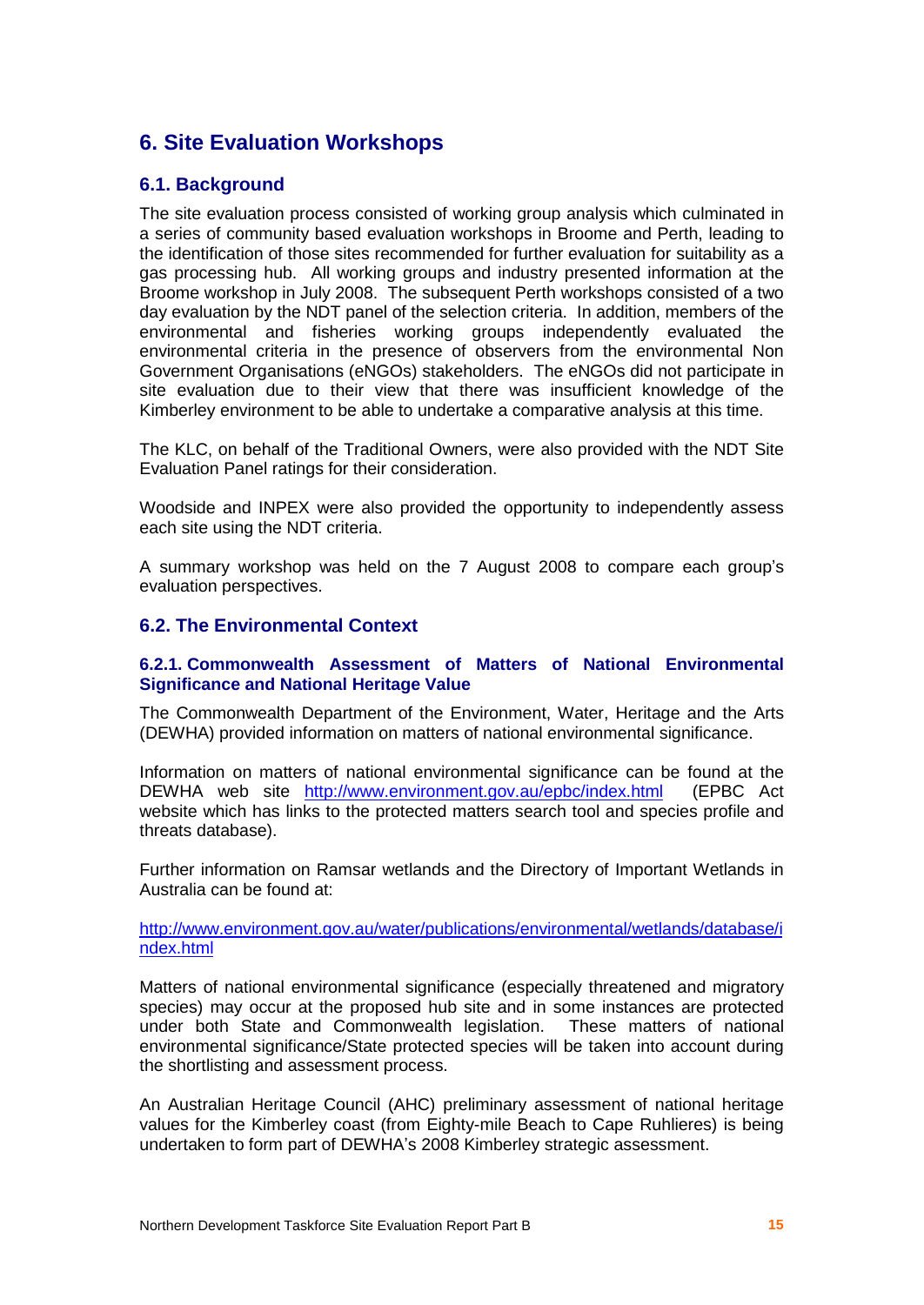The criteria applied to national heritage list assessments will be used as the basis for analysis in the NDT's assessment of each site. A preliminary assessment has been made as to whether there are likely or unlikely to be national heritage values of outstanding significance found on the Kimberley coast. DEWHAís heritage division will shortly provide information on potential national heritage values for the NDT site evaluation process.

#### **6.2.2. Approach to Site Evaluation ñ Marine Environmental Experts Working Group**

The Marine Environmental Experts Working Group (MEEWG) was established to assess the marine environmental sensitivity of a number of sites in the context of the threats and pressures associated with the construction and operation of a large scale LHG hub at that locality. The approach and considerations associated with the appraisal are outlined below.

Construction: The construction of large-scale marine infrastructure generally involves dredging that can liberate large quantities of fine particles to the water column. Those particles can clog the feeding appendages of filter-feeding organisms such as corals, soft corals and sponges and reduce light available for light dependent organisms such as seagrass, algae and reef-building corals. Drilling and pile driving typically used in the construction of wharves and load-outs can generate significant percussion that can damage or kill marine fauna such as turtles and underwater noise that can cause adverse behavioural responses, such as displacement from critical habitats in some marine life such as whales and dolphins.

Operations: The impacts of the planned day to day operation of an LNG hub will include active components such as wastewater discharges, vessel and aircraft movements and associated noise as well as passive components such as altered hydrodynamic and sediment transport regimes due to the presence of physical infrastructure. It is expected that the LNG hub facility will have an operational life in excess of 50 years with significant quantities of wastewater generated and multiple ship movements each day. Ship traffic and noise emissions can alter patterns of usage by marine fauna and interfere with critical life cycle processes such as breeding. Activities located in critical habitats and over long periods have potential to cause population altering impacts. Ship movements also have the potential to transfer invasive marine species through discharge of ballast water.

Area of effect: For the purposes of the evaluation, an area 3 kilometres long-shore and 4 kilometres offshore was considered to be the 'footprint' associated with construction, where direct environmental impacts would be high. Turbidity from dredging and reclamation would have effects extending beyond the footprint over a notional 5000ha (10 kilometres long-shore and 5 kilometres offshore) zone of effect but impacts in this zone were assumed to be moderate, attenuating to low with distance from the footprint. It was felt that planned discharges (e.g. desal brine, domestic wastewater, process water) could be managed to ensure impacts would be contained within the infrastructure footprint. The zone of influence of unplanned discharges (leaks/spills) was notionally set at ~20 kilometres down current. Vessel movements and noise were considered to affect an area surrounding the marine facilities and extending seaward as a broad band centred along the likely navigation channels.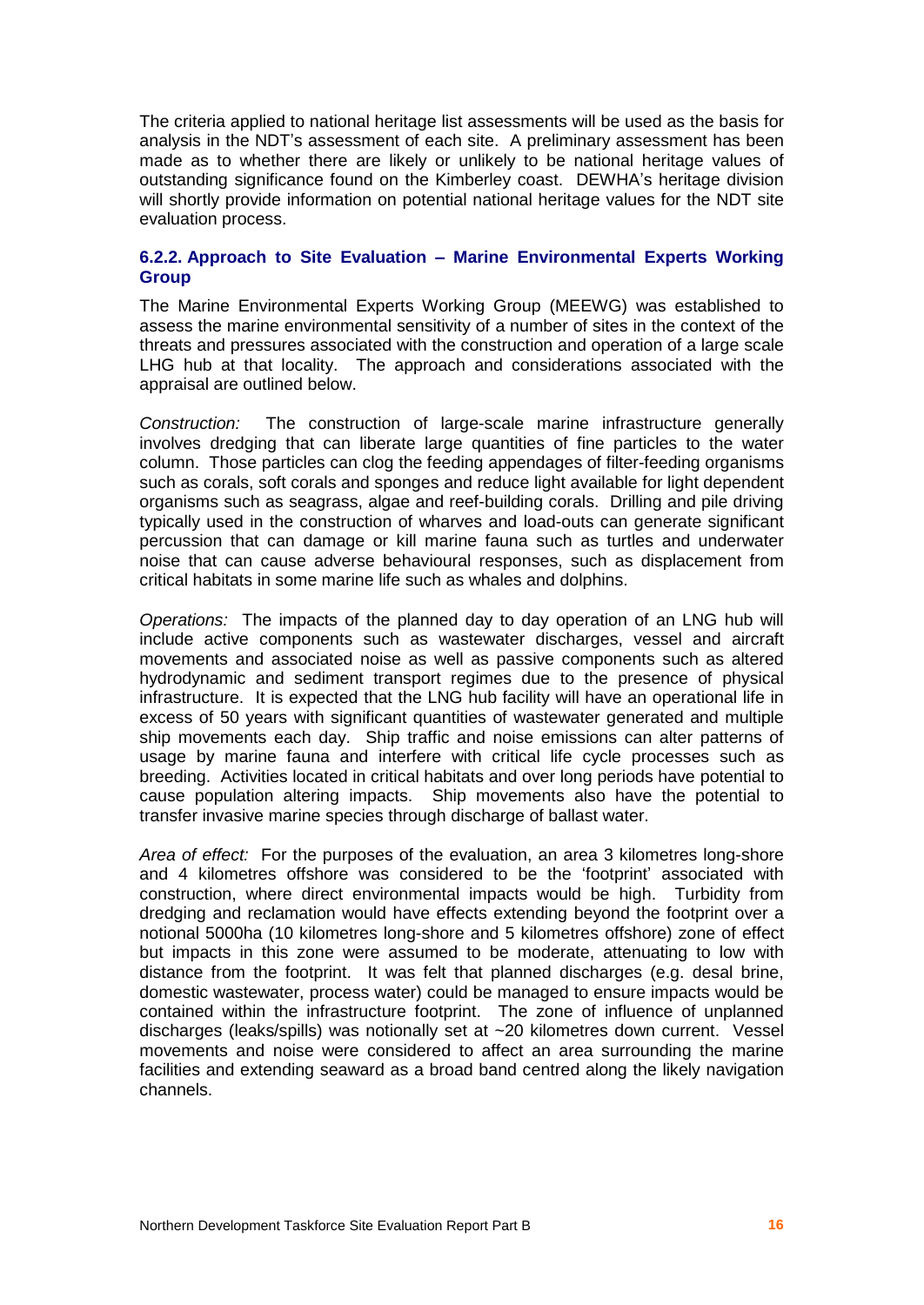Environmental sensitivities: The environmental consequences of an LNG hub at any particular site will depend on both the relative susceptibility of the ecological communities to the pressures posed by the hub and on their ecological significance or importance. The most sensitive marine benthic communities were considered to be corals, seagrass, filter-feeders, mangrove and algae. The most sensitive marine fauna were the listed species such as whales, sea turtles, dugong and sawfish. The importance for seabirds was also considered.

The relative ecological significance of any marine biological community is related to characteristics of that community both locally and regionally. In general, areas of high productivity, high biological diversity, high density or with communities that have a limited distribution would be more important, and therefore more sensitive to the effects of an LNG hub, than areas of low productivity, low diversity and with communities with low density and widespread distributions. Similarly, areas in or close to important fauna habitat would be more sensitive than areas more distant to those important habitats.

Information base: While there is a broad understanding of the regional biophysical and marine biodiversity characteristics of the Kimberley region, detailed survey information is patchy and incomplete. There is some existing project and site specific information gathered by industry that supplements existing knowledge for particular sites. This is supplemented by recent Department of Environment and Conservation field studies that provide an improved regional contextual understanding of the characteristic benthic community patterns and distribution. More comprehensive studies commissioned by the NDT have been undertaken to provide detailed map based data on benthic community types, habitats and bathymetry for study areas around each of the short listed sites in the southern Kimberley. Information for Gourdon Bay, Coulomb to Quondong Point, North Head - Perpendicular Head and Anjo Peninsula areas are included in the Appendices to this report.

Some key elements of marine fauna such as Humpback whales have been studied for a number of years, and their broad migration patterns and key areas for calving and resting have been identified. Further studies are underway during this year's annual migration, particularly targeting the southern shortlisted sites, to help inform site selection and any subsequent environmental assessment processes.

Knowledge of sea turtle nesting beaches in the region is incomplete, but the importance of key islands as nesting sites is recognized. The general beach and foredune landform requirements for successful turtle nesting are also well understood and can be used to eliminate most coastal areas as potential nesting sites. Some information is available on dugong feeding habitat requirements and foraging areas and studies of dugong seasonal distribution and movement patterns are ongoing. Some information is also available on important seabird feeding/nesting sites and seasonal usage of intertidal habitats, and for important fish species including those that are listed as threatened or endangered.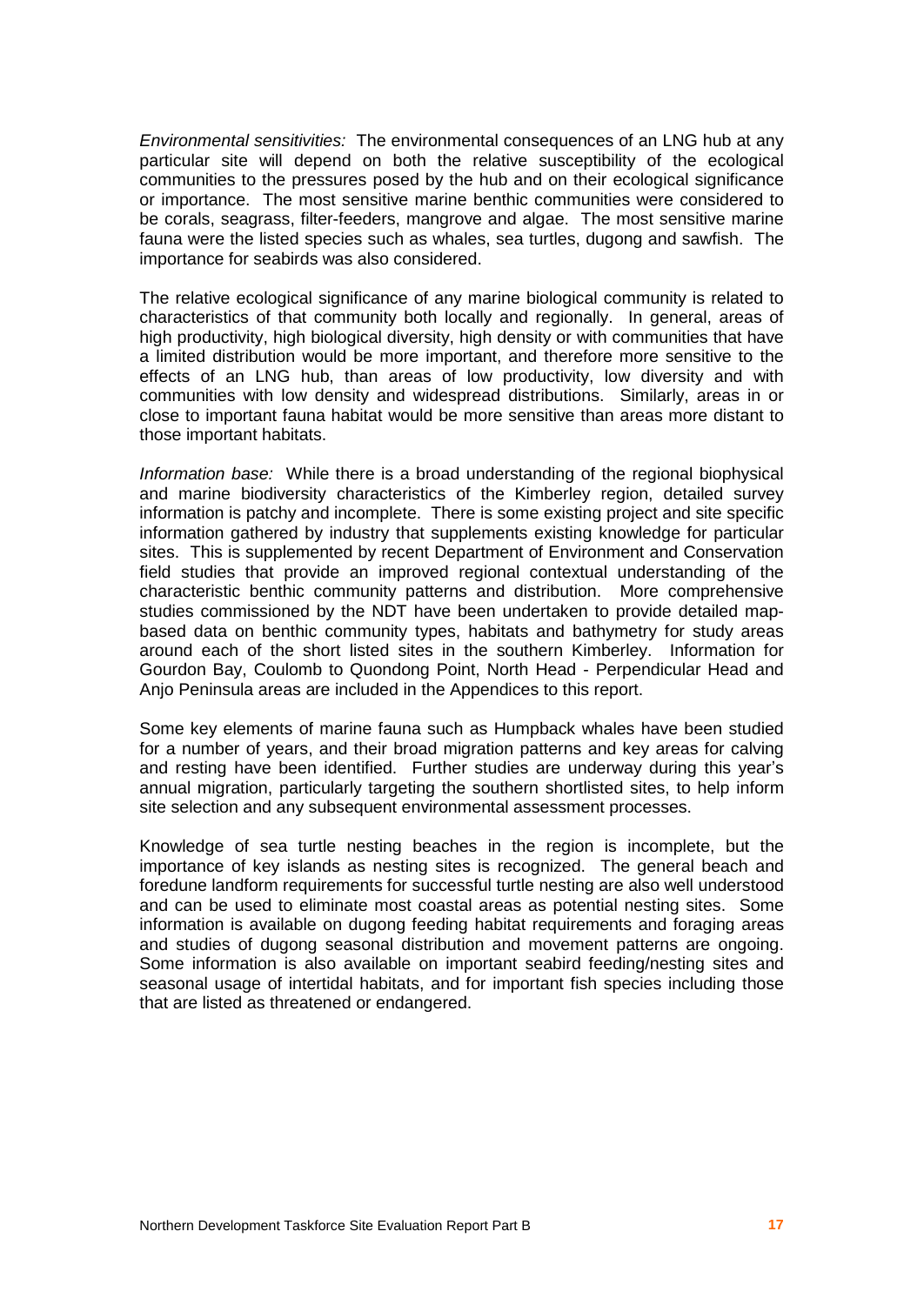The information base used for the biohabitat and faunal assessment is summarized in **Table A** below.

|  | Table A. Sources of information used to identify key habitats and importance to |  |  |  |  |
|--|---------------------------------------------------------------------------------|--|--|--|--|
|  | marine fauna for each locality.                                                 |  |  |  |  |
|  |                                                                                 |  |  |  |  |

| <b>Site/Aspect</b>                              | <b>Information Base</b>                                                                              |
|-------------------------------------------------|------------------------------------------------------------------------------------------------------|
| Gourdon Bay                                     | Preliminary site investigation**. Quantitative benthic habitat surveys***.<br>Intertidal survey****. |
| Quondong Pt.                                    | Preliminary site inspection*. Quantitative benthic habitat surveys***.                               |
| James Price Pt.                                 | Preliminary site inspection*. Quantitative benthic habitat surveys***.                               |
| Coulomb Pt.                                     | Preliminary site inspection*. Quantitative benthic habitat surveys***.                               |
| North Head                                      | Preliminary site inspection*. Quantitative benthic habitat surveys***.                               |
| Perpendicular Head                              | Preliminary site inspection*. Quantitative benthic habitat surveys***.<br>Intertidal survey****.     |
| Packer Is.                                      | Preliminary site inspection**. Quantitative benthic habitat surveys***.<br>Intertidal survey****.    |
| Koolan Is.                                      | Preliminary site inspection*. Industry information exists.                                           |
| Wilson Pt.                                      | Preliminary site inspection*. Woodside supplied data from intertidal survey.                         |
| Maret Is.                                       | Short site visit. INPEX have substantial data.                                                       |
| Cape Voltaire                                   | Remote sensing information.                                                                          |
| Anjo Peninsula                                  | Remote sensing information. Preliminary reconnaissance benthic habitat<br>survey *****               |
| <b>Seabirds</b>                                 |                                                                                                      |
|                                                 | Unpublished data, WA Museum. Professional opinion".                                                  |
| Fish                                            | Unpublished data, Department of Fisheries. Professional opinion <sup>#</sup> .                       |
| Cetaceans                                       | Unpublished data, Centre for Whale Research. Professional opinion <sup>#</sup> .                     |
| Turtles                                         | Unpublished data, DEC. Professional opinion".                                                        |
| DEC, November 2007<br>$DCD$ And $2000$<br>$***$ |                                                                                                      |

\*\* DEC, April 2008 \*\*\* AIMS/CSIRO, June 2008

\*\*\*\* WA Museum, May  $-$  June 2008

DEC August 2008

#

includes information from members of the MEEWG, other scientists, naturalists and local/Indigenous knowledge.

The MEEWG data is presented in **Appendices 4, 5, 6 and 10.**

## **6.2.3. Approach to Site Evaluation ñ Terrestrial Experts Working Group**

An Environmental Experts Working Group (Terrestrial) was formed in November 2007 to assess and integrate available knowledge on sites along the Kimberley coast that have been identified by industry as potentially suitable for a gas processing plant. The working group developed a site characteristics and issues matrix, as a consistent framework for summarising the terrestrial biophysical attributes of each site, so that comparisons could be made (an advanced draft was provided as Appendix 7 in the NDT Interim Report July 2008). The Matrix makes use of consistent region-wide geological mapping as an initial discriminator of site substrate and landform characteristics, which also informs expert knowledge of the range of vegetation types and fauna habitats likely on sites. The Terrestrial Experts Working Group assessment matrix is presented in **Appendix 10.**

Environmental consultants were employed to carry out on-ground flora, vegetation and fauna surveys, coastal geomorphology and stability assessments, landscape quality assessments and intertidal surveys of sites for which information was insufficient to allow assessment. Industry-sourced information was sought for sites where this had been collected (Koolan Island, Wilson Point and the Maret Islands). INPEX was unable to provide access to the detailed survey information that they had collected for the Maret Islands.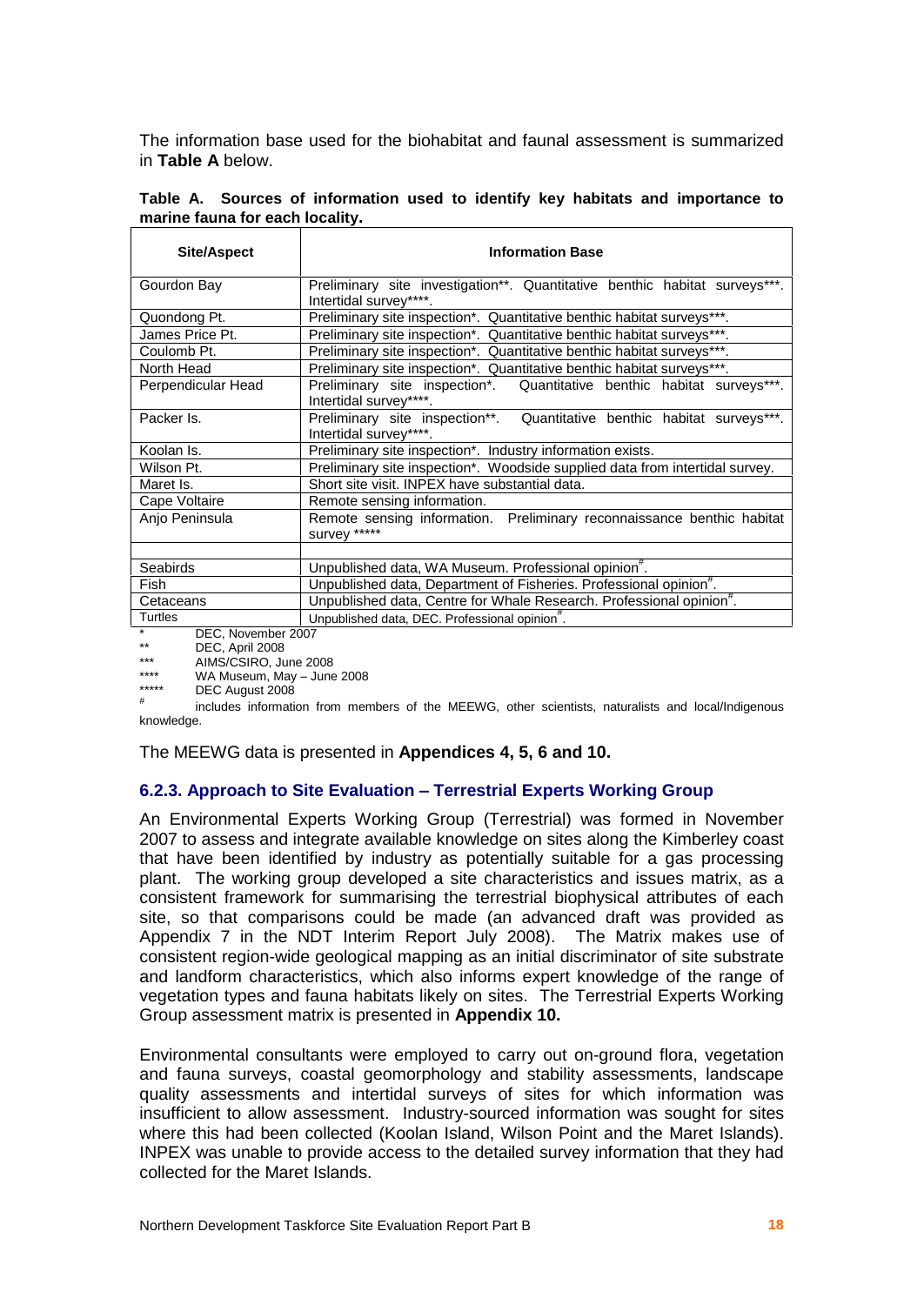The Cape Voltaire and Anjo Peninsula areas have only recently been added as potential sites by the KLC at the request of Traditional Owners. Studies covering flora, fauna, vegetation and coastal geomorphology have now been undertaken in respect of the Anjo Peninsula. Access restrictions to the Quondong and James Price Point sites for terrestrial surveys due to conflicting native title claims to this area have recently been addressed, enabling some access for initial dry season flora and fauna studies to be undertaken. Vegetation mapping of the Quondong and James Price Point areas has been undertaken from helicopter. These areas are reasonably well known to experts on or accessed by the group and have the simplest terrestrial environments of all the potential locations.

The Terrestrial Experts Working Group met in late July 2008 to bring together the available information and do a preliminary comparison of the potential environmental threats and pressures associated with the construction and operation of a LNG hub on these locations. This included specialists in coastal geomorphology, landscape quality assessment, and detailed site assessments. Botanical and faunal specialists provided compilations of available data, knowledge and expert judgement to further inform this process. Sites were appraised in terms of 11 environmental factors used in the matrices that are intended to help inform various components of the Site Selection Criteria.

**Geological province and surface management** – Geological characteristics and diversity - site access, topographical constraints, earthmoving required, capacity to absorb/manage stormwater and sediment discharge, size of area available to facilitate management of impacts on site;

**Coastal geomorphology/stability** - Coastal processes, characteristics and stability of the coastal environment that could have implications for construction and management of a hub;

**Diversity and significance of vegetation communities** - Consideration of the significance of the site vegetation communities in the context of the local area and region. Sites with relatively simple widespread landform vegetation types are preferred in preference to sites with a diversity of landform and vegetation types, and threatened or significant vegetation communities that are restricted to limited areas, or at risk in the region;

**Threatened and significant flora** - Consideration of the significance of the flora on the site or potentially on the site. Knowledge of the distribution of species in the region is patchy and incomplete, so current known occurrences and distribution of species identified from surveys needs to be considered as preliminary;

**Threatened and significant fauna** - Consideration of the significance of the fauna (fauna habitat) on the site or potentially on the site. Knowledge of the distribution of species in the region is patchy and incomplete, so current known occurrences and distribution of species identified from surveys needs to be considered as preliminary;

**Short range endemics** - Short range endemics are particularly associated with habitats that are patchy and isolated in their distribution  $-$  usually Monsoonal Vine Thickets, isolated limestone environments and islands. A risk-based approach has been used;

**Natural heritage significance** - Preliminary consideration of the likely national heritage values found for each of the potential hub sites in the context of coastal areas of the Kimberley;

**Visual landscape significance** - Assessment of visual landscape significance of the site and its surrounding areas, using standard methodologies adopted by the Department of Environment and Conservation (DEC), other state agencies and at the national level;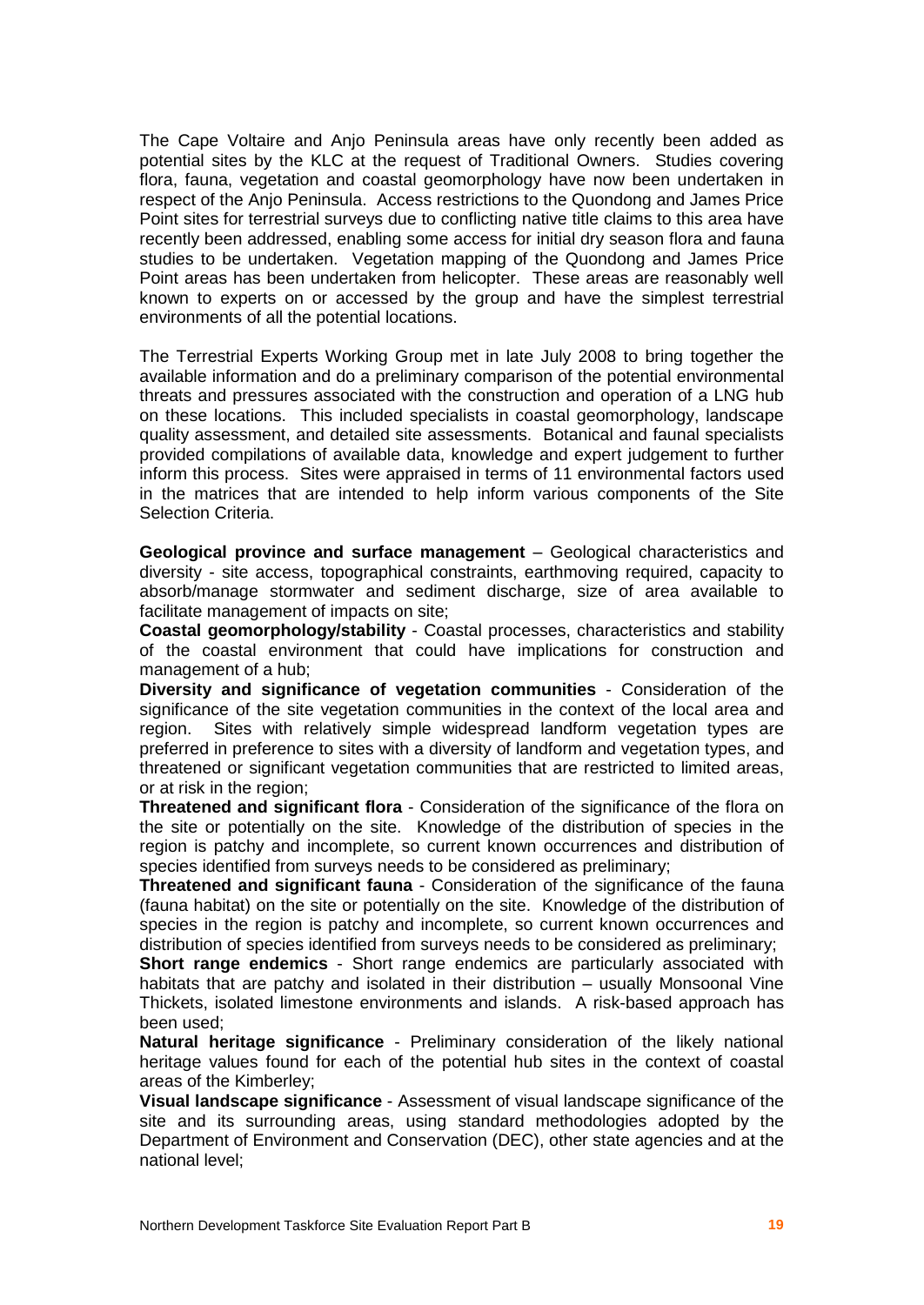**Remote area quarantine risk** - The potential impact of the introduction of pest weed species and diseases to the site. Islands that are significant as refugea, and sites that are remote from vehicle access development and largely pest and weed free are more sensitive than sites that have a history of development disturbance, weeds and land-based vehicle access;

**Remote area infrastructure risk** - The potential for environmental impacts should a future decision be made to establish land-based infrastructure and or access to a site that may initially be serviced by sea and air. Remote mainland sites pose a potential for major cross-region scale future impacts. Mainland sites with existing access and developments have limited potential for impact. Island sites are self-contained; and

**Existing/proposed marine or terrestrial conservation reserves** - Recognition of conflicts with existing or formally recommended terrestrial or marine conservation reserves and Indigenous Protected Areas.

The sites showed significant differences in their environmental characteristics, values and potential for impacts. At a meeting on 1 August 2008, members of an Independent Assessment Panel used this information to rate each siteís characteristics against the Site Selection Criteria on a scale from 1 to 6.

The Terrestrial Experts Working Group data is presented in **Appendices 7, 8, 9 and 10.**

## **6.3. The Broome Workshop**

Over 120 people attended the three day site evaluation workshop in Broome in July 2008. There were representatives from the NDT, Commonwealth Government, Community Reference Group, various environmental groups, Fisheries Working Group, Northern Development Taskforce Independent Assessment Panel, Tourism Working Group, West Kimberley Working Group, Industry, Traditional Owners, recreational fishermen and members of the general community. The objectives of the Broome workshops were to:

- Bring together a broad range of knowledge specific to the region and selected locations;
- Identify potential technical, environmental and heritage constraints relative to each location;
- Provide the Traditional Owners with information that will assist in their decision making;
- Gain an industry perspective on development approaches and site evaluation;
- Gain a Traditional Owner perspective on the proposed LNG development and its likely impact on Aboriginal communities, culture and heritage; and
- Help identify knowledge gaps that will inform additional environmental, socio economic and heritage studies.

Representatives of the eight NDT working groups made presentations at the Broome workshop. These are presented in **Appendix 2**. The presentations along with a range of data, reports and the analysis previously undertaken within the working groups would later inform the completion of the Strategic Assessment Site Evaluation Criteria Matrix.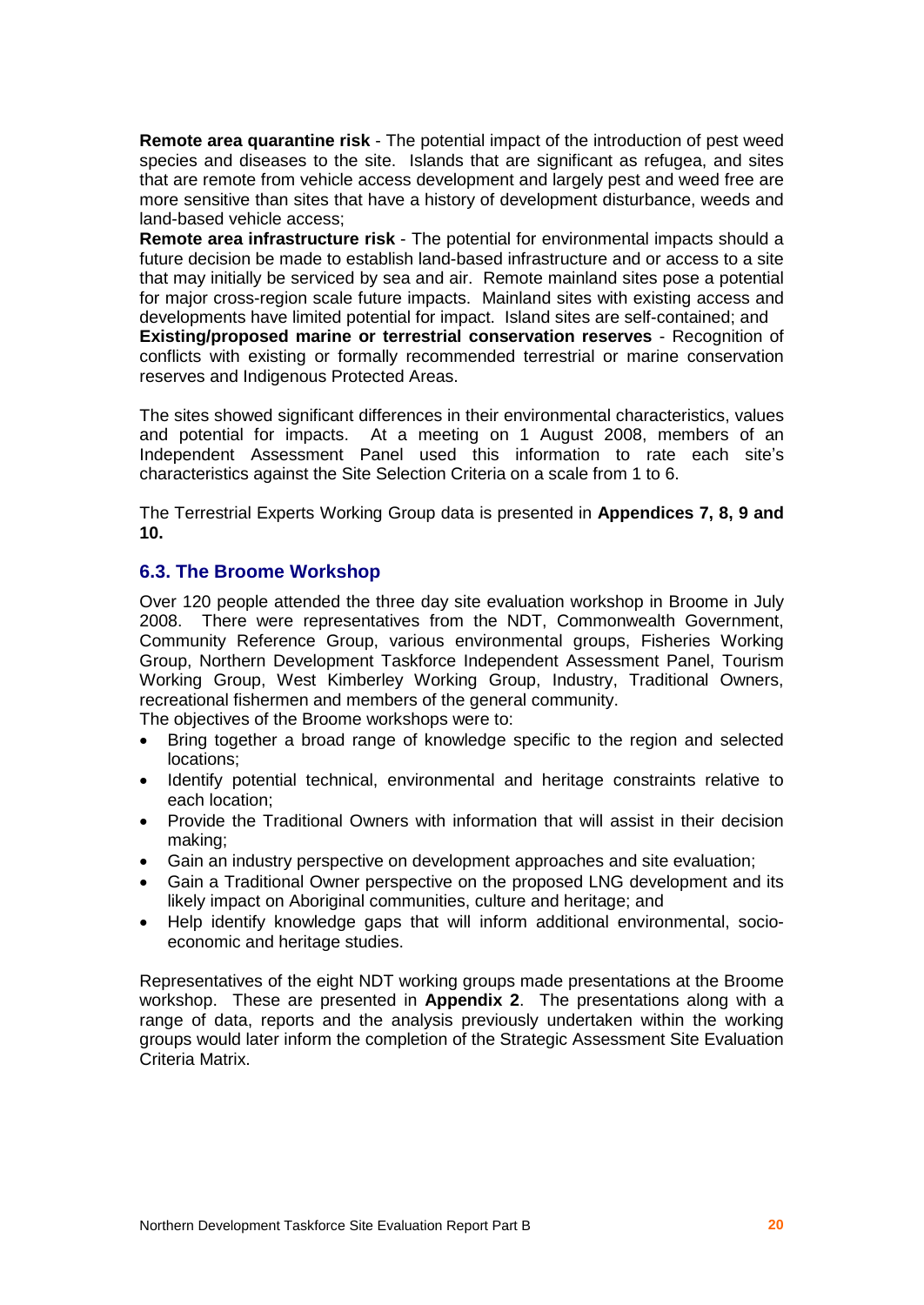Significant matters raised at the workshop included the significance of the Kimberley coast to the Humpback and other whale species and the role the region plays as a whale calving and resting ground. The Centre for Whale Research (WA) produced evidence of the Camden Sound area near Wilson Point as the core area of the Humpback whale calving grounds and the area off the west coast of the Dampier Peninsula, north from the Lacepede Islands is an important resting and aggregation area for Humpback cows and calves before they begin their southward migration.



**Figure 2 Whale Aggregation Areas, Dampier Peninsula, (Centre for Whale Research WA).**

The Environs Kimberley and Save the Kimberley organisations argued for full protection of the Kimberley and the adoption of alternative development themes such as Gas to Darwin and Gas to the Pilbara.

*ì*In a world where billions of human footprints have taken a heavy toll, the Kimberley stands as a rare example of how things once were, in the pre-industrial world, when natural systems were healthy and flourishing*î*. (Environs Kimberley 2008)

Other eNGOs urged that the development of the Kimberley was inappropriate, given the few areas left on the planet that are not significantly impacted upon by industrialisation.

*ì*A sustainable future for the Kimberley can only be achieved through broad-scale and long-term planning, in which primacy is given to the national and international significance of the natural landscapes.*î*

(Conservation Council of Western Australia, presentation Broome workshop).

The Australian Conservation Foundation and the WWF expressed concern over the 'Greenhouse impact' of the high  $CO<sub>2</sub>$  content arising from potential Browse Basin developments.

*ì*Processing Browse LNG will result in significant carbon dioxide emissions for WA. The WA Government target is likely to be ~26mtpa by 2050. If there is no policy on CO<sub>2</sub> emissions for major projects like the Browse Basin, INPEX and Woodside projects are estimated to add 18mtpa.*î* (eNGO presentation Broome workshop).

Northern Development Taskforce Site Evaluation Report Part B **21**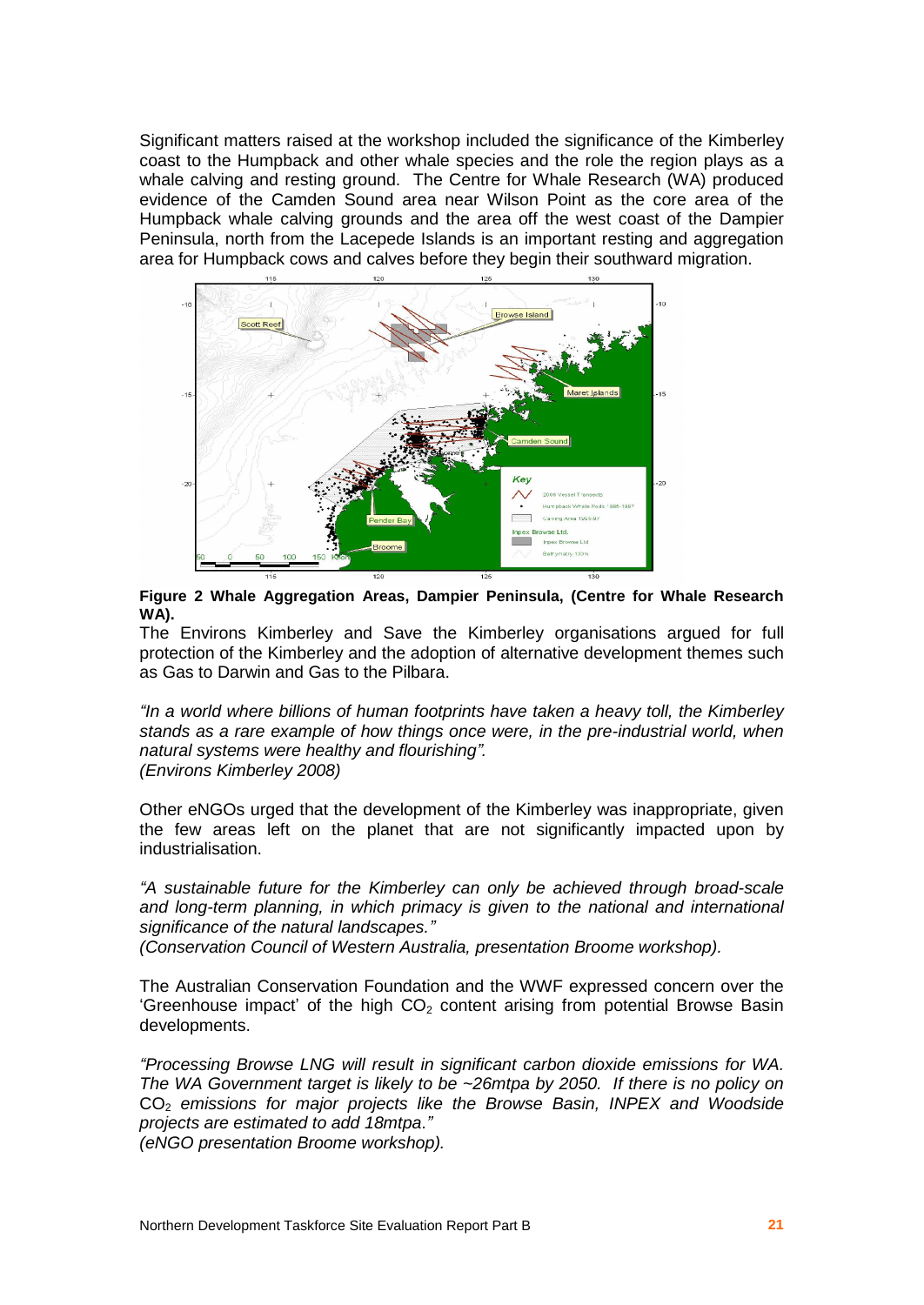



The Tourism Industry Working Group presentation outlined the industry's opposition to any development in the Kimberley, due to a range of direct and indirect impacts and cited the Pilbara as an example of the resources sector driving the tourism industry out of the region due to competition for labour, accommodation, high use of available flights and the adverse visual impact on the natural environment.

This working group has maintained two clear messages throughout the consultation process. These are:

- There should be no development on the Maret Islands; and
- The least impact on the tourism industry would result from the Browse Basin gas being processed away from the Kimberley.



#### **Figure 4 Tourism Hotspots West Kimberley (Tourism Western Australia).**

The Community and Local Government Working Group identified sites in the north Kimberley as having less significant direct impacts on existing regional towns and communities. However, impacts associated with the southern sites are considered to be manageable and there is recognition of the benefits of locating the proposed hub closer to existing infrastructure and services.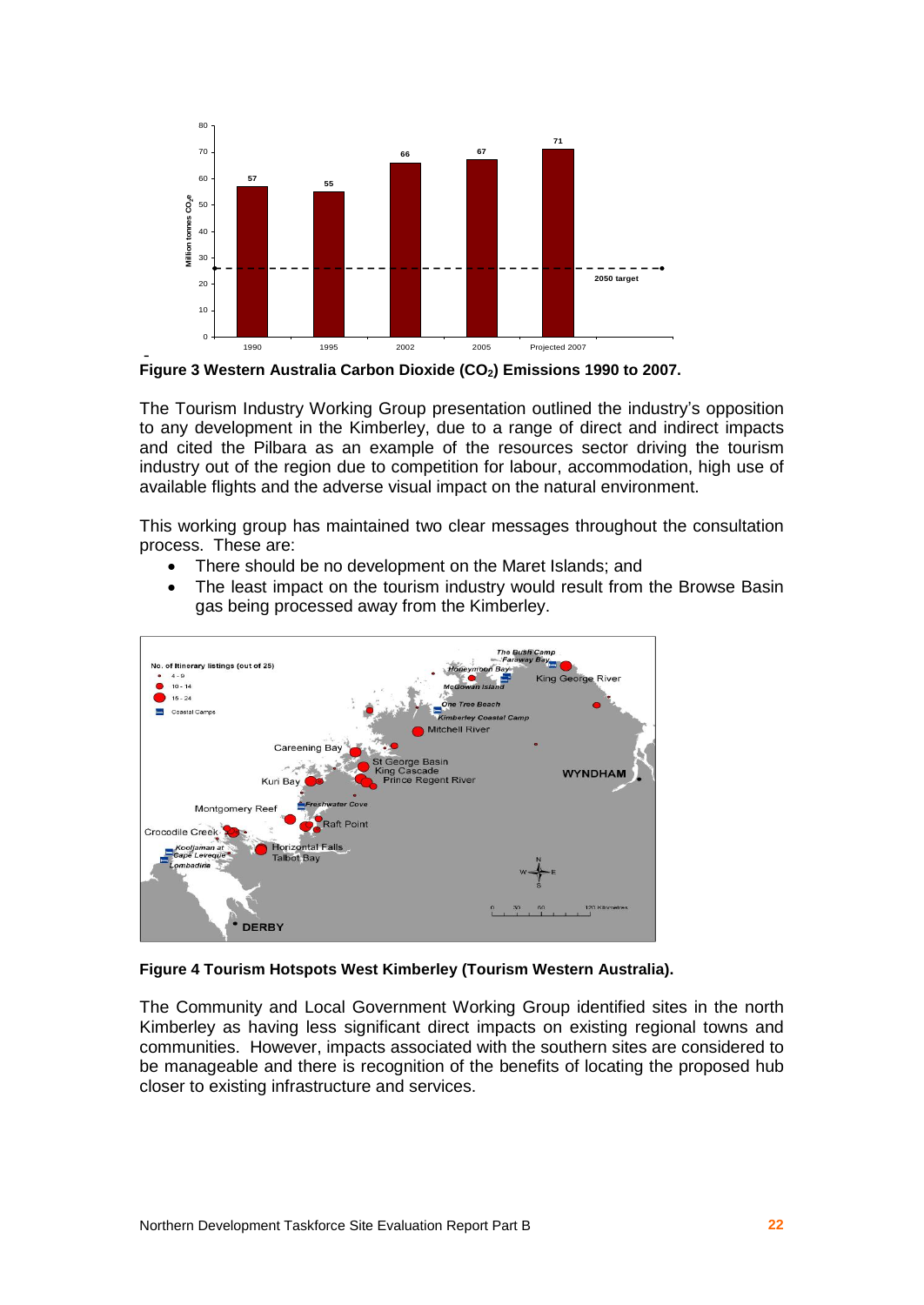In all Local Government submissions, it was stressed that the regional planning process would need to allow for the significant additional infrastructure resources that would need to be in place to mitigate the impact of a gas processing development in the Kimberley, particularly if the development was close to Broome. Overall, the Community Working Group was in favour of gas development in the Kimberley.

## **6.4. The Perth Workshops ñ Contextual Issues**

#### **Environmental experts**

The environmental experts that participated in both the NDT panel and Independent panel, indicated that though their assessments were subjective, they were based on a body of evidence including personal experience and academic research going back a significant time which provided a basis to determine the likely impact of development on various ecosystems and which of those ecosystems were already degraded.

It was recognised that the evaluation of the Anjo Peninsula and Cape Voltaire were preliminary and that terrestrial environmental studies will be undertaken in the week commencing 9 August 2008 and marine studies the week of 25 August 2008.

In assessing both locations the precautionary principle was applied.

It was disclosed that Humpback whale migration data just received from the Centre for Whale Research indicated whales transited past the Gourdon Bay area on their northward migration. This information was previously unrecorded.

It was also noted that the field studies being used for the site evaluation was dry season data and that wet season information was being extrapolated from the findings.

#### **Kimberley Land Council**

The KLC provided a Traditional Owner perspective indicating the Uunguu, Nyul Nyul, Jabirr Jabirr and Karajarri people were still considering the sites identified in their country and that this enabled a more focused examination of heritage and ethno biological issues prior to a decision.

The KLC indicated that Dr Kim Doohan was nearing completion of a preliminary assessment of the Aboriginal heritage and cultural values significance of the sites under consideration.

The KLC reported that comments from the Traditional Owners Taskforce which indicated that the "people" are really happy with the scientific information that has been presented to them and that it reinforced the view that project impacts needed full investigation.

The Traditional Owners were not prepared to publicly release all heritage information available due to its cultural sensitivity and the historic vulnerability of registered heritage sites to development approval and subsequent disturbance of the sites.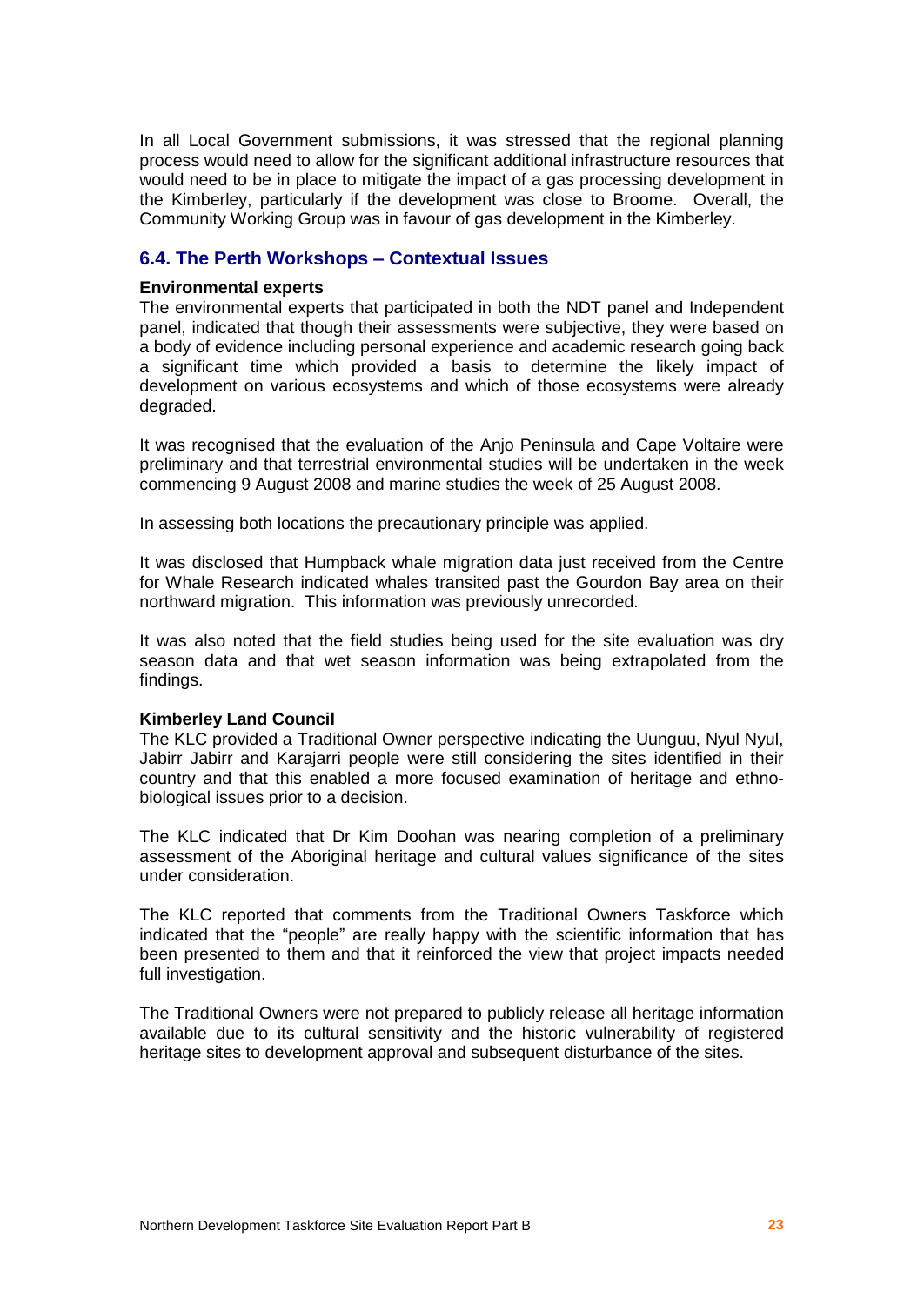The KLC will provide the EPA and the DEWHA with summary heritage information from Dr Doohanís report for use in the site evaluation. The KLC have also been researching potential socio-economic impacts on their community and this information will form part of their decision making process.

#### **Industry**

The industry response recognised that all sites had significant constraints but identified that they could avoid, minimise or mitigate the potential impacts and develop a LNG project that did not significantly impact on key stakeholder interests including sensitive environments.

Woodside on behalf of the Browse JV independently evaluated the 11 sites using the NDT environmental and technical site selection criteria. The methodology applied rated sites according to the likelihood of an impact as a result of the project or not and the ability to avoid, minimise or mitigate the impact. This contrasted with the NDT evaluation which related to the sensitivity of the criteria to impacts.

Woodside identified sites closer to the Calliance gas field and Canning Basin as positive for their  $CO<sub>2</sub>$  sequestration potential. It was agreed that an Emissions Trading Scheme (ETS) would determine the viability of carbon capture methodologies.

Woodside is confident the design of the hub could accommodate sensitive environmental and heritage concerns. It also believes that the boat movements from a hub (approximately 4 per day at 50 Mtpa) were significantly less than experienced out of ports such as Fremantle and Dampier and would pose little threat to whale migration and calving in the region. Woodside Browse supports the continued investigation of Quondong, James Price Point, North Head and Perpendicular head as hub locations within its theme select processes. Woodside indicated the Anjo Peninsula and Gourdon Bay were at the limit of the economic range for a pipeline to a greenfield LNG processing plant.

INPEX also independently assessed the 11 sites and indicated the NDT research validated its own site selection process.

INPEX applied a similar methodology to Woodside rating sites by the capacity to avoid major impacts on the environment, heritage and the community. INPEX believes the workshop outcome continues to support the Maret Islands as the most sustainable site for a single operator LNG processing only hub location. INPEX identified the lack of a need to dredge and maintain shipping channels on the Maret Islands as a significant advantage over any other site along with the Marets being outside of the whale aggregation areas, reducing both direct impacts and the impact of shipping moving through the migration route.

INPEX has indicated it would consider its view on Anjo Peninsula following the outcome of further studies by the NDT. INPEX rejected the balance of sites from being viable, based on their analysis of major environmental constraints, particularly those related to whale migration and aggregation areas.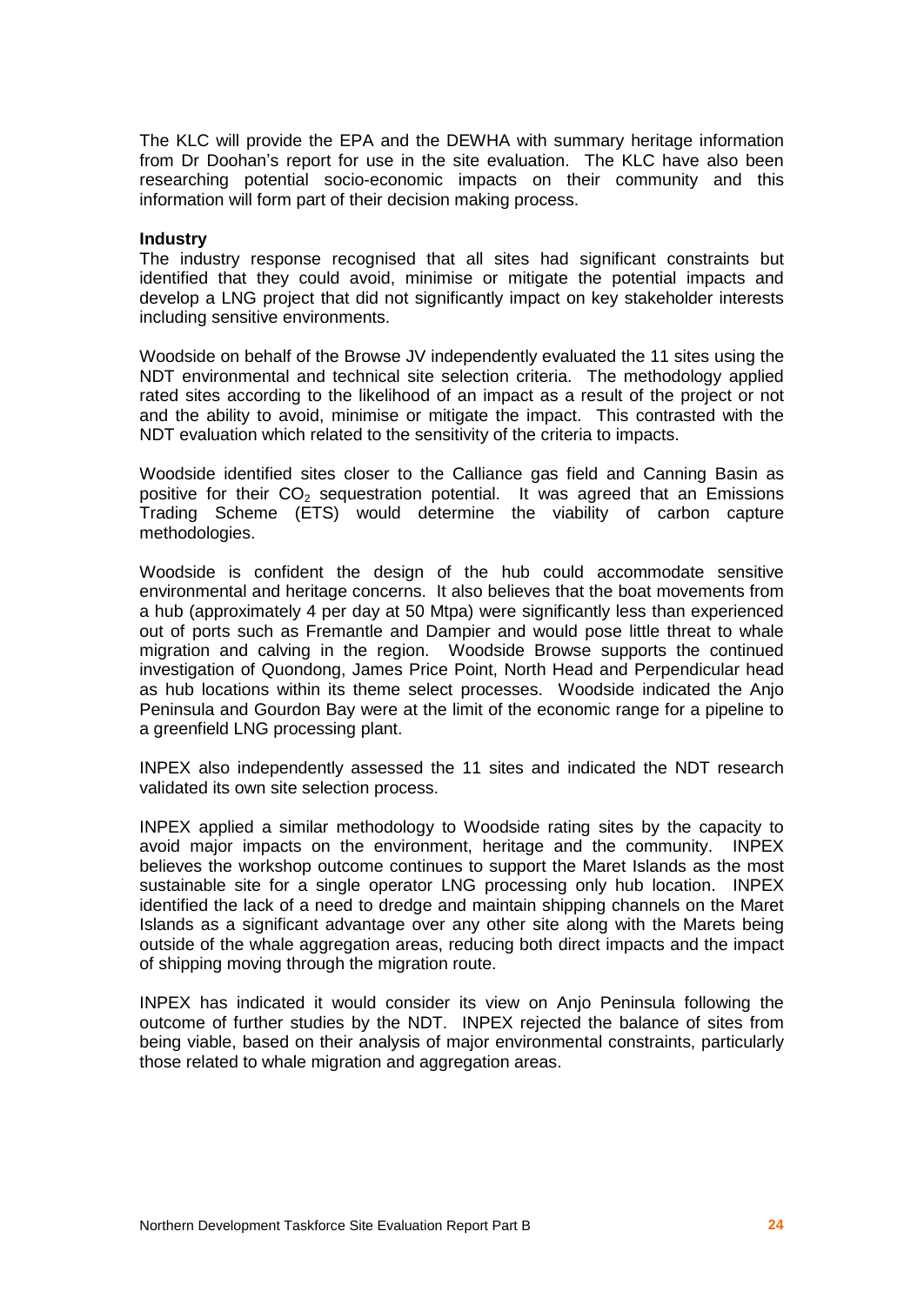#### **Environmental Non Government Organisations (eNGOs)**

The eNGOs provided comments on process and environmental values and social values and expressed concern that socio-economic impacts were being subjectively assessed without the same level of science being applied to technical and environmental constraints. The NDT responded that socio-economic factors become most relevant in the comparison between each of the shortlisted sites and that appropriate studies and consultations were anticipated in the next phase of the strategic assessment.

The eNGO position remains that the Kimberley needs to be subjected to the regional assessment on values prior to any one location being assessed for development.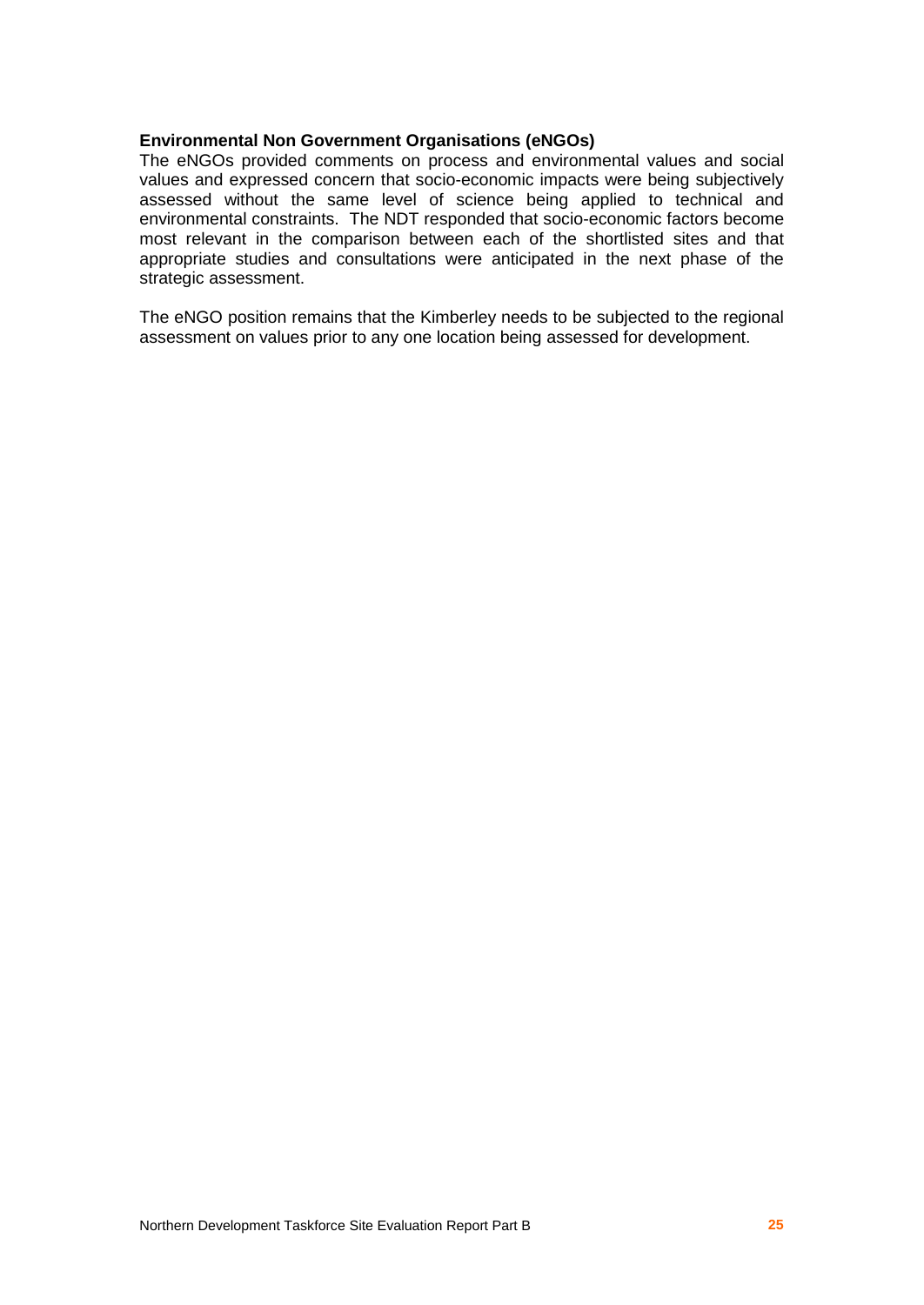## **7. Site Attributes - Summary**

## **7.1. Introduction**

The NDT has undertaken the evaluation on the 11 sites within the constraints of available knowledge. This final assessment was undertaken by the NDT's Assessment Panel made up of senior officers from the Department of Industry and Resources, Department of Environment and Conservation, Department of Fisheries, Department of Indigenous Affairs, Department of Planning and Infrastructure, Office of Native Title, Tourism Western Australia, LandCorp and the Kimberley Development Commission.

As a result of the advanced nature of the Ichthys project and the existing environmental impact assessment, together with documents for a proposed iron ore mine and port on Koolan Island, these two areas have been subjected to comprehensive technical, environmental and heritage studies. The Koolan Island studies are public and have been used in assessing the site.

Due to the 'commercial in confidence' nature of the INPEX studies at this stage, the NDT working groups and assessment panel have not had access to all available data and has applied the precautionary principle in accessing potential risks associated with an LNG processing facility being established on the Maret Islands.

The INPEX presentation to the NDT workshop indicated that the company had identified a range of environmental constraints but had also prepared a response on how to avoid, minimise or mitigate any significant impacts. It is anticipated this information may be placed before the EPA and the DEWHA prior to any advice on sites being provided to the NDT.

The Wilson Point site had also been subjected to extensive study by Woodside and information related to these studies has been made available to the NDT.

The NDT itself commissioned marine and terrestrial studies where there was limited data available from previous research. This study program is ongoing and will be extended to the sites recently identified by the KLC and Traditional Owners as potential hub sites. These sites, Cape Voltaire and the Anjo Peninsula have been evaluated but again due to limited data, the precautionary principle has been applied and a more comprehensive assessment of Anjo Peninsula was conducted after the site evaluation workshops were concluded.

The West Kimberley environments are strongly determined by the characteristics of the regional geological province in which they occur. The two Geological Provinces -Canning Basin Sandplains and Kimberley Plateau – have different geological histories and have resulted in regional environments with very divergent characteristics.

#### **7.1.1. Overview of West Kimberley Regional Terrestrial and Marine Environmental Characteristics**

The environmental characteristics of the West Kimberley are very diverse and strongly influenced by the underlying geology, geomorphology, the region's macrotidal regime, climatic conditions and rainfall gradients.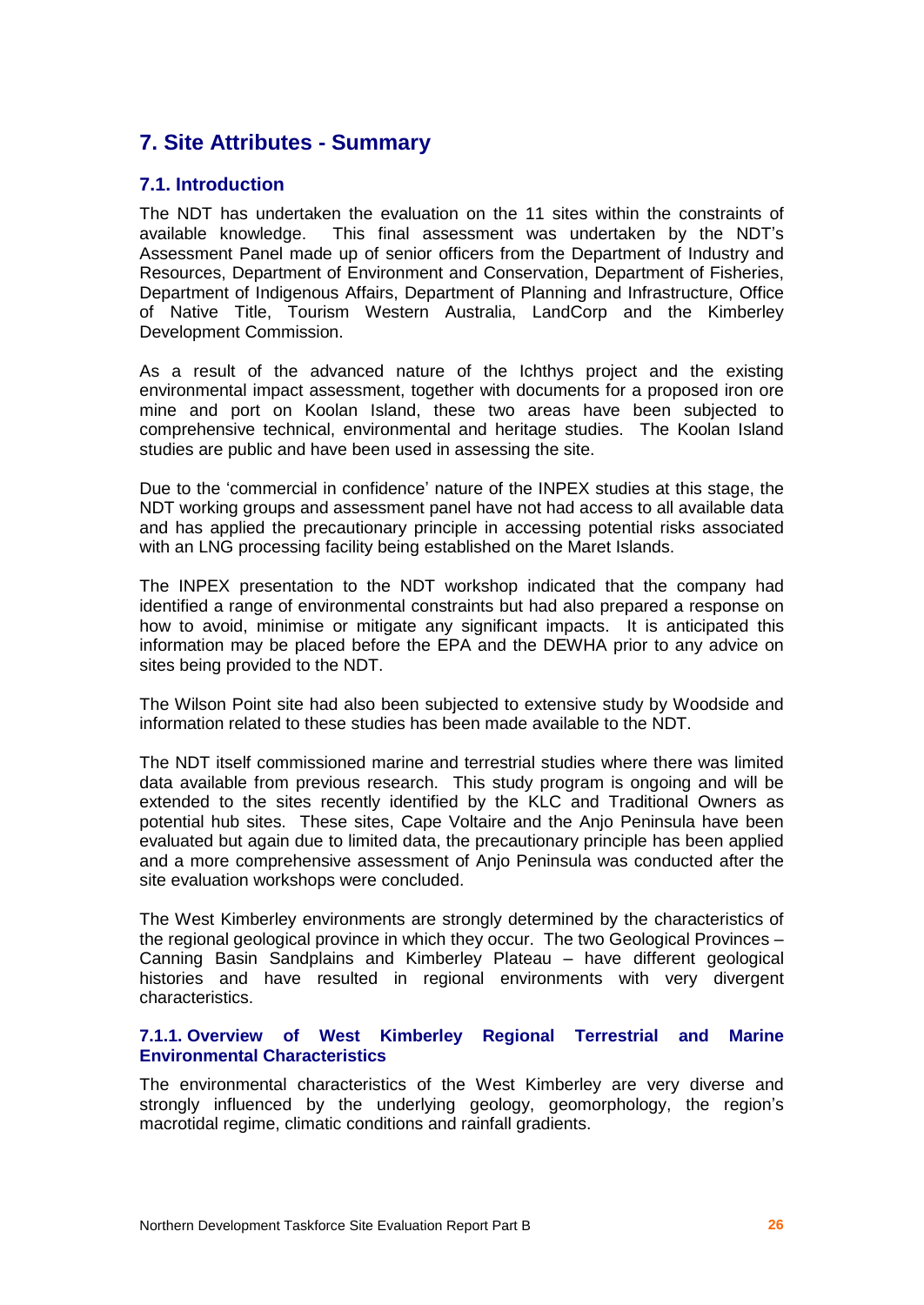These differences in environmental characteristics are recognised in the positioning of the established bioregional **(**Interim Biogeographic Regionalisation of Australia (IBRA) and Interim Marine and Coastal Regionalization of Australia (IMCRA)**)** boundaries for the terrestrial and marine environments. (see map from the NDT Interim Report page 44).

#### **7.1.2. Kimberley Plateau - North Kimberley IBRA Region**

The northern part of the region includes the high rainfall areas of the Kimberley Plateau. This is an extensive elevated and highly dissected region of massive largely flat lying sandstone. This is an ancient eroding surface, with skeletal soils of very low fertility. Erosion is strongly controlled by jointing in the sandstone substrate, creating an extremely rugged terrain criss-crossed by gullies along joint lines. The diverse topography formed where volcanic rocks have been intruded is also significant in the region. These areas produce rocky environments, but lack the jointing and generally form less rugged terrain. Basalt rocks underlie the development of Bauxitic laterite duricrust on areas such as the Mitchell Plateau and Maret Islands.

The southern margin of the Kimberley Plateau, south of Walcott Inlet, is marked by a zone of tightly folded and faulted geology. The Yampi Peninsula and further inland, the King Leopold Ranges are representative of this country. Tight folding and faulting has produced elongated ridges and peaks of resistant rocks separated by long narrow valleys.

The rugged terrain provides a diverse range of landform and substrate characteristics ranging from shallow highly infertile skeletal soils high on the massive sandstone plateau that are saturated during the wet season and baked dry and extremely hot during the dry, to more fertile sites on volcanic soils and sheltered slopes below cliffs that support extensive rain forest patches, to sheltered permanently wet springs and stream environment in gorges and closed mangrove forests in inlets and creeks. Rugged cliff and rock surfaces and diverse vegetation and habitats in combination with extreme inaccessibility and poor soils have protected this region as an intact landscape, free from the impact of clearing for agriculture or pastoral grazing activities and as yet, still largely unaffected by mining and related industrial activities.

In combination with high and reliable rainfall, it has produced a region that is recognized as one of Australia's biodiversity 'hot spots' and one of the few regions in Australia where no plants or animals have become extinct. In combination with the extensive island archipelago, the high rainfall coastal areas of the Kimberley Plateau are a refuge of national and international significance.

It is recognised that Aboriginal people have interacted with the landscape for thousands of years, with traditional fire management contributing to biodiversity values.

## **7.1.3. Canning Basin Dampierland IBRA Region**

South of the Kimberley Plateau, the geology of the Canning Basin is more subdued, producing generally low lying landscapes, developed on largely flatlying sedimentary formations of sandstones and siltstones. The broad valley of the Fitzroy River empties into King Sound. On the Dampier Peninsula and areas south of Broome the sandstone are mostly mantled by reddish sandplains and soils generally known as Pindan that typify the Dampier Peninsula and Broome area. Underlying sandstone strata are exposed in places along the coast (eg Broome Sandstone at Gantheaume Point and Emeriau Sandstone at Perpendicular Head). The Dampier Peninsula forms a gently domed surface sloping gradually to the east and west coasts of the peninsula.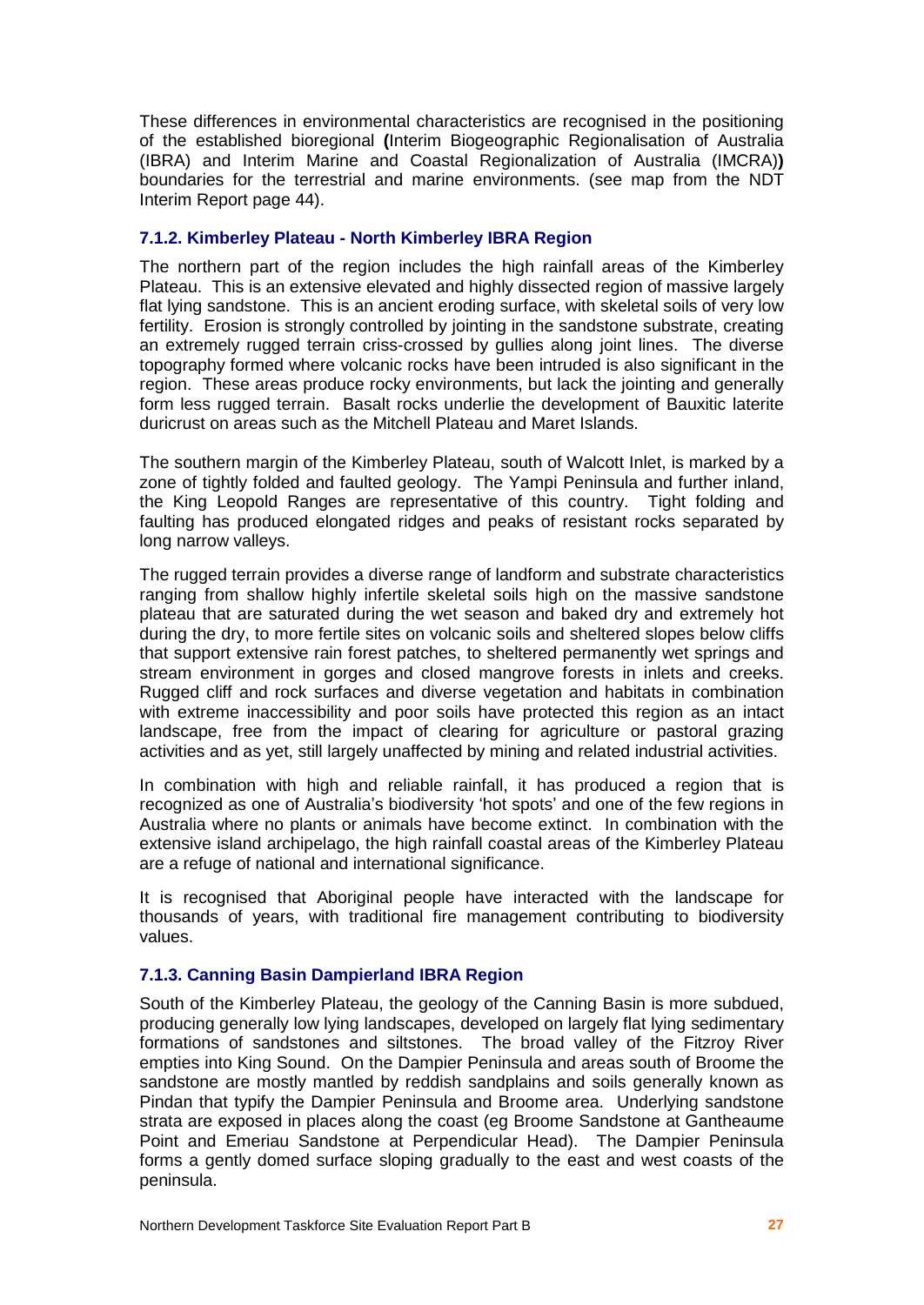A significant coastal rainfall gradient from some 500 mm at the southern end of the Dampier Peninsula to over 800 mm towards the northern end is a primary determinant of the Pindan vegetation type. Pindan Acacia dominated shrublands over grasses, with emergent eucalypts is the dominant vegetation in the driest areas, grading to a low open eucalyptus dominated woodland in the intermediate rainfall areas, and to eucalyptus dominated woodland to open forest in the higher rainfall areas towards the northern end of the peninsula. Coastal dunes, vine thickets in sheltered drainage-impeded areas behind the dunes, mangrove communities, supratidal flats, riparian wetlands, springs and limited areas of exposed rock surface add to the diversity.

The Dampierland Region does not have topographical barriers to land access and has for the most part been used for pastoral grazing. The region supports over 1200 Aboriginal people in communities and outstations.

#### **7.1.4. Coastal Environments**

The rise of the sea level from some 150 meters below the present level following the end of the last Ice Age some 17000 years ago, flooded extensive areas of the continental shelf that had previously been exposed.

The effect of this inundation on the rugged highly joint controlled landscape of the Kimberley Plateau and the tightly folded and faulted geology of the Yampi Peninsula, produced a classic and extremely complex coastline with drowned river valleys forming deep complex and narrow inlets, and isolated ridges forming extensive island archipelagos that are a dominant feature of this coastal region. In the approximately 500 kilometres direct line from the Yampi Peninsula to the King Edward River, there are some 12850 kilometres of coastline, including 2581 mapped islands. This represents 40% of the entire length of the WA coastline.

The rising seas along the Canning Basin coastline flooded the then lower Fitzroy River valley and forming the extensive King Sound and the less complex coastline of the Dampier Peninsula.

Coastal geomorphology and geomorphological processes are dominated by the influence of the regions macro-tidal regime and the force of cyclonic waves and storm surge.

Tidal amplitudes which reach 11 meters in the King Sound and Yampi Peninsula areas are among the highest tides in the world. In combination with the extensive and complex coastline, they produce a very extensive ecologically diverse and highly productive intertidal zone with environments ranging from vertical cliffed coasts to wide expanses of mudflats, sand banks, coral and algalreef flats, mangrove forests and beaches. The high tidal regime and strong currents transports large quantities of sediments and nutrients. The gently shelving topography of the Dampier Peninsula produces areas of extensive mudflats, sand banks and coastal wetlands. The mangrove communities of Roebuck Bay and the Eighty Mile Beach south of Broome are internationally significant as Ramsar listed wetlands because of the numbers of migratory wading birds they support, particularly seasonally when the migrating flocks use these coastal mudflats as the primary landing and departing point from the west coast of Australia to Asia.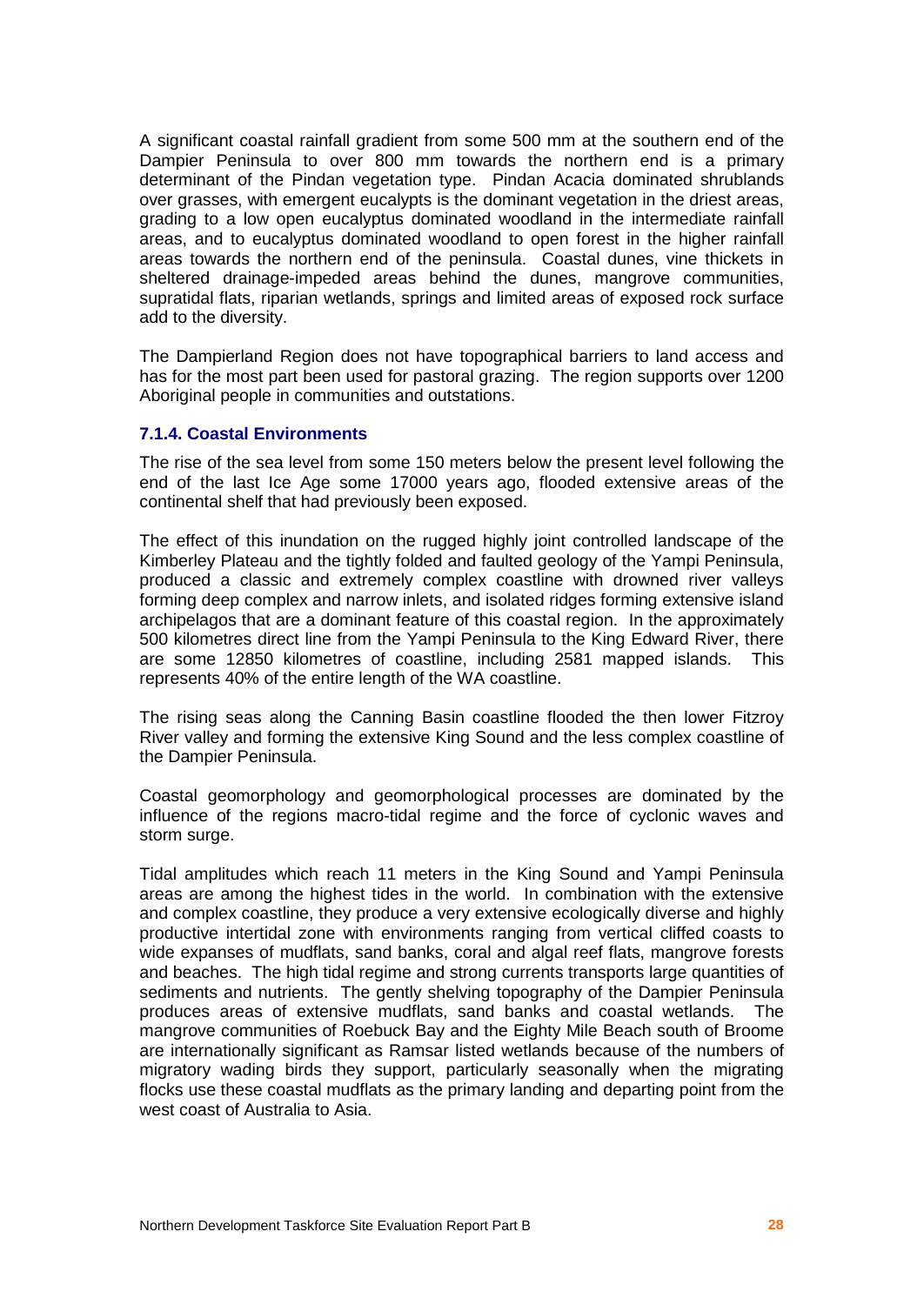#### **7.1.5. Coastal Marine Environments**

As with the Terrestrial Environments Interim Marine and Coastal Regionalisation of Australia (IMCRA), recognizes boundaries that relate to regional geological provinces, with a Kimberley IMCRA region corresponding broadly to the offshore extent of the Kimberley Basin (Plateau) and North Kimberley IBRA Region and Canning IMCRA Region to the Canning Basin.

Primary drivers at the regional scale are geological substrate and geological history and circulation patterns, with site characteristics substrate and exposure including tidal currents influencing local site characteristics and communities.

The Kimberley region is characterized by the complex highly heterogeneous landforms with deeply incised channels between headlands and islands, underlying geology and terrestrial sediments, strong tidal currents and seasonal fresh water inputs from river systems.

Recent surveys have indicated that marine communities in this region have a high degree of heterogeneity, with fringing coral reefs grading into diverse filter-feeding communities where light becomes limiting for corals. Mangals and extensive mudflats are common in embayments and estuarine environments.

The Canning region by contrast, is dominated by calcareous and biogenic substrates, typically gently shelving bathymetry, long sandy beaches, and occasional sandstone headlands. Reflecting these bathymetric characteristics, the benthic communities are relatively homogeneous. Typically in the near-shore environments, macro algae dominate the reefs with scattered corals present but not to the extent that they form biogenic reefs. Filter-feeding (sponge, sea-whip) communities and extensive patches of seagrass are prevalent in deeper waters, where substrate and exposure conditions are suitable.

Mangals and extensive mudflats and sandbanks are present in embayments in the V shaped bays towards the northern end of the Dampier Peninsula and south of Broome in Roebuck Bay.

#### **7.1.6. Marine Threatened Fauna**

The region provides an important habitat for a range of EPBC Act and Wildlife Conservation Act 1950 (WA) listed marine fauna, including a number of turtle species, Humpback whales, Snub-fin dolphins and sawfish.

The areas of particular significance for Humpback whales are becoming well known following significant survey effort over the past decade. The region is the primary terminus for the northward migration of Humpback whales from Antarctic waters. The areas of greatest significance are Camden Sound (calving) and off Pender Bay (resting and aggregating area for cow and calf pods).

The key technical, social, environmental and economic attributes of each onshore site location are summarised in the following section, and are separated into Canning Basin sandplain sites of the south west Kimberley and Kimberley Plateau sites in the north west Kimberley.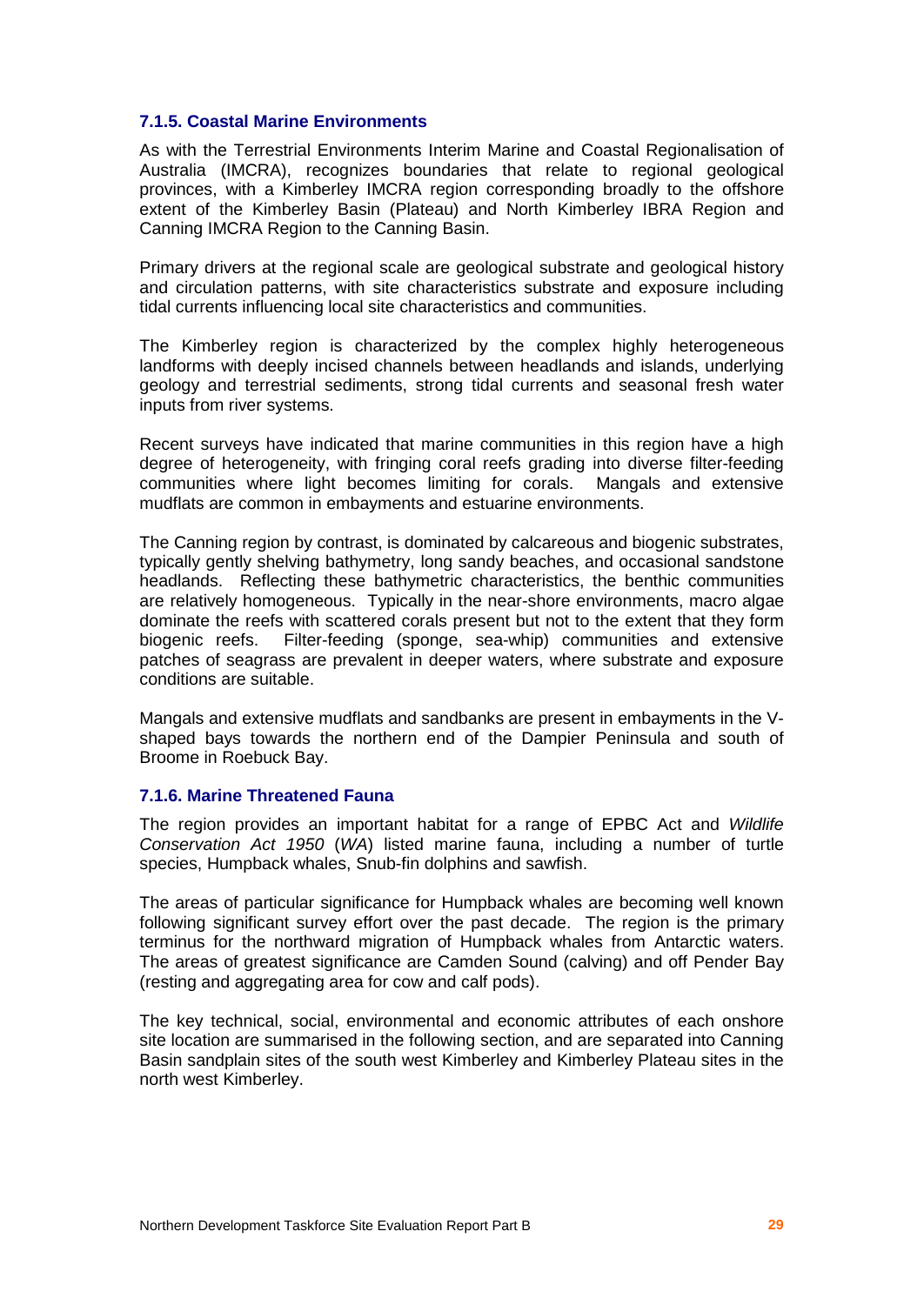## **7.2. Site Descriptions and Attributes**

The key technical, social, environmental, and economic attributes for each of the 11 onshore site locations are summarised in the following sections.

#### **7.2.1. Gourdon Bay**

**Gourdon Bay** is approximately 160 kilometres south of Broome by sealed road. The Port Smith caravan park is 8 kilometres south of the site. The Bidyadanga Aboriginal community is approximately 27 kilometres away. The site has sufficient elevation, particularly if the main plant can be set back from Cape Latouche Treville. Over 1000 hectares of relatively level land is available, which is sufficient for the development of a gas processing hub. This site is very accessible as it is within a few kilometres of the Great Northern Highway and has had a long history of pastoral land use as part of the La Grange pastoral lease.

The western edge of the proposed site is likely to be set as close to Cape Latouche Traville as possible, to enable the closest access to deep water and the shortest pipeline distance from the plant to storage tanks and then from storage tanks to jetty loading point (cryogenic pipeline distance is a major cost of an LNG plant with an estimated cost between US\$25 million to \$30 million per kilometre and a distance of 5 kilometres from plant to storage tank and another 5 kilometres from storage tank to loading jetty considered close to maximum lengths; 1 kilometre is the preferred distance to minimise costs). It is unlikely the site will be located in Gourdon Bay, due to the increased distance to deep water.

There is over 950 hectares of relatively level land with sufficient elevation starting within 1 kilometre of the coast, available for the development of a gas processing hub. The soil is generally Pindan and sandy earth which is suitable for construction. The closer the site is positioned to Cape Latouche Traville, the narrower is the area of land with sufficient elevation. The reduced land area width close to the coast may make it difficult for multiple operators to equally place infrastructure and access port facilities, particularly if buffer zones are required between facilities. Pipeline access to the site is likely to be good, assuming the pipelines cross the shallow slopes of the Gourdan Bay beach (pipelines are likely to be buried to reduce their impact).

Access to deep water is a significant issue for this site. Charts indicate that access to between 10 and 20 metres water depth is between 4 to 6 kilometres away, depending on the position of the loading jetties, and access to water depth of 20 to 50 metres is up to 15 to 20 kilometres away. Shoal banks extend offshore and may require additional dredging. More recent NDT bathymetric studies have, however, provided more accurate data with 10 metres+ water being closer to the coast than originally thought, potentially reducing the length of a dredged channel. Further work needs to be done on accurate bathymetric studies. However, even with revised bathymetric figures, this site is likely to require a jetty of significant length, turning basin and channel.

The site is also exposed to the south west summer swells and will require a significant breakwater. Currents are not likely to be a major issue at this site and offshore navigation for LNG tankers is unlikely to be a difficulty until they are required to negotiate the narrow channel.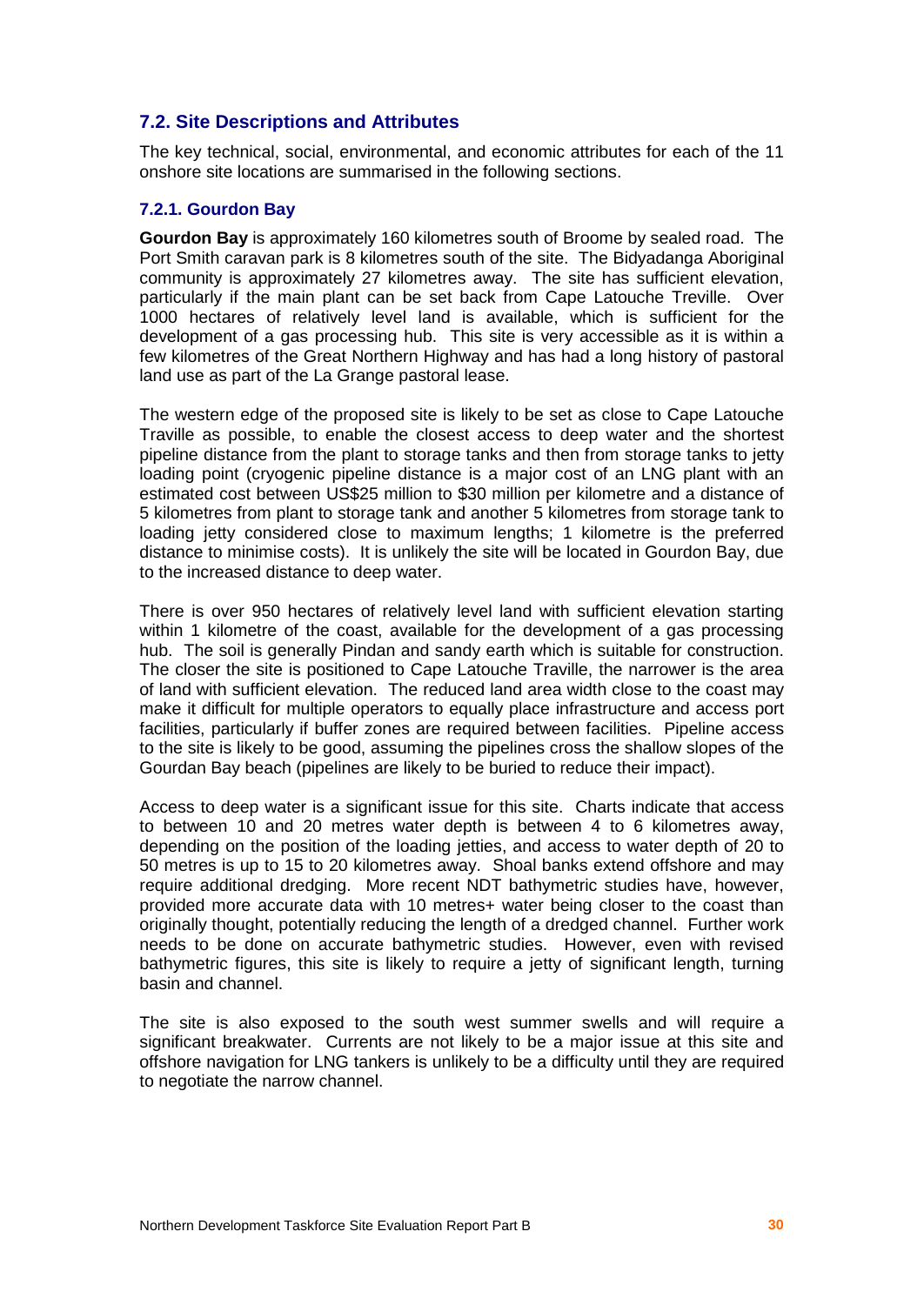The major technical disadvantage of this site is its distance from the gas fields being over 500 kilometres from the Ichthys field which would then require a gas compression platform to be sited part way along the pipeline, adding both additional costs (estimated US\$300 million) and gas processing inefficiency. The Woodside Browse fields are similarly over 400 kilometres from this site. In addition, water bathymetry issues for the pipeline access route could be problematic.

#### **Marine Environment:**

Gourdon Bay is at the southern end of a large sandy embayment that is exposed to the north west and sheltered to the south by Cape Latouche Treville. Little is known of the importance of this area forseabirds however, Gourdon Bay does not have extensive supratidal beach/mudflat habitats. Roebuck Bay, 20 kilometres to the north and Eighty Mile Beach some 70 kilometres to the south are Ramsar wetlands in recognition of their importance for migratory waders. The inshore waters are relatively protected and the seabed is comprised mainly of sandy sediments with small areas of rubble and patchy reefs inshore and near offshore shoals which support a wide variety of fish life. The inshore and offshore waters are characterized by relatively low turbidity and moderate tidal currents. The sediments in the bay have extensive areas of algal film and sparse seagrass that may be seasonally abundant. Heart urchins are very abundant grazing the algal film both inside the bay and in offshore waters. The west facing coastline to the south of Cape Latouche Treville is exposed to wave energy from the south west. Filter-feeding communities occur in deeper waters but they are generally more patchily distributed and generally not as diverse or dense as in other locations further north on the Dampier Peninsula. Sawfish may be present and turtles are common within sheltered areas. Dugong are known to occur in the area and further north in Roebuck Bay. The waters along this stretch of coast, from near the shore to about 20 kilometres out to sea, are part of a high density migratory corridor for Humpback whales. Although the significance of this area from initial surveys appears to be high, it may not be as high as areas further north on the Dampier Peninsula. The overall sensitivity of the marine environment at this site is considered to be moderate.

## **Terrestrial Environment:**

The dominant surface at Gourdon Bay is Pindan sandplain, which is very extensive in this region. Coastal areas facing Gourdon Bay feature a consolidated calcareous sandstone cliff and wash zone with areas of Frezier/Broome Sandstone near Cape Du Boulay and as intertidal rock platforms at several locations. An area of prominent red vegetated sand dunes occurs near the point of Cape Latouche Treville. Port Smith, located some 8 kilometres south of Cape Latouche Treville is a significant tidal inlet with mangrove creek and supratidal flats. Overall, the coastline is stable and robust, but consideration will need to be given to design of access across the coast under conditions of high cross-shore sediment transport. Away from the coast, the vegetation on the site is arid Pindan, the characteristic and dominant vegetation of the region. The vegetation on the site and surrounding areas has been extensively degraded by frequent widespread fire to the extent that Acacias that should be a prominent component of the vegetation have been largely eliminated. Widespread coastal vegetation communities are located along much of the coastline, with coastal swale thickets present in the dunes at Cape Latouche Treville and at a smaller area of dunes near the eastern end of Gourdon Bay. Small ephemeral claypans are located inland of cemented coastal cliffs in locations that represent fossil shorelines.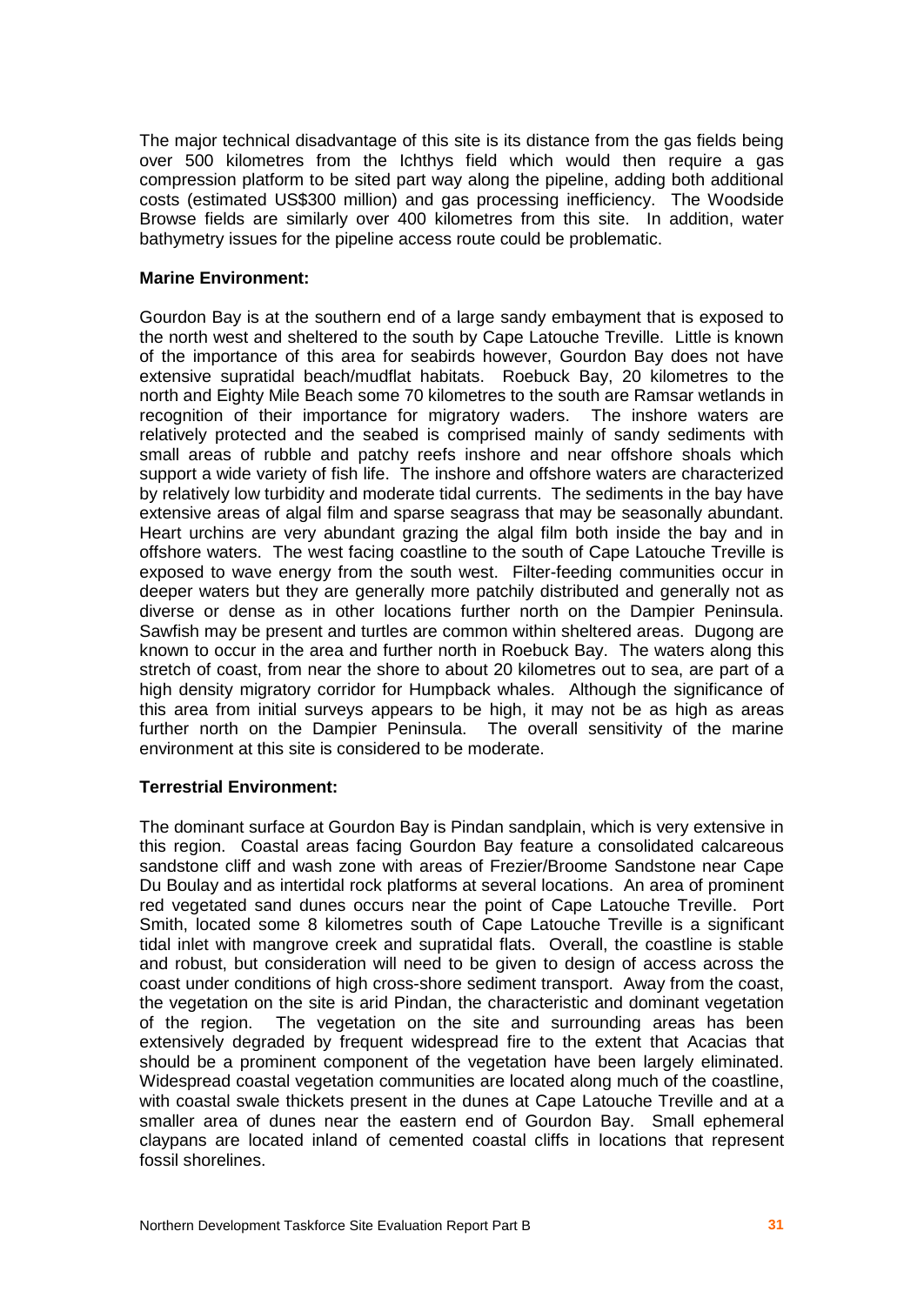Despite the condition of the vegetation, the Traditional Owners report sightings of Bilbies, a threatened fauna species. This species is considered to be present in low numbers in suitable habitat in near-coastal sand environments across the region. Visual landscape significance assessment of the site, rates it as moderately significant and "suitable", with landscape character significance as moderate inland and high in coastal areas, moderate levels of public concern based on visual values, and low to moderate visual absorption capability.

The overall relative sensitivity of the terrestrial environment at this site is considered to be low, however, it is in the vicinity of the Ramsar wetlands.



#### **Gourdon Bay**

Gourdon Bay is a high-value area for both recreational and commercial fishing. There are also several pearling leases in the area. The main pearl oyster fishing grounds start approximately 40 kilometres south of Cape Bossut and extend southward along the Eighty Mile Beach. One small and one large eco-tourism business operate close to the site and the tourism industry is concerned about overall impacts on Broome acting as a transition centre for the anticipated fly in/out workforce, including impact on air services, short stay accommodation, potential loss of tourism product and increased pressure on the available workforce.

Gourdon Bay is significant to Aboriginal people for customary practice, supplementation of food and for mythological significance. It is also close to the Bidyadanga Aboriginal community, the largest Aboriginal community/town in Western Australia.

See maps 1 and 2 in **Appendix 3.**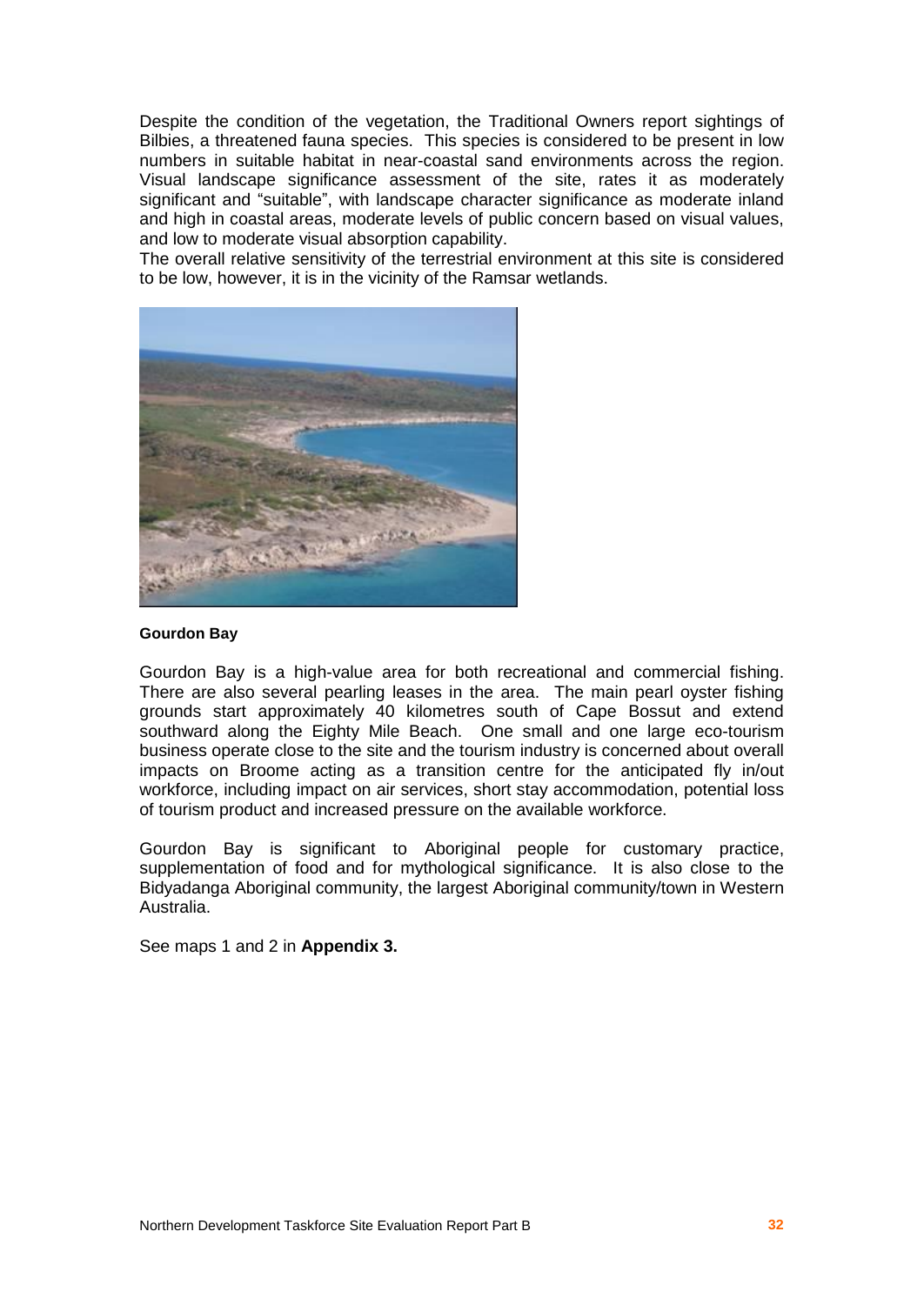## **7.2.2. Quondong Point**

**The Quondong Point** site is located approximately 20 kilometres north of Willie Creek and approximately 48 kilometres north of Broome by road. The coastline is exposed to the south west. The site is a popular tourist and recreational fishing destination. Apart from the current unsealed road, which runs close to the coast in this location, there are no constraints on the position or shape of the site at Quondong Point. There is over 950 hectares of relatively level land within 1 kilometre of the coast (assuming a re-routed road) with sufficient elevation available for the development of a gas processing hub. The soil is generally Pindan soils and sandy earth which is suitable for construction. Pipeline access to the site is likely to be good, assuming the pipelines cross the shallow slopes and sand dunes of Quondong beach (pipelines are likely to be buried to reduce their impact).

Charts indicate that access to between 10 and 20 metres and 20 to 50 metres water depth is 6 to 7 kilometres away. More recent NDT bathymetric studies will, however, provide more accurate data on water depth which may indicate deeper water closer to shore. However, even with revised bathymetric figures, this site is likely to require a significant jetty, turning basin and possibly channel (although likely to be shorter than Gourdon Bay).

The site is also exposed to the south west summer swells and will require a significant breakwater. Currents are not likely to be a major issue at this site and offshore navigation for LNG tankers is unlikely to be a difficulty until they are required to negotiate any narrow channel.

The site is approximately 470 kilometres from the Ichthys field and 420 kilometres from Woodsideís Browse fields (taking into account some diversion required due to the shallow water bathymetry extending out from the Dampier Peninsula). The actual pipeline distance required may mean that a gas compression platform is required if the pipeline distance is more than 500 kilometres.

## **Marine Environment:**

Quondong Point is a small rocky point on the west facing sandy coast of the Dampier Peninsula. This west facing area of coastline is fully exposed to wave energy and the waters are characterized by moderate tidal currents and low turbidity, although turbidity can increase inshore, particularly to the south. Although there are few bird records from the area, the beaches and flats are likely to be utilized by terns and waders. Patches of dense seagrass are common in sheltered areas between inshore reefs and large areas of seagrass are seasonally present in deeper offshore waters in stable areas between rock pavements. Corals occur as isolated colonies or at generally sparse density amongst algae on reefs to about 10 metres of water depth. The area supports a wide range of fish species. Turtles are common and dugong are known to occur in the area. The waters along this stretch of coast, from near the shore to about 20 kilometres out to sea, are part of an unusually high density migratory corridor for Humpback whales. The overall sensitivity of the marine environment at this site is considered to be moderate to high.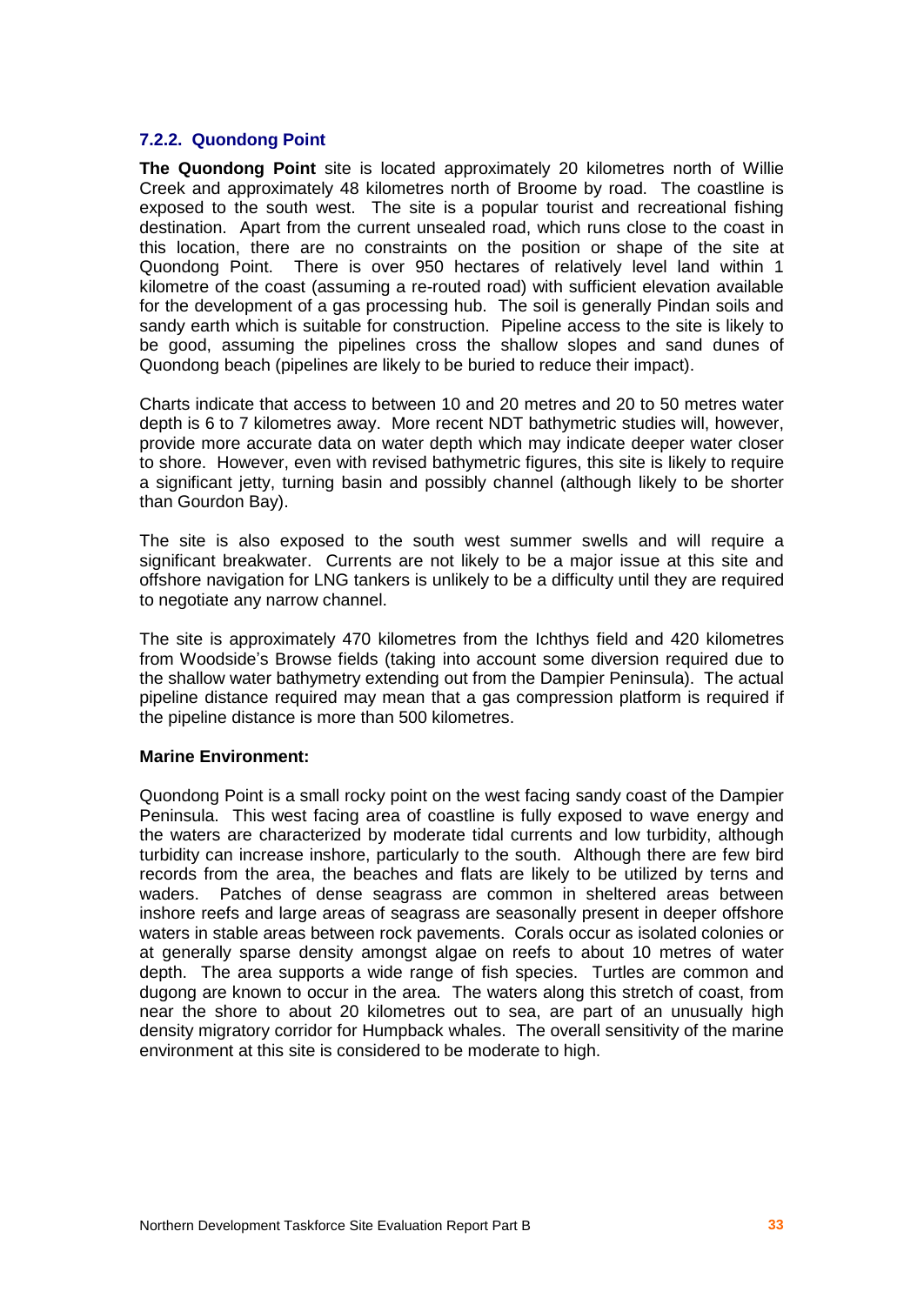#### **Terrestrial Environment:**

The site is located in an intermediate rainfall area of the extensive Pindan sandplain surfaces that are characteristic of the Canning Basin sandplain region. This area features a relatively straight sandy beach coastline anchored by low rock bars of Broome Sandstone at Quondong Point, James Price Point to the north, and some lime-indurated beach-rock. The Quondong coastline is subject to episodic erosion during extreme meteorological events. The coastal form also indicates this area experiences significant longshore sediment transport which would need to be considered in the design of coastal structures. Between Quondong Point and James Price Point, the coastal Pindan cliffs are covered by partially vegetated coastal dunes. These dunes hold moisture from wet season rains and impede drainage from the Pindan surface behind, creating seasonal wetland areas and an extensive linear patch of monsoonal vine thicket, a Threatened Ecological Community (TEC). The wetland and monsoon vine thicket provides significant fauna habitat, but has been degraded by invasive pasture grasses originating from pastoral land use and/or vehicle access to the area. This area also supports a population of the priority flora species, Pittosporum molluccanum. The Pindan vegetation has been impacted by excessive burning.

In terms of landscape quality assessment, Quondong Point is assessed as "suitable" with reservations" from a visual landscape significance perspective, having landscape quality that is moderate to high on the coast, with moderate levels of public concern based on visual values, and a low to moderate visual absorption capability.

Overall, the sensitivity of the terrestrial environments at Quondong Point is considered to be low to moderate.



#### **Quondong Point**

Quondong Point is the site of the Kimberleyís only deep water pearling operation. It is utilized by commercial fishers and is a popular recreational fishing area (seasonal aggregations of sailfish). It is also recognised as a fish aggregation area and is adjacent to an aquaculture lease at Carnot Bay.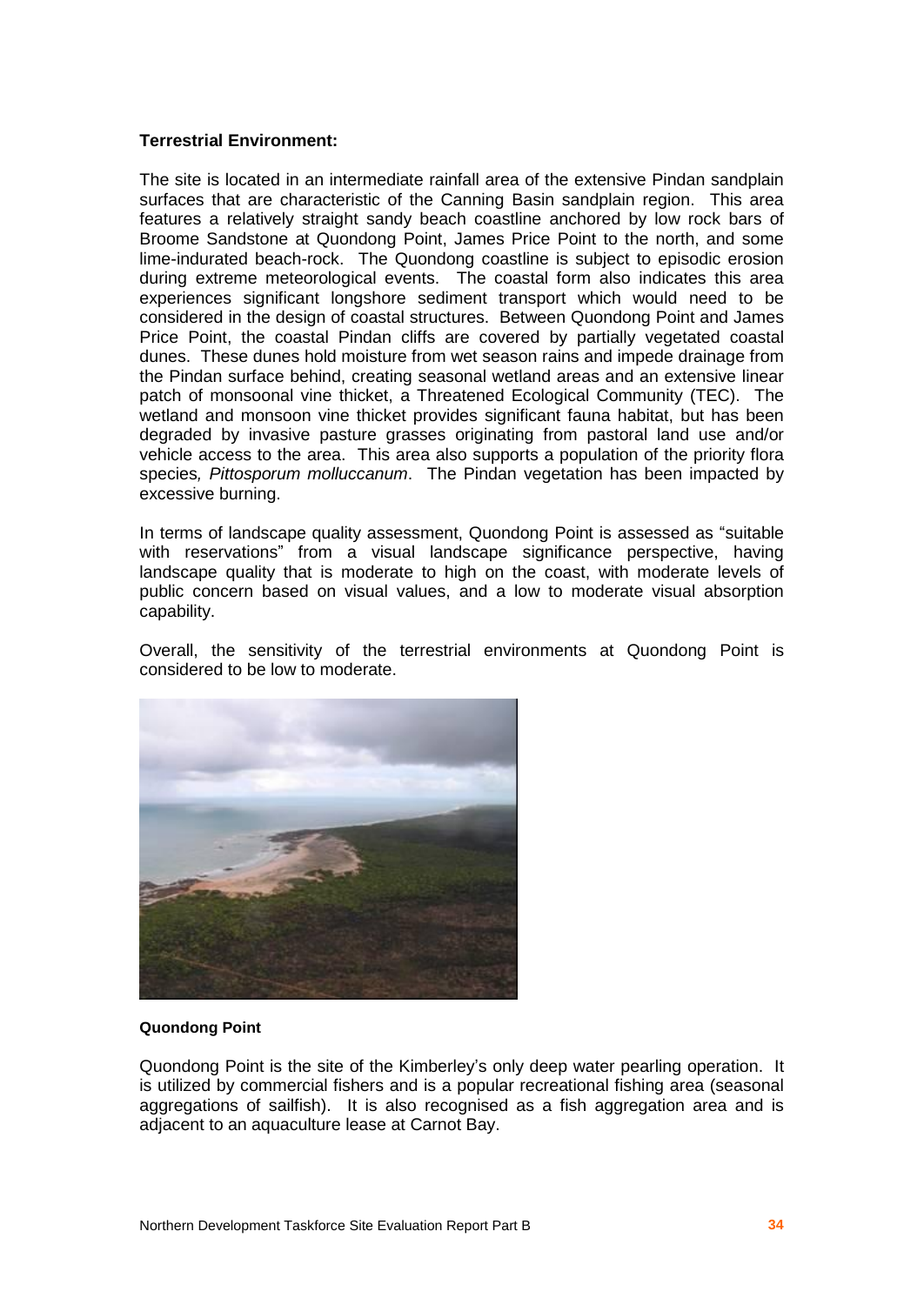While Quondong Point is seen as being technically viable, other socio-economic considerations include its proximity to Broome and the area is regularly accessed by Broome locals and tourists for camping and fishing purposes. Tourism impacts are also anticipated on Broome as a result of its close proximity to this site, including impact on air services, short stay accommodation, potential loss of tourism product, increased pressure on the available workforce and risks associated from accidents and spills. An advantage of this site is its proximity to existing infrastructure and services, thus reducing the need for additional infrastructure on the peninsula.

The site is in an area under a Native Title Claim (Goolarabooloo Jabirr Jabirr) WAG 6002/98. The claim is yet to be determined. The tourist and cultural Lurujarri heritage trail passes through the area. It is a recognised law ground with numerous heritage sites registered in the coastal zone.

#### **7.2.3. James Price Point to Flat Rock**

**The James Price Point - Flat Rock** site is approximately 58-68 kilometres north of Broome by road via Quondong Point. The area is a popular tourism and recreational fishing destination in an area that was formerly part of Waterbank station, and has had a long history of pastoral land use. The coastline is exposed to the south west. There is a 20 metre level AHD available at a distance of approximately 1.5 kilometres from the shoreline. There is no apparent restriction on the area.

The shoreline faces west and there is no natural protection from the prevailing south westerly winds and waves. Pindan cliffs are approximately 6 metres high and form the boundary of the shoreline. The Pindan shoreline face shows some sign of episodic drainage erosion but appears quite stable. Weathered sandstone is visible along the beach line and extends into the shallow water. The berth location would be directly offshore in a westerly direction, based on the shortest distance to deep water. Deep water is approximately 5 kilometres offshore, requiring a dredged channel and breakwater.

Due to the similarity of the landscape and marine topography, there is the capacity to move the location for the hub along the coastal area to try and avoid significant environmental and heritage sites.

Apart from the current unsealed road, which runs close to the coast in this location, there are no constraints on the position or shape of the site at James Price Point. There is over 950 hectares of relatively level land within 1 kilometre of the coast with sufficient elevation available for the development of a gas processing hub. The soil is generally Pindan soils and sandy earth which is suitable for construction. Pipeline access to the site may need to negotiate 5 metre Pindan cliffs at the beach, but these are not considered to be a major impediment due to the suitable geotechnical conditions (pipelines are likely to be buried to reduce their impact).

Charts indicate that access to water depth of between 10 and 20 metres is 6 kilometres away and 20 to 50 metres is 7 kilometres away. More recent NDT bathymetric studies will, however, provide more accurate data on water depth which may indicate deeper water closer to shore. However, even with revised bathymetric figures, this site is likely to require a significant jetty, turning basin and possibly channel (although likely to be shorter than Gourdon Bay).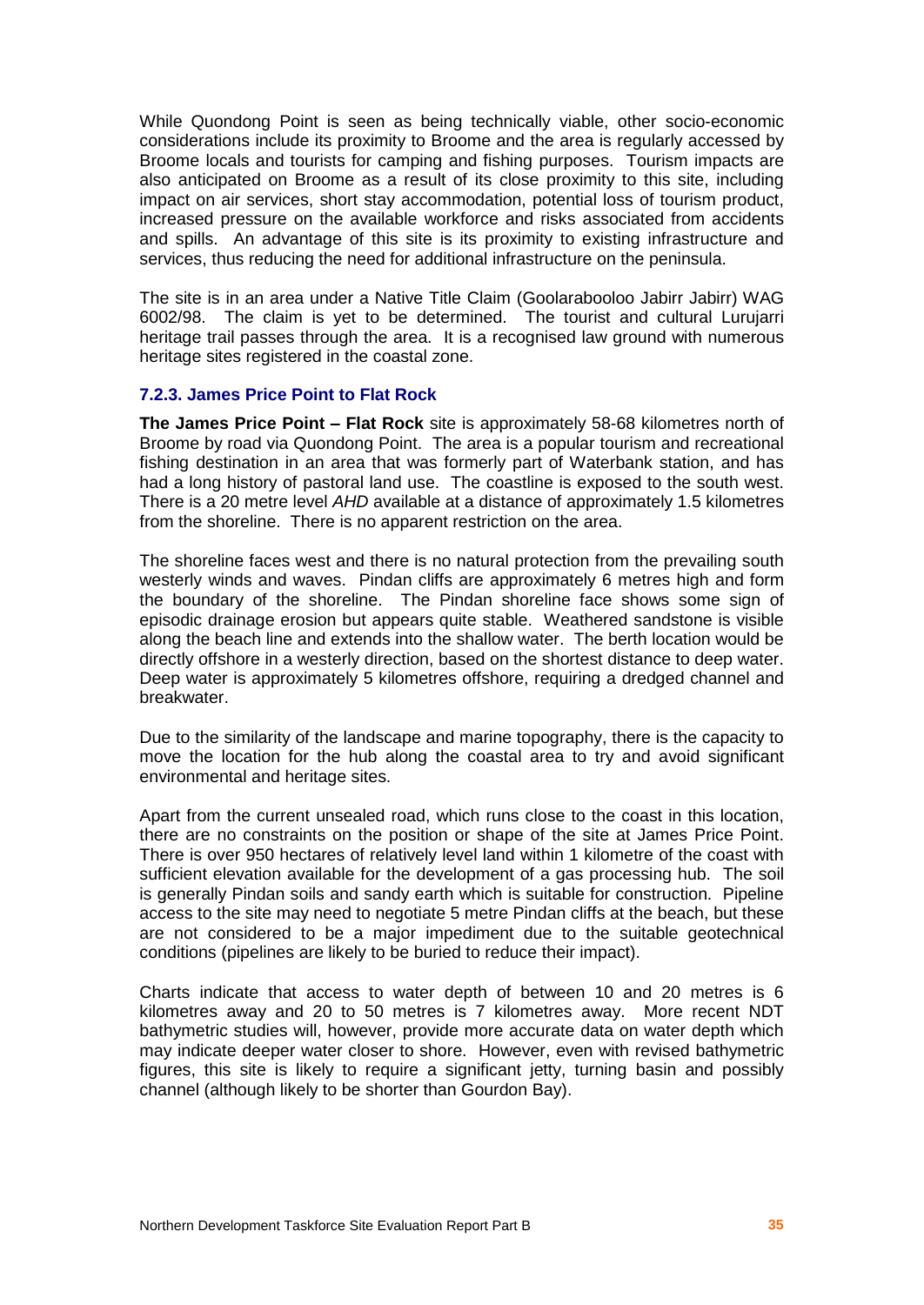The site is also exposed to the south west summer swells and will require a significant breakwater. Currents are not likely to be a major issue at this site and offshore navigation for LNG tankers is unlikely to be a difficulty until they are required to negotiate any narrow channel.

The site is approximately 460 kilometres from the Ichthys field and 410 kilometres from Woodside's Browse fields (taking into account some diversion required due to the shallow water bathymetry extending out from the Dampier Peninsula). The actual pipeline distance required may mean that a gas compression platform is required if the pipeline distance is more than 500 kilometres.

#### **Marine Environment:**

Significant areas of low relief reef with dense algal cover occur inshore and particularly to the north of Coulomb Point which is north of James Price Point. Extensive filter-feeding communities occur in deeper waters and are particularly species diverse and abundant, offshore and to the north of James Price Point. Sawfish are likely to occur in the area and turtles are common, though utilization of beaches for turtle nesting is understood to be uncommon in the area. Dugongs have been reported in the area and the waters along this stretch of coast, from near the shore to about 20 kilometres out to sea, are part of an unusually high density migratory corridor for Humpback whales. Although the significance of this area is high, it may not be as high as areas further north on the Dampier Peninsula. The overall sensitivity of the marine environment at this site is considered to be moderate to high.

James Price Point is utilized by commercial fishers and is a popular recreational fishing area. It is recognised as a fish aggregation area, dugong feeding area and is part of a migratory pathway for whales.

## **Terrestrial Environment:**

The James Price Point – Flat Rock area is located on an intermediate rainfall area of the extensive Pindan Sandplain surfaces that are characteristic of the Canning Sandplain region. This area features a relatively straight sandy beach coastline anchored by low rock bars of Broome Sandstone at James Price Point and Flat Rock, and some lime indurated beach-rock. North of James Price Point, the beach runs straight up to the base of soft Pindan cliffs. The James Price Point coastline is subject to episodic erosion during extreme meteorological events. The coastal form also indicates this area experiences significant longshore sediment transport which would need to be considered in the design of coastal structures. The landform north of James Price Point to Flat Rock is a very simple environment dominated by Pindan woodland on a very gently sloping surface, with few incised local drainage lines and a narrow strip of coastal heath above the Pindan cliffs that front the beach. The Pindan vegetation at the site has been impacted by excessive burning.

The James Price Point site is assessed as "suitable with reservations" from a visual landscape significance perspective, having landscape quality that is moderate inland to high on the coast, with moderate levels of public concern based on visual values, and a low to moderate visual absorption capability.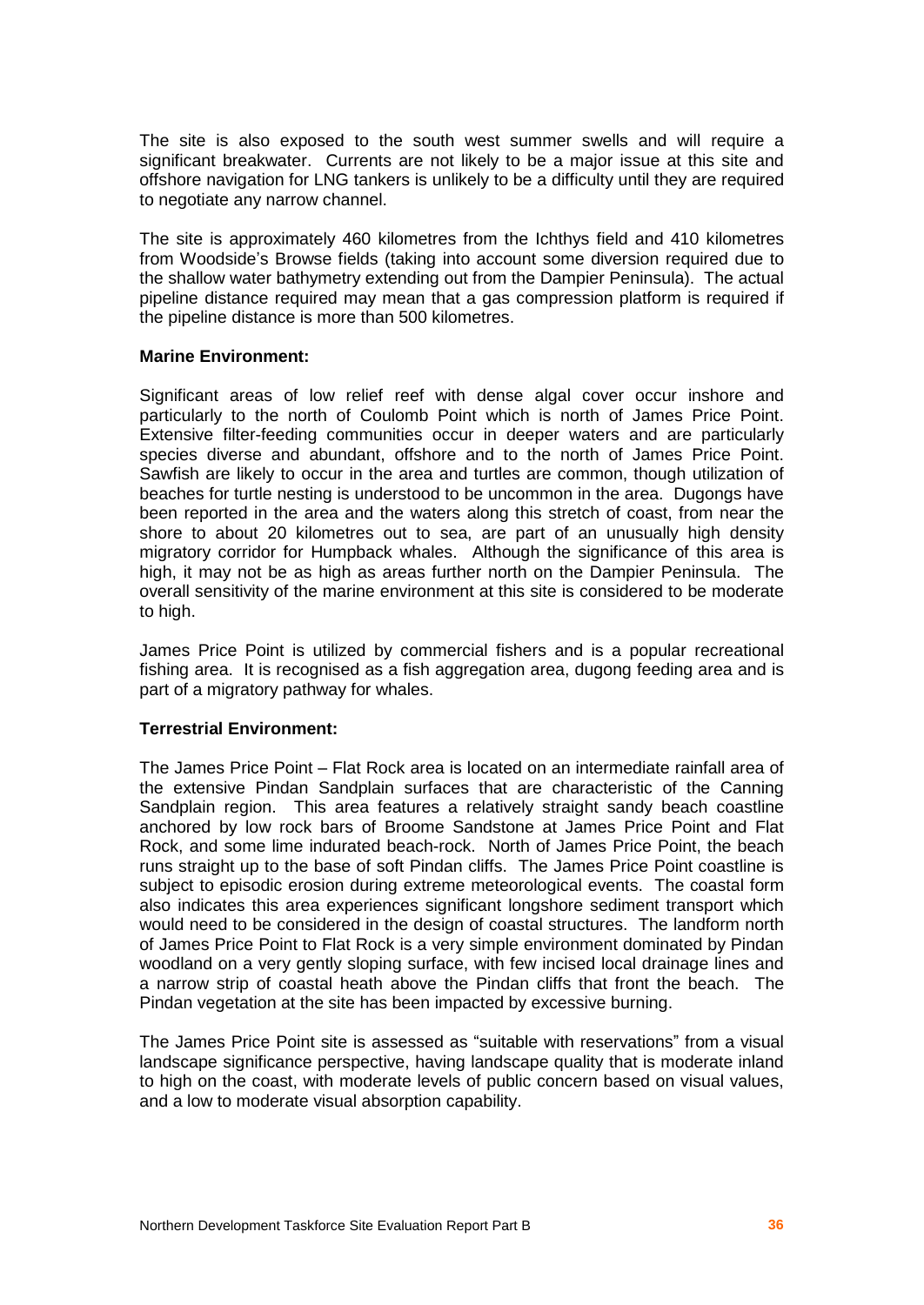Overall, the sensitivity of the terrestrial environments at James Price Point is considered to be low.



#### **James Price Point**

James Price Point is a popular recreational area and extensively accessed by the Traditional Owners. There are also pearling leases in the vicinity. Tourism impacts are also anticipated on Broome as a result of its close proximity to this site, including impact on air services, short stay accommodation, potential loss of tourism product and increased pressure on the available workforce. An advantage of this site would be its proximity to existing infrastructure and services, thus reducing the need for additional infrastructure on the peninsula.

Cape Leveque to south of Broome is a continuous "dreaming track" that incorporates the Lurujarri heritage trail and James Price Point. There are numerous registered Aboriginal heritage sites in the vicinity of James Price Point (Walmadan) including burial and mythological sites.

See maps 3 and 4 in **Appendix 3**.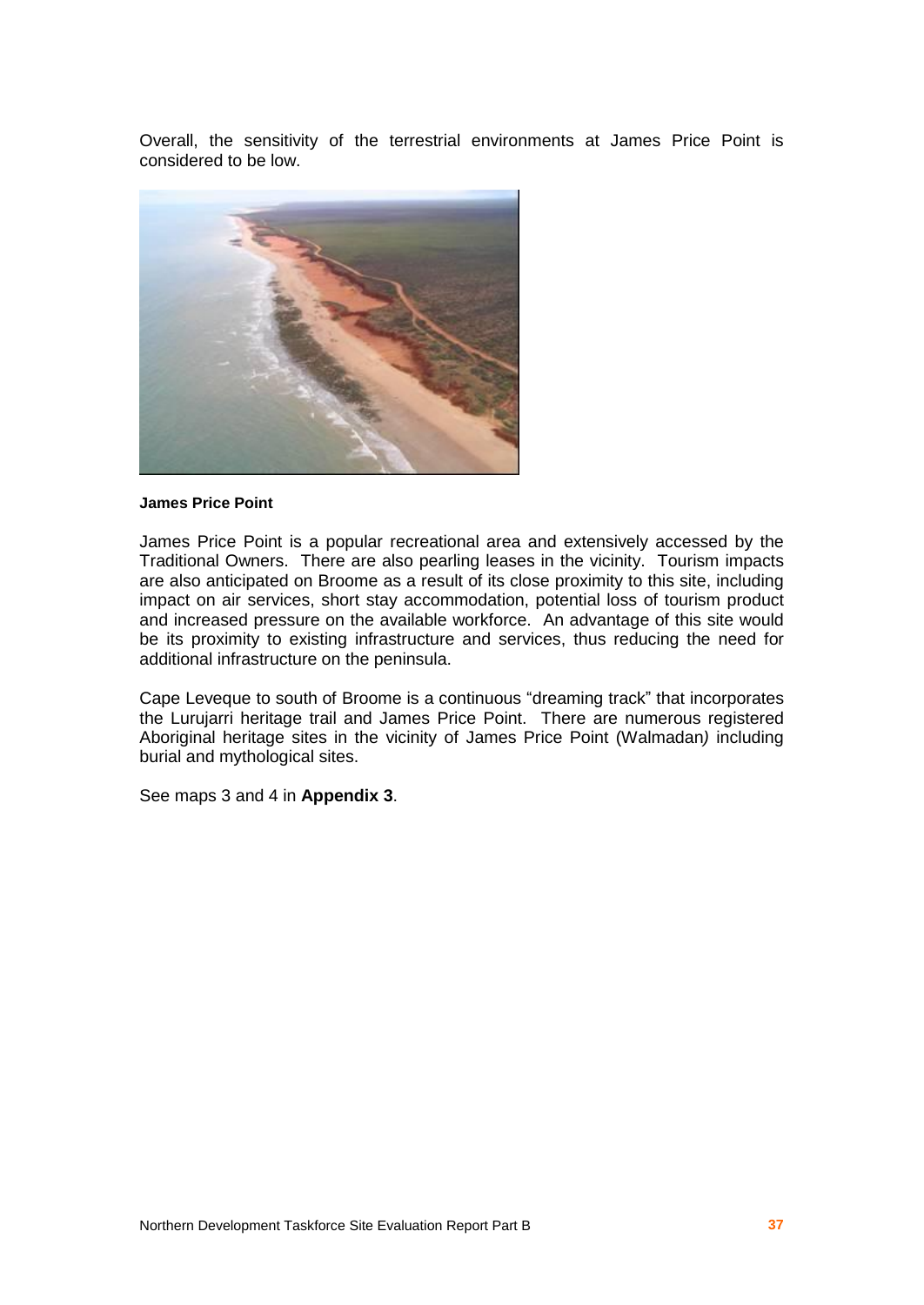#### **7.2.4. North Head**

**North Head** is approximately 26 kilometres north of Beagle Bay. Beagle Bay is accessed by road from Broome (approximately 125 kilometres). There is an unsealed airstrip within 35 kilometres of the site.

The shoreline is a low eroding cliffline of calcareous sandstone of the Bassult Formation that stands to a height of approximately 8 metres above AHD. Beyond the cliff top, the ground continues to rise to the south east for a distance in the order of 100 to 200 metres, at which point the ground levels out to a plateau. A 1000 hectare area can be identified. The western boundary of a plant site would be located approximately 2.5 kilometres to the south east from the shoreline. The area has a local high point of RL 30 but is generally level at approximately RL18.

The western edge of the proposed site is likely to be set as close to North Head point as possible, to enable the closest access to deep water and the shortest pipeline distance from the plant to storage tanks and then from storage tanks to jetty loading point.

There is over 950 hectares of relatively level land starting within 1 kilometre of the coast and with sufficient elevation available for the development of a gas processing hub. The soil is generally Pindan and sandy soils with some shallow limestone expected. The closer the site is positioned to North Head point, the narrower is the area of land. The reduced land area close to the coast may make it difficult for multiple operators to equally place infrastructure and access port facilities, particularly if buffer zones are required between facilities. Pipeline access to the site is likely to be good, assuming the pipelines cross the shallow slopes of the Pender Bay beach (pipelines are likely to be buried to reduce their impact) or other beaches. Otherwise, pipelines will need to negotiate the small but rocky cliffs at North Head.

The shoreline faces to the south west and the location does not have any natural protection against predominant wind and waves from the south west and westerlies. A jetty length of 2 kilometres would be required along with a 700 metre diameter turning basin. A short dredged approach channel of 1 kilometre is required with a breakwater of about 2 kilometres to protect the berth.

Charts indicate that access to water depth between 10 and 20 metres is 2 kilometres away and 20 to 50 metres water depth is 4 kilometres directly out from North Head point, which is a reasonable distance to deep water, requiring a medium length jetty and possibly no turning basin or channel.

The site is also exposed to the south west summer swells and is likely to require a breakwater, although there may be some protection from the Lacepede Islands to the south west. Currents are not likely to be a major issue at this site and offshore navigation for LNG tankers is unlikely to be a difficulty.

North Head is 370 kilometres from the Ichthys field and 330 kilometres from Woodside's Browse fields, making it relatively competitively neutral as a destination for the lead proponents. There is no airstrip in the vicinity; therefore it is likely some type of airstrip would require construction as part of any overall development.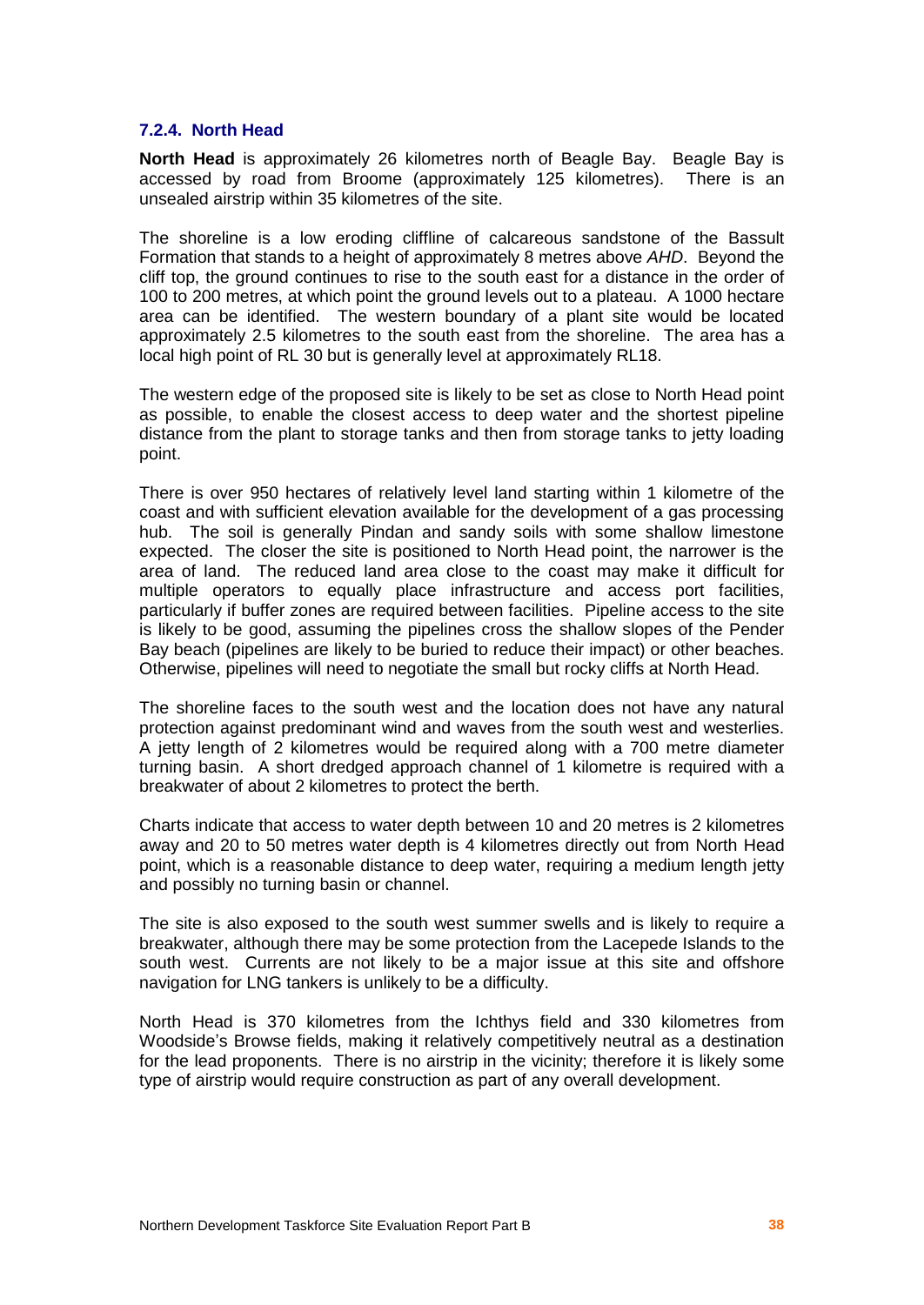#### **Marine Environment:**

North Head is a prominent rocky headland at the northern entrance to Beagle Bay. Beagle Bay, as well as Tappers Inlet about 3 kilometres to the north, are located between the two headlands, and are relatively protected and contain highly bioturbated sediments and mangrove communities inshore. The general area is important for shorebirds and mangrove birds and the Lacepede Islands located offshore to the west, have very important seabird rookeries and turtle nesting areas. Seagrass patches can be seasonally present in the bays and offshore, and these are likely to support dugongs in the area. Exposure to wave energy is high on the headlands and west facing shoreline and the offshore waters are characterized by moderate tidal currents and low turbidity. Corals generally occur at sparse to moderate density on reefs to about 10 metres water depth, although areas of moderately dense coral are found inshore from North Head. Offshore, benthic habitats are generally less diverse than offshore from Perpendicular Head immediately north of this site. A wide variety of tropical fin fish species are present and sawfish are likely to occur in more sheltered areas. Turtles are common, although, as with the majority of the peninsula, turtle nesting is understood to be uncommon in the area. The waters off North Head are part of a regionally significant, high density migratory corridor for Humpback whales. The overall sensitivity of the marine environment at this site is considered to be high to very high.

#### **Terrestrial Environment:**

The dominant surface type at North Head is the widespread Pindan Sandplain. Low coastal cliffs of calcareous Bossut Formation occur south of Middle Lagoon are the dominant coastal cliff formation in the vicinity of North Head. The site is adjacent to sensitive coastal environments, areas of holocene coastal dunes and mangrove inlets, notably Tappers Lagoon and the drainage lines that drain into the back of it. Significant restricted vegetation types include the mangrove forests and supratidal flats, patches of monsoonal vine thicket (TEC) in sheltered locations behind coastal dunes, seasonal wetlands at the back of mudflats, and coastal karst communities on the calcareous Bossut Formation. The area has one priority flora species and 11 species that represent possible range extensions, two species have unusual characteristics that may need taxonomic consideration.

North Head is assessed as "suitable with some reservations", having a high coastal landscape character with moderate levels of public concern based on visual values for North Head, and low visual absorption capability and "moderate" visual landscape significance landscape suitability for a hub.

Overall, the sensitivity of the terrestrial environment at North Head is considered to be moderate to high.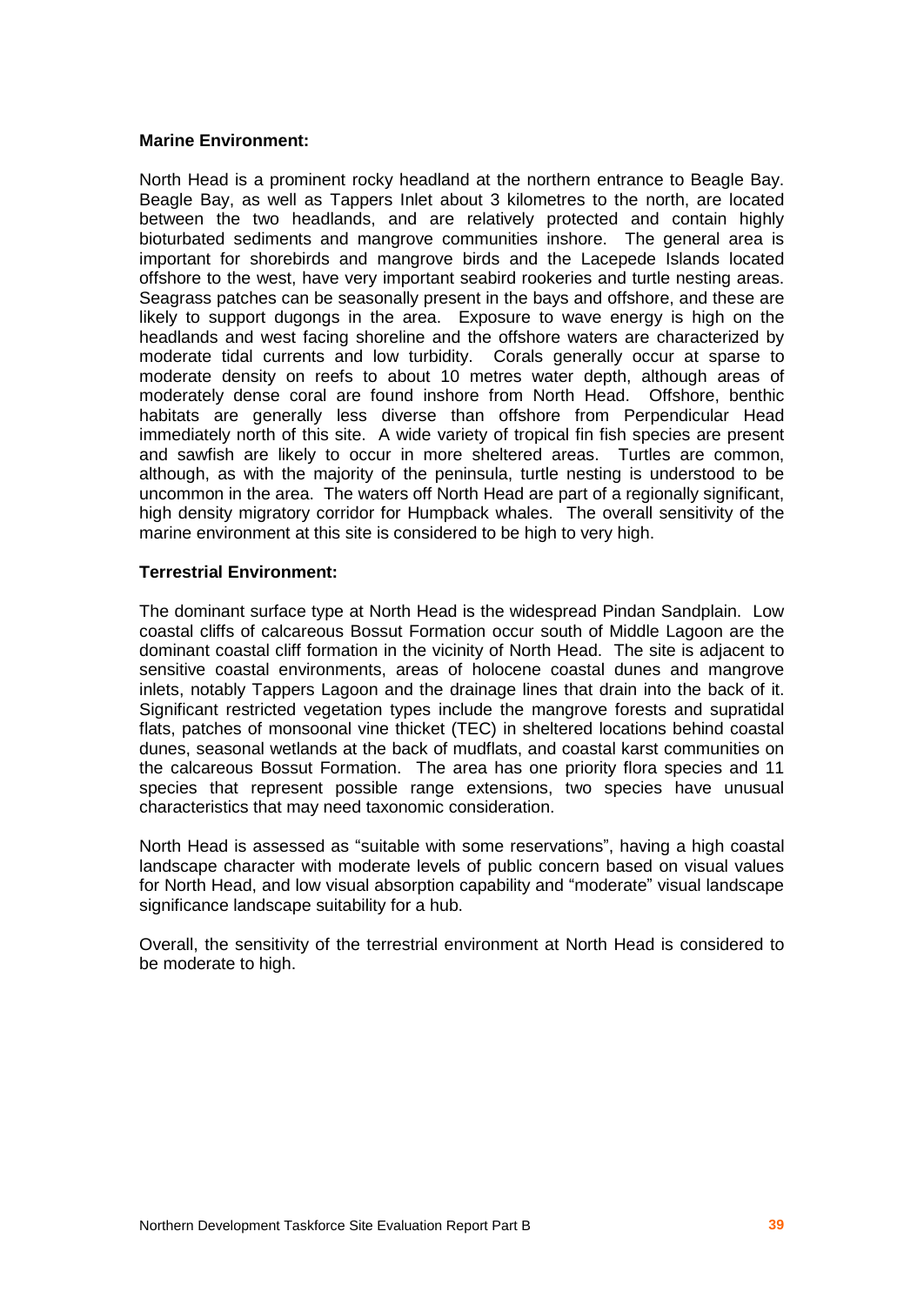

**Calcareous Sandstone cliffs of the Bossut Formation at North Head**

North Head is a significant commercial fishing ground and nursery area for fish and invertebrates. It has also been an important area for wildstock pearl oyster fishing in the vicinity of the Lacepede channel. Tourism impacts are seen as the loss of tourism product and the close proximity of the hub to iconic tourist destinations. North Head is still relatively close to Broome and impacts are likely to include increased demand on air services, reduced availability of short stay accommodation, potential loss of tourism product, and increased pressure on the available workforce. The area also includes a large number of Aboriginal owned eco-tourism businesses.

The site is relatively close to Beagle Bay Aboriginal community and would directly impact on a small number of Aboriginal outstations situated along the north edge of Beagle Bay. North Head has registered Aboriginal heritage sites and the song cycle for the peninsula goes through this area. The area is Aboriginal reserve lands.

## **7.2.5. Perpendicular Head/Emeriau Point**

**Perpendicular Head** is approximately 28 kilometres north of Beagle Bay. Beagle Bay is accessed by road from Broome (approximately 125 kilometres). There is an unsealed airstrip within 25 kilometres of the site.

Perpendicular Head is to the north east, with the coast line running to the west on the left and to the south on the right. The bay facing north shows significant erosion. This appears to be caused by a combination of drainage gully discharge from the south and the wave action on the soft section of the sandstone cliffs. The bay on the east side of Perpendicular Head (Pender Bay) is sheltered from the prevailing wind and seas.

There is over 950 hectares of land within 1 kilometre of the coast, with some steep slopes and gullies and sufficient elevation available for the development of a gas processing hub. The soil is generally Pindan and sandy soils with some shallow limestone expected. The closer the site is positioned to the peninsula, the narrower is the area of land. The reduced land area close to the coast may make it difficult for multiple operators to equally place infrastructure and access port facilities, particularly if buffer areas between the facilities is required, but the available area is not as constrained as Gourdon Bay and North Head. Pipeline access to the site is likely to be good, assuming the pipelines cross the shallow slopes of the Pender Bay beach (pipelines are likely to be buried to reduce their impact). Otherwise, pipelines will need to negotiate the steep, rocky cliffs at Perpendicular Head.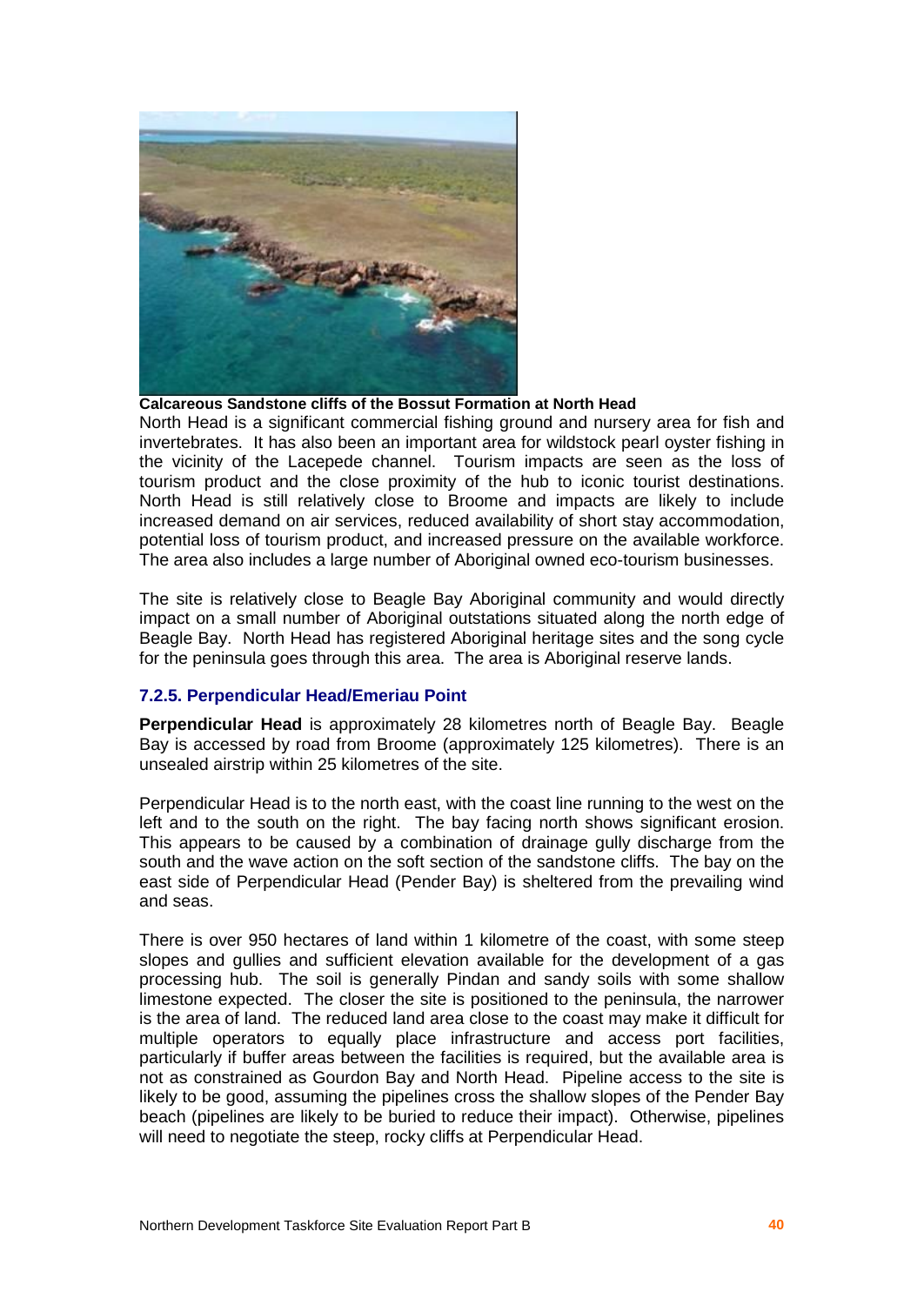Charts indicate that access to water depth between 10 and 20 metres is 1 kilometre away and 20 to 50 metres water depth is 2 kilometres directly out from Emeriau Point and Chimney Rocks, which is a short distance to deep water, requiring a medium length jetty and the need for a turning basin or channel is considered unlikely.

The site may be exposed to the south west summer swells and may require a breakwater. However, the Lacepede Islands to the south and the position of the jetty on the peninsula may provide enough protection to avoid the need for a breakwater. Currents are not likely to be a major issue at this site and offshore navigation for LNG tankers is unlikely to be a difficulty.

The site is approximately 370 kilometres from the Ichthys field and 330 kilometres from Woodsideís Browse fields and any pipeline is likely to be able to avoid the shallow water bathymetry extending out from the Dampier Peninsula.



**Perpendicular Head**

## **Marine Environment:**

Perpendicular Head is a prominent rocky headland at the entrance to Pender Bay, which is a typical example of a Canning coast V-shaped bay. The bay, like Tappers Inlet and Beagle Bay to the south, is relatively protected by headlands and contains highly bioturbated sediments and mangrove communities inshore, which are particularly well developed around the creek system in the northern part. Pender Bay has been recommended for consideration as a marine conservation reserve. The area is important for shorebirds and mangrove birds. Dense seagrass patches can be seasonally present in the bays and offshore and these are likely to support significant numbers of dugongs in the area. Exposure to wave energy is high on the headlands and west facing shoreline and the offshore waters are characterized by moderate tidal currents and low turbidity. Corals generally occur at sparse to moderate density on reefs to about 10 metres water depth. Extensive and often very species diverse and abundant, filter-feeding communities are common in deeper waters off the headland and offshore to the north east. Sawfish are likely to occur in sheltered embayments in the area, as well as a wide variety of tropical fin fish species. Turtles are common, although, as with the majority of the Peninsula, turtle nesting is understood to be uncommon in the area. The waters off Perpendicular Head are part of a regionally significant, high density migratory corridor for Humpback whales. Pender Bay is particularly important as a resting and aggregation area for cows and calves before their southward migration. The overall sensitivity of the marine environment at Perpendicular Head is considered to be very high.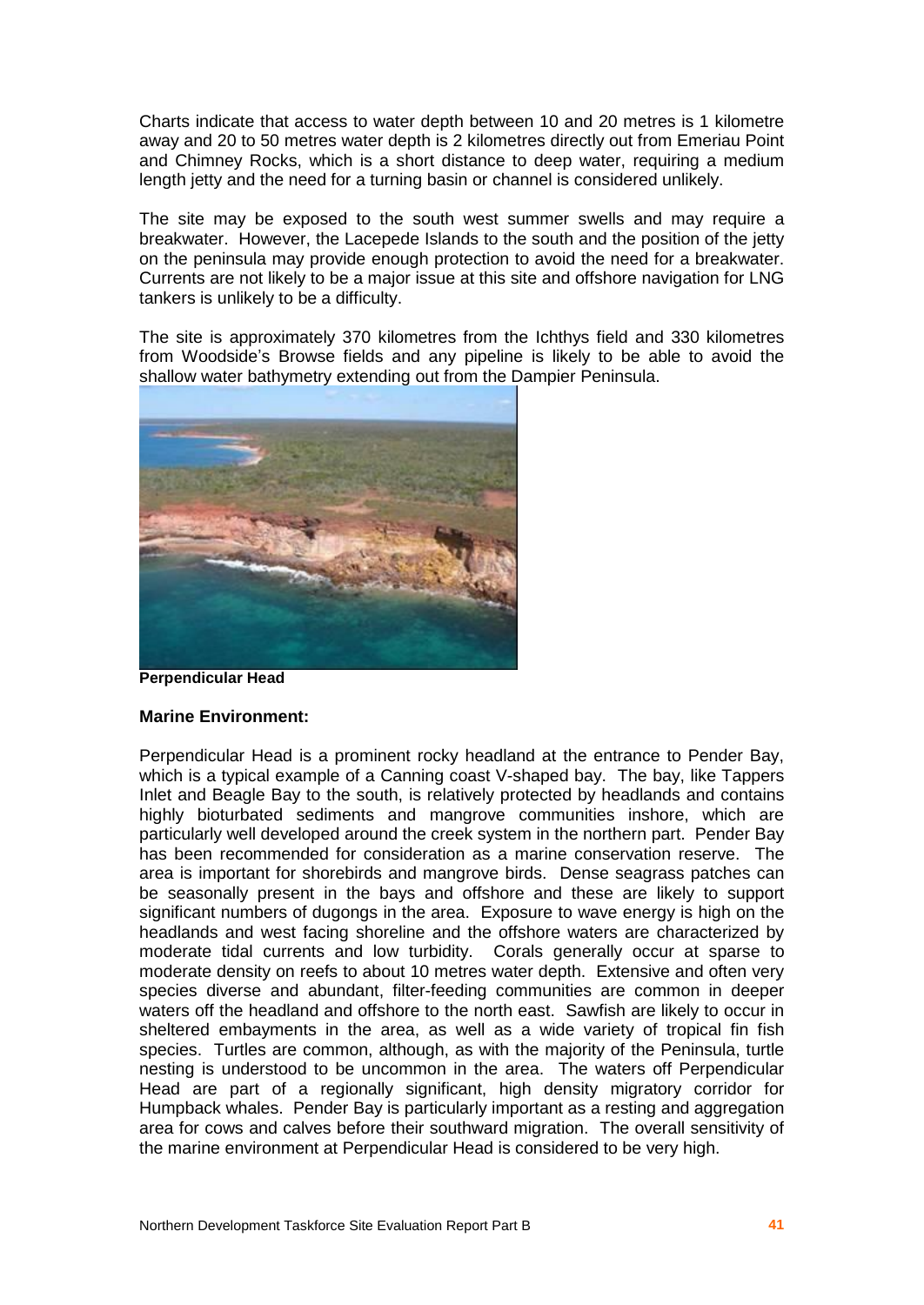#### **Terrestrial Environment:**

Perpendicular Head is adjacent and similar to North Head. The dominant surface type is the widespread Pindan Sandplain. Perpendicular Head is a prominent bluff of Emeriau Sandstone. The site is adjacent to sensitive coastal environments, areas of holocene coastal dunes and mangrove inlets, notably Tappers Lagoon and the drainage lines that drain into the back of it. Areas of Pindan cliff are exposed to the east of Perpendicular Head and show evidence of localized episodic erosion during conditions of cyclonic storm surge. Significant restricted vegetation types include the mangrove forests and supratidal flats, patches of monsoonal vine thicket in sheltered locations behind coastal dunes, seasonal wetlands at the back of mudflats, and coastal karst communities on Bossut Formation. Perpendicular Head also features small areas of coastal heath on exposed sandstone headlands and perhaps the largest remaining example on Dampier Peninsula of a mixed shrubland thicket that has been degraded elsewhere by excessively frequent burning. The area has one priority flora species and 11 species that represent possible range extensions, two species have unusual characteristics that may need taxonomic consideration.

Perpendicular Head is assessed as having low "unsuitable" visual landscape suitability for a hub, having high coastal landscape character with high levels of public concern based on visual values and low visual absorption capability. Overall, the sensitivity of the terrestrial environment at Perpendicular Head is considered to be high. Pender Bay is a significant aggregation area for Humpback whale cows and calves, and a nursery area for fish; it is in proximity to wildstock pearl oyster fishing grounds and supports commercial fishing. There is a pearling lease immediately to the north east of Perpendicular Head and an aquaculture lease stretching along the coast between Emeriau Point and Perpendicular Head.

The Beagle Bay to Perpendicular Head area supports a rapidly developing land based tourism market. A number of Aboriginal owned tourism businesses are to be found along the coast including the iconic Middle lagoon camping area. This market is driven by the landscape qualities of the area, fishing and whale spotting.

There is no native title claim lodged over the area. However, the area forms part of the Lurujarri 'dreaming track' and is close to culturally important heritage sites. It also supports a high number of Aboriginal outstations occupied by both Traditional Owners and descendants from people brought to the area from outside of this country. The area is within an Aboriginal Lands Trust reserve. Discussions are currently ongoing regarding the lodging of a native title claim over the area by the Nyul Nyul people.

See maps 5 and 6 in **Appendix 3**.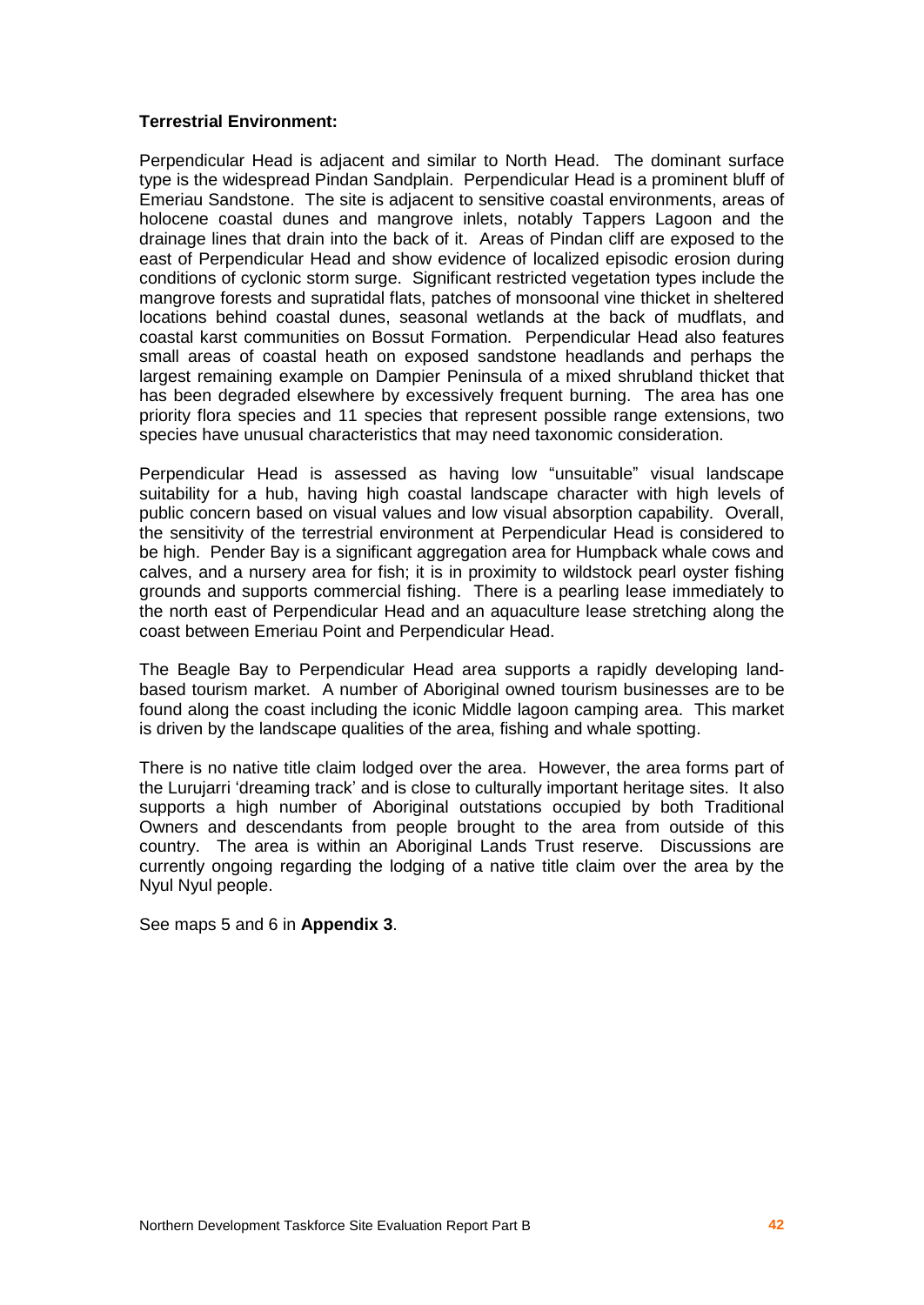#### **7.2.6. Packer Island/Black Rod Rock/Lombadina Point**

**Packer Island/Black Rod Rock/Lombadina Point** the northernmost of the Canning Basin Sandplain sites. It is approximately 18 kilometres west of Lombadina/Djarindjin Aboriginal communities by road. Lombadina Point is about 190 kilometres accessed by road from Broome. The foreshore is rocky with mangroves and tidal flats behind. Elevated ground is also set well back from the coast. Packer Island is low lying with ground rising slowly inland. Elevations of more than 20 metres AHD are 4 kilometres inland. There is an unsealed airstrip within 15 kilometres of the site.<br>The western edge of the proposed site is assumed to be adjacent (although set back)

from Packer Island, to enable the closest access to deep water and the shortest pipeline distance from the plant to storage tanks and then from storage tanks to jetty loading point as opposed to being located in the shallower bay to the immediate north of Packer Island (which could provide some swell shelter but would likely require a longer jetty, channel and bigger turning basin).

There are no constraints on the position or shape of the site at Packer Island. There is over 950 hectares of relatively level land available, however, land with sufficient elevation available for the development of a gas processing hub is setback at least 2 kilometres from the site (unless fill is used to bring the site forward). The soil is generally Pindan soils and sandy earth which is suitable for construction. Pipeline access to the site is likely to be good, assuming the pipelines cross the shallow slopes of nearby beaches (pipelines are likely to be buried to reduce their impact).

Charts indicate that access to between 10 and 20 metres and 20 to 50 metres water depth are 2 kilometres away, directly out from Packer Island, which is a short distance to deep water, requiring a medium length jetty and the need for a turning basin or channel may not be required.

The site is likely to be exposed to the south west summer swells and require a significant breakwater. Currents are not likely to be a major issue at this site and offshore navigation for LNG tankers is unlikely to be a difficulty.

The site is approximately 310 kilometres from the Ichthys field and 300 kilometres from Woodsideís Browse fields and any pipeline is likely to be able to avoid the shallow water bathymetry extending out from the Dampier Peninsula, making the site reasonably competitively neutral and one of the shortest average distances between the lead proponents.

#### **Marine Environment:**

Packer Island is located on the northern side of Pender Bay, near the tip of the Dampier Peninsula. It is a barrier island grading to intertidal/subtidal reef oriented parallel to the shore and linked to the mainland by a narrow isthmus. The island acts to form a tombola that links it to the mainland except under spring high tides. The west side of the barrier is exposed to high wave energy. The east side is very sheltered and consists of two generally sandy and shallow lagoonal embayments to the north and south with mangroves in sandy tidal creeks on the isthmus. These areas are important for both shorebirds and mangrove birds. High cover seagrass patches are seasonally present in shallow waters on the west of the barrier amongst algal reefs and payements.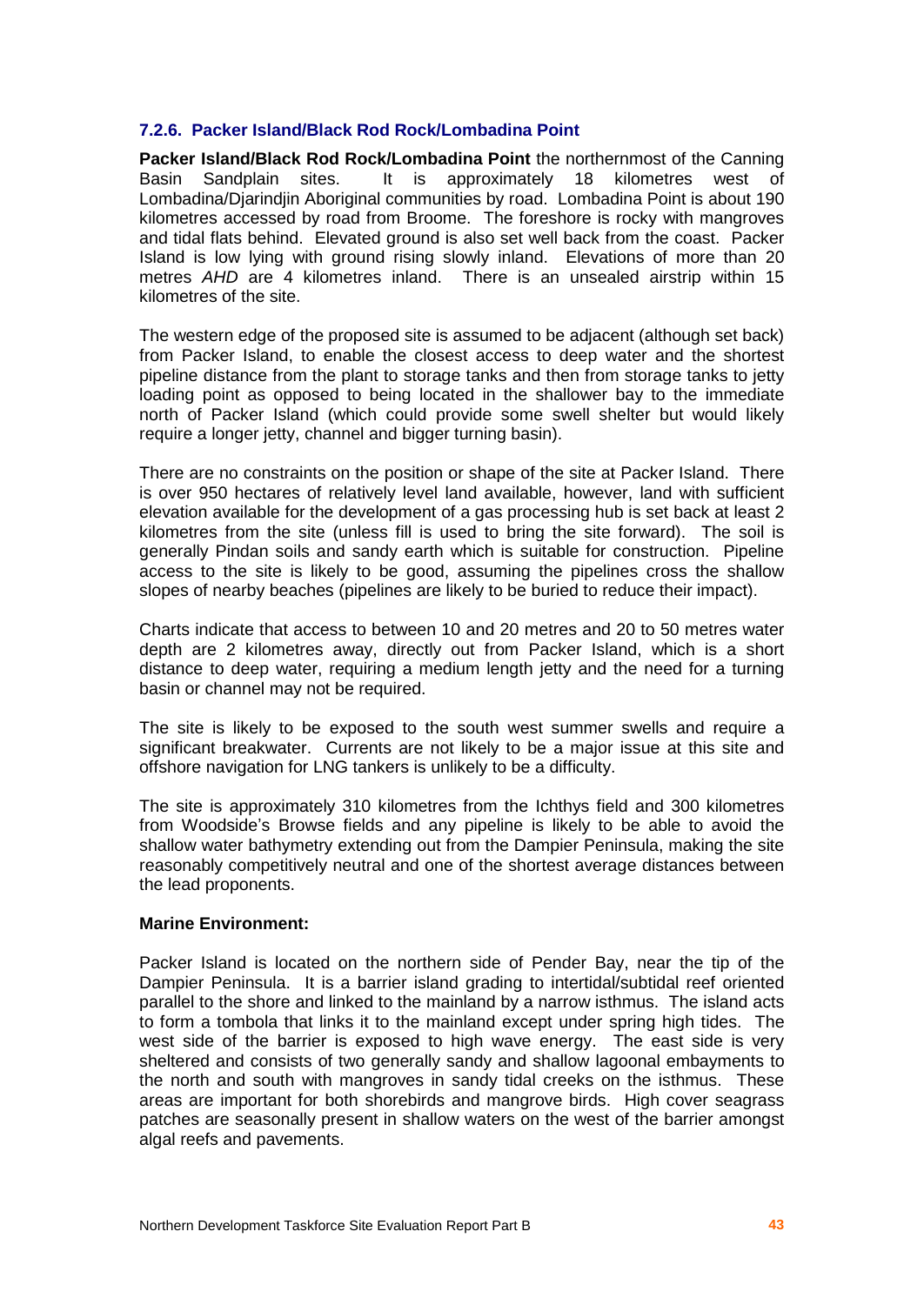Unlike the localities further north, there is no biogenic coral reef development but corals occur at sparse to moderate density on reefs to about 10 metres water depth. Patches of filter-feeding communities are common on hard and soft substrates in deeper waters and these can be very species diverse and abundant in places. Sawfish are likely to occur in sheltered embayments within the area and a wide variety of tropical finfish species can be found associated with the diverse range of habitats. Dugongs and turtles are common, although turtle nesting is understood to be uncommon in the area. The waters off Packer Island are part of a regionally significant, high density migratory corridor for Humpback whales. The site is on the northern end of Pender Bay which is particularly important as a resting and aggregation area for cows and calves before their southward migration. The overall sensitivity of the marine environment at this site is considered to be high to very high.

#### **Terrestrial Environment:**

Packer Island itself is composed of calcareous sandstone of the Bossut Formation, which is found in patches along the Canning coast. It is connected to the Pindan sandplain soils of the mainland by a narrow intra tidal/supratidal isthmus of mudflat and mangrove swamp sediments in a tombola formation developed behind the shelter of Packer Island. Prominent mobile and vegetated coastal dune fields are evident on the northern and southern flanks of the tombola. There is evidence of cyclonic storm surge overwash of Packer Island. The coastline is considered highly unstable. Tombolas are noted as unstable geomorphological landforms, with potential for extensive coastal change in the event of sea level fluctuations and extreme meteorological events. The diverse topography has produced diverse vegetation communities. Environments of conservation significance include mangrove forests and associated supratidal communities, seasonal wetlands, large, well developed dune swale monsoon vine thickets and karst communities on Packer Island. There are six fauna species of conservation significance. The area is representative of northern high rainfall Pindan communities, which are relatively restricted in area, and not represented in any conservation reserves. Packer Island is part of the proposed Cape Borda Nature Reserve recommended by the EPA and the former Department of Conservation and Land Management (CALM).

In terms of visual landscape significance, Packer Island is assessed as "not suitable" for a hub, having high landscape character significance and low to moderate visual absorption capability.

The overall sensitivity of the terrestrial environment of this site is considered to be very high.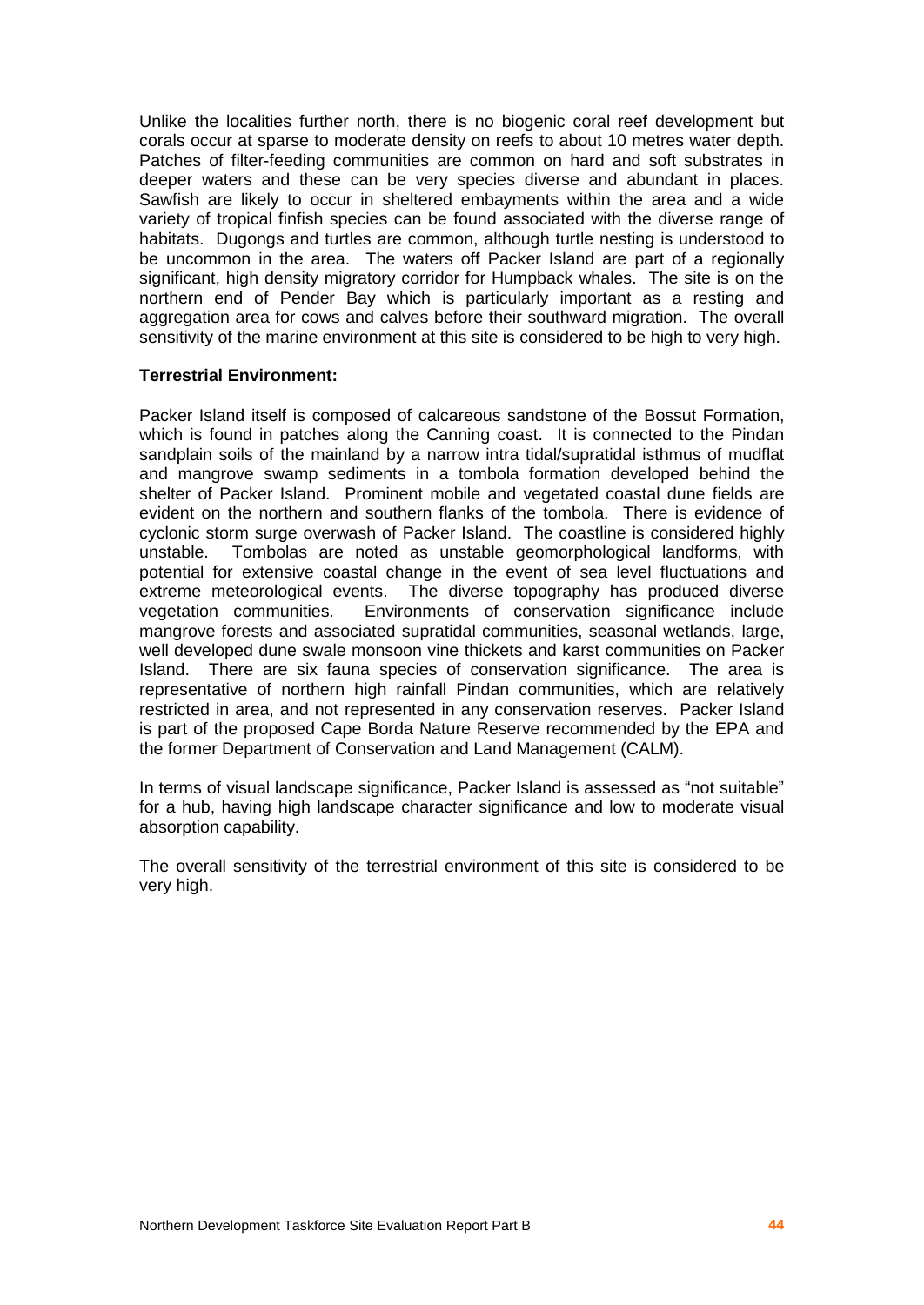

#### **Packer Island**

Packer Island does not support any pearling grounds but is a commercial fishing area and an important fishing area for local Aboriginal people and for tourism based recreational fishing. Whist not supporting tourism infrastructure, the area contributes to the diversity of tourism products on the peninsula and the development of a hub at the north end of the peninsula is seen as in conflict with its status as an eco-tourism and Aboriginal culture-based tourism experience. The area is of cultural significance to Indigenous people with a number of heritage registered camp sites, artefact scatters and burials.

The determination of the Bardi Jawi native title claim has granted exclusive rights to the Traditional Owners to control access. The site is 18 kilometres from Lombadina/ Djarindjin, important communities for both Traditional Owners and people brought to the area from outside of this country.

See maps 7 and 8 in **Appendix 3**.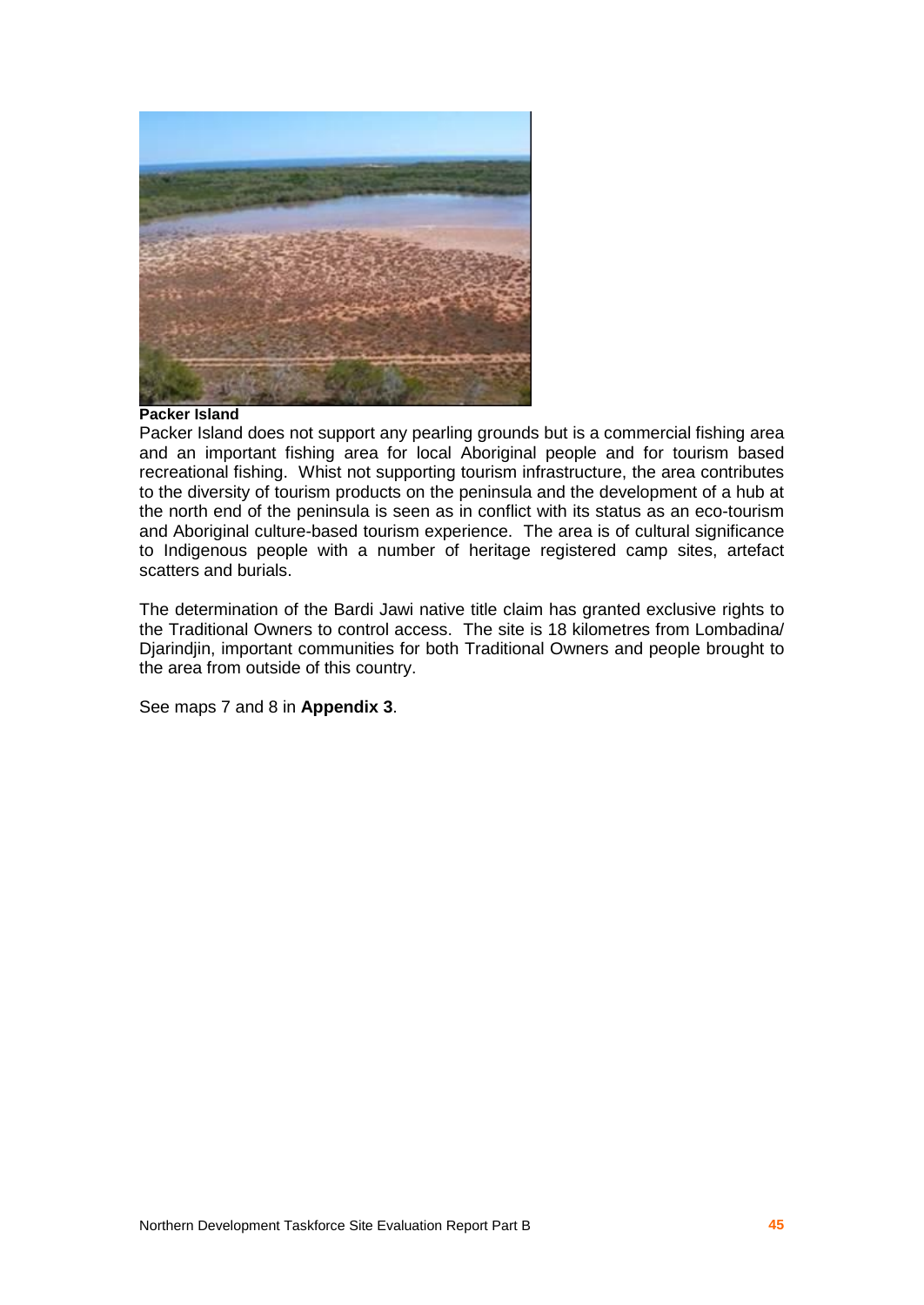#### **7.2.7. Koolan Island**

**Koolan Island** is representative of the Kimberley Plateau Geological Province and has very different site geological and environmental characteristics from preceding sites. Koolan Island is 130 kilometres north of Derby, located in Yampi Sound in the West Kimberley. There is an existing airport, port and other infrastructure on the island, which currently supports an active mining operation. It is unlikely that the existing port or other facilities, with the exception of the airport, will be able to be utilised for the gas hub and dedicated facilities will need to be developed.

There is only 360 hectares of land potentially available due to the shape of the island and current mining activities. This is insufficient area to support a gas processing hub. The site has sufficient, although probably excessive, elevation. The site is extremely steep, rising to 150 metres in the middle of the island, and is largely formed of hard rock. Pipeline access to the site would be difficult due to the steep, rocky slopes which are likely to also extend offshore.

Charts indicate that access to water depth between 10 and 20 metres in the narrow channel between the island and the mainland is available close to shore (although water depth may be deeper, given the steep sloping nature of the island). This would require a short length jetty and the need for a turning basin or channel will not be required.

The site is likely to be protected and a breakwater not required. Currents are, however, likely to be a significant issue at this site in the narrow channel for LNG tankers. Offshore navigation for LNG tankers may also be difficult due to the presence of currents and offshore islands.

The site is approximately 250 kilometres from the Ichthys field and 310 kilometres from Woodside's Browse fields making the site reasonably competitively neutral and one of the shortest average distances between the lead proponents.

Koolan Island is part of the Buccaneer Archipelago located off the Yampi Peninsula on the southern edge of the Kimberley Plateau region. The Buccaneer Archipelago and Yampi Peninsula is a distinctive region of tightly folded and faulted rock strata that produces an extremely complex coastal environment. The island supports an operating iron ore mine.

#### **Marine Environment:**

Koolan Island is one of a chain of relatively narrow and steeply sided islands on the northern side of the Buccaneer Archipelago. The southern side of Koolan Island is protected from swell and separated from the mainland by a relatively deep, narrow channel with moderate to strong tidal currents and moderate turbidity. Exposure to wave energy is moderate to high on the northern shore. There are no important seabird sites on or around the island. As with the Maret Islands and Wilson Point, the steep bathymetry and range of exposure to swell waves and tidal currents provides a range of habitats supporting a high diversity of marine communities. The southern side of the island and the adjacent mainland coast are fringed by mangroves. Well-developed and extensive fringing coralreefs occur along the island shore with high live coral and tropical finfish abundance and diversity. Filter-feeding communities occur on the reef slope and on areas of hard substrate amongst bioturbated sand in deeper water. Although sea turtles occur, there is extremely limited habitat for nesting and the importance for dugong is unknown but not likely to be significant.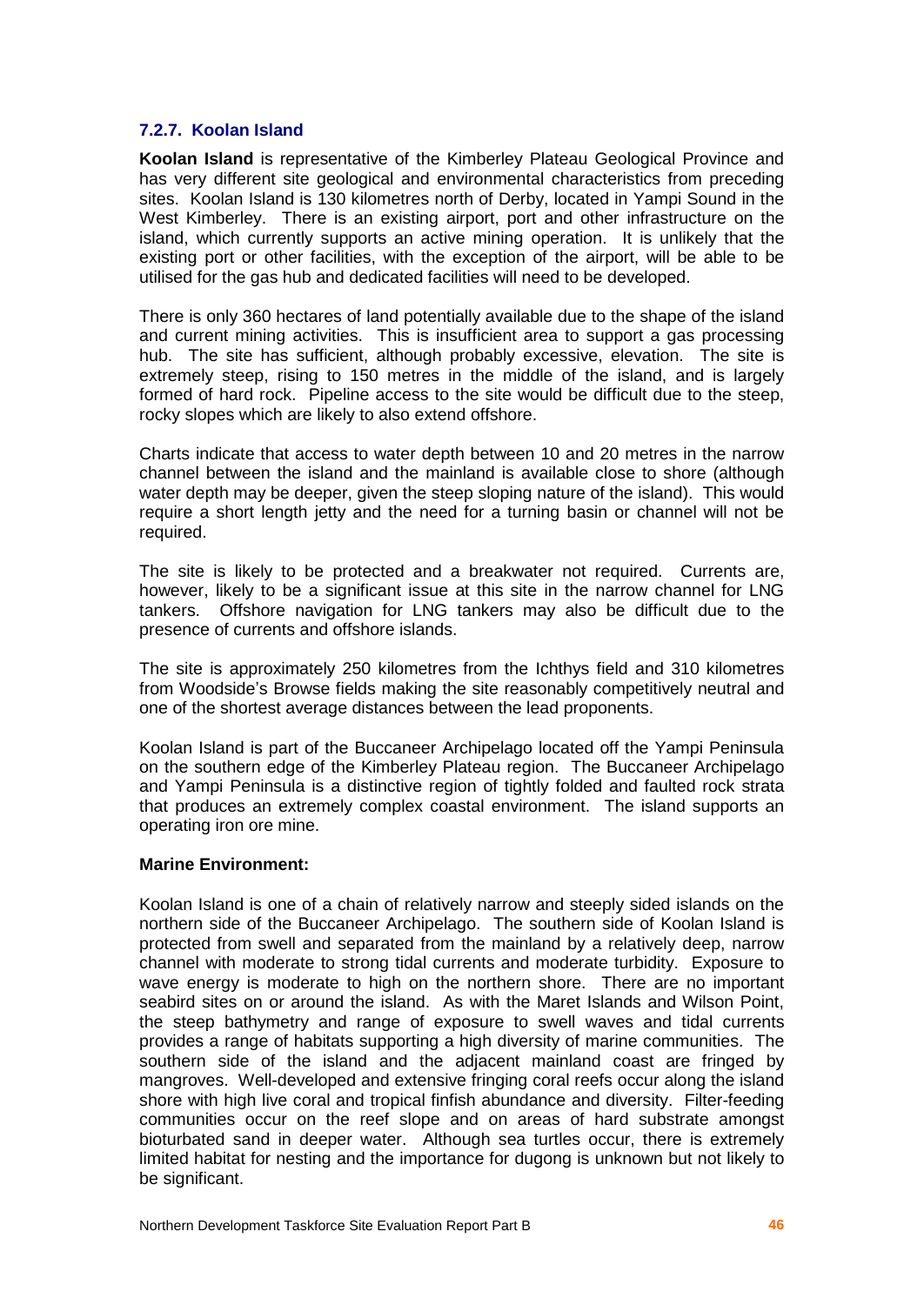Humpback whales with newborn calves use the Buccaneer Archipelago forresting but the significance of the waters inside Yampi Sound and around Koolan Island for Humpback whales is less well understood. The overall sensitivity of the marine environment at this site is considered to be high.

## **Terrestrial Environment:**

Koolan Island is formed on highly folded and faulted Yampi Member Sandstones including hematitic quartz sandstones and iron ore, with minor components of Warton Sandstone and Elgee Siltstone. The hard rock strata are almost vertically dipping and the island terrain is steep-sided and elevated with deeply incised creeks. Very extensive blasting and earth moving would be required to establish a minimal area of level surface for a possible hub. Access to the elevated site and management of drainage from the elevated surface would be challenging. The island supports predominantly eucalyptus woodland vegetation communities, but also 'at risk' Callitris intratropica (Cypress Pine) communities along deeply incised drainage lines, and small areas of monsoon vine thicket TEC's and mangrove communities in embayments. The island has been well surveyed and supports a diverse flora, including three priority flora species. Threatened fauna include the endangered Northern Quoll and Gouldian Finch, two vulnerable species and five other specially protected and priority listed species, and short range endemics. Despite the mining history, the island retains high landscape qualities from the side, mostly observed by marine tourists and is adjacent to the route to Horizontal Falls, one of the regionís highest profile attractions. The level of public concern based on visual values is expected to be high, with low to moderate visual absorption capability. Overall sensitivity of the terrestrial environment at this site is considered to be high.



#### **Koolan Island**

Koolan Island is close to pearl lease grounds and is a commercial mudcrab fishing ground. Though the area is already industrialised, the tourism industry is concerned that an LNG hub would further impact on the areaís visual amenity and that exclusion zones and the risk of accidents and spills could impact on the high value boat tourism market.

Koolan Island has significant Aboriginal heritage sites inclusive of rock shelters and paintings and has cultural importance to the Traditional Owners. The island is also currently providing employment opportunities for Aboriginal people in the iron ore industry.

See maps 9 and 10 in **Appendix 3**.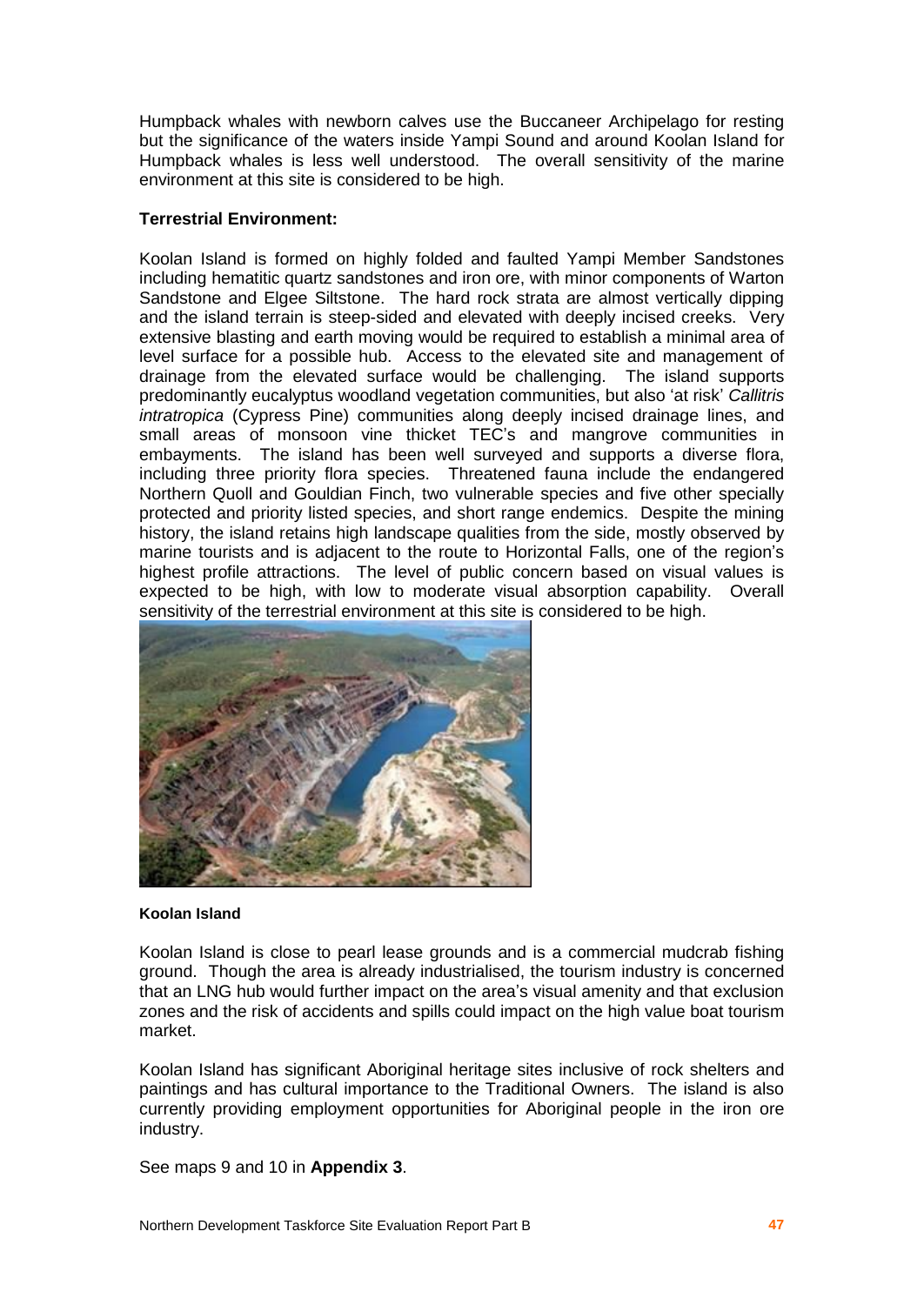#### **7.2.8. Wilson Point**

**Wilson Point** is located on the southern edge of Camden Sound and is approximately 220 kilometres north of Derby and 355 kilometres north east of Broome. Wilson Point is extremely remote. There is no existing infrastructure or roads close by. It is estimated that over 600 kilometres of sealed road across difficult and remote country would be required to service Wilson Point by road (which may not be required if the site is serviced by sea and air only).

There is over 950 hectares of available land, starting within 1 kilometre of the coast, however, there are steep slopes rising to 50 metres within 500 metres of the shore. The soil is considered rock and stone with possible fault lines, requiring significant earthworks. The closer the site is positioned to the peninsula, the narrower is the area of land available. The reduced land area close to the coast may make it difficult for multiple operators to equally place infrastructure and access port facilities, particularly if buffer areas are required between facilities, similar to Gourdon Bay and North Head. Pipeline access to the site is likely to be reasonable, assuming the pipelines cross the beaches close to the site (pipelines are likely to be buried to reduce their impact), however, they may need to traverse some steep slopes to reach the site. Otherwise, pipelines will need to negotiate the steep, rocky cliffs at Wilson Point.

Charts indicate that access to water depth between 10 and 20 metres is 1 kilometre away and 20 to 50 metre water depth is 2 kilometres away, requiring a medium to short length jetty and the need for a turning basin or channel is considered unlikely.

The site is likely to be protected and a breakwater not required. Currents are not considered to be a significant issue but the presence of small offshore islands nearby may present some minor difficulties for LNG tanker navigation and require further investigation.

The site is approximately 220 kilometres from the Ichthys field and 320 kilometres from Woodside's Browse fields making the site reasonably competitively neutral and one of the shortest average distances between the lead proponents.

#### **Marine Environment:**

The potential hub location at Wilson Point is within a relatively sheltered and deep embayment in Camden Sound, protected by the Slate Islands to the west. The coast is mainly rocky and incised, with steep slopes and few sandy beaches. Exposure to wave energy is moderate to high on the seaward side, but generally low within the embayment. Tidal currents are moderate within the embayment and turbidity is relatively low. There are some small patches of mangroves at the base of creek lines and in Deception Bay to the south and in Kuri Bay to the north east. As with the Maret Islands, the steep bathymetry and range of exposure to swell waves and tidal currents provides a range of habitats supporting a high diversity of marine life, including a wide variety of tropical finfish species. Coral reef formations occur inside the bay with extensive and well developed staghorn coral thickets in places. Tabular and massive forms dominate in more exposed areas and diverse filter-feeding communities and soft sediment communities are common in deeper water. The importance for dugong and turtles is unclear but some utilization of beaches by turtles is known to occur. The area is within the central calving grounds for Humpback whales and is of very high significance in that regard. The overall sensitivity of the marine environment at this site is considered to be very high.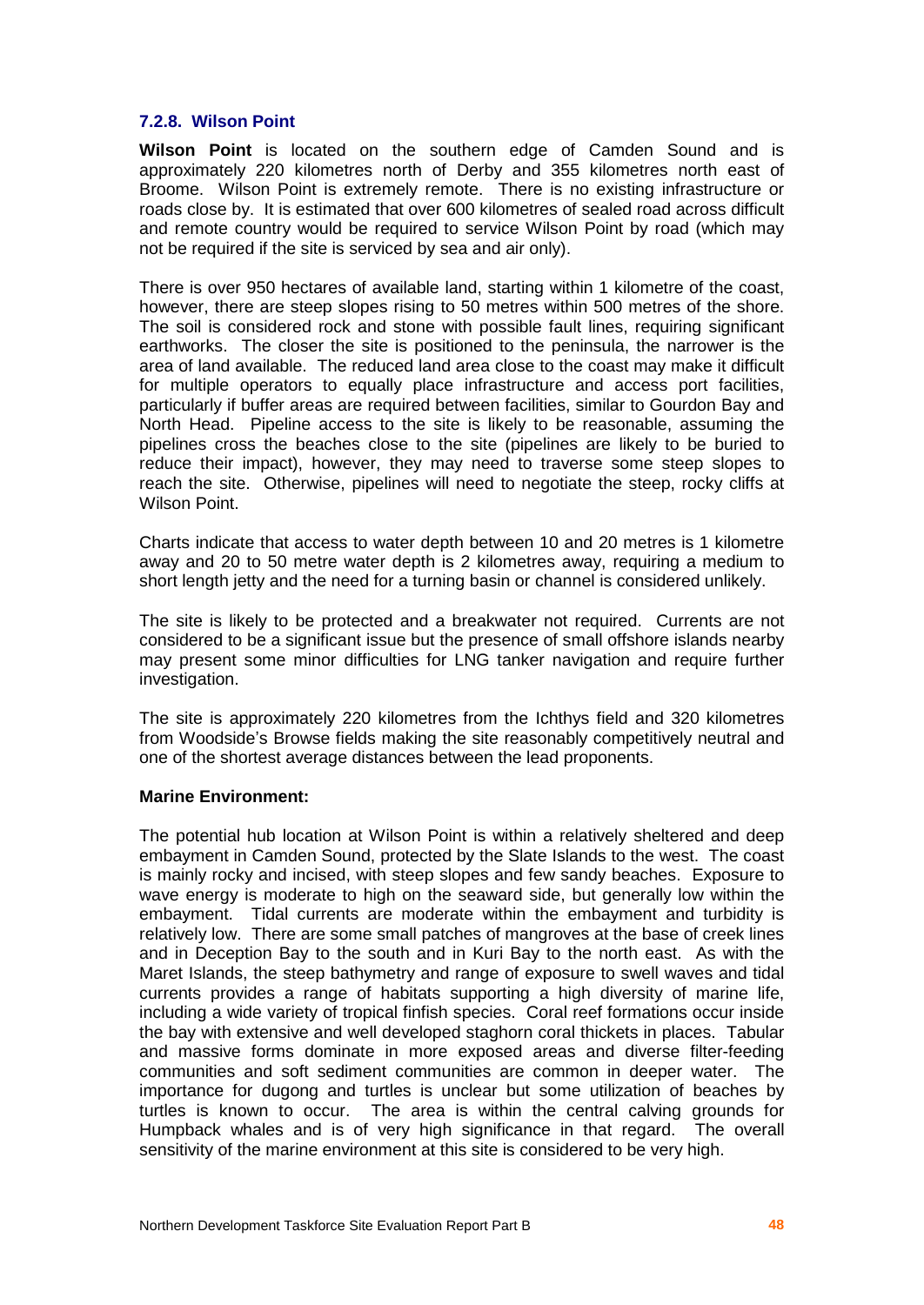## **Terrestrial Environment:**

The Wilson Point site area is relatively rugged terrain located on regionally restricted Buckland member sandstones, confined to a relatively small area of the near coastal Kimberley in this vicinity, with areas of Hart Dolerite, and Cainozoic Sands developed on the sandstone substrate. The area has a predominantly rugged rocky and cliff coastline with some narrow embayments with pocket sand beaches, mangroves and stream environments, and is considered relatively stable. Given the terrain and high rainfall, stormwater management would need careful consideration. Vegetation is diverse, reflecting the diverse substrate and landform types. Significant vegetation includes monsoonal vine thicket (TECs), and 'at risk' Callitris intratropica (Cypress Pine) vegetation complex that is regionally threatened by excessively frequent hot fire and wetland stream environments that provide important fauna habitat. The presence of the Callitris community confirms satellite imagery indicating that this area has not been burnt very frequently in recent years and may be a fire refuge. Surveys for Woodside have identified the presence of a number of significant flora and fauna species. The area is in the core of the high rainfall north west coastal Kimberley and is expected to retain an intact assemblage of flora and fauna. Wilson Point is part of the remote north west Kimberley coastal wilderness region. Visual landscape significance assessment has classified this site as "unsuitable" for a hub, with distinctive visual character with high levels of public concern based on visual values and a low visual absorption capability. The area is remote from land-based access. Quarantine risks and the potential for impacts arising from possible future decisions to forge land-based infrastructure links would be very significant.

The overall sensitivity of the terrestrial environment at this site is considered to be very high.



#### **Wilson Point**

Wilson Point is a significant fish habitat supporting high biodiversity. It is in the centre of the Humpback whale calving grounds and close to iconic pearling activities at Kuri Bay and the islands to the north and east of Camden Sound. It is also a commercial mudcrab fishing ground.

Wilson Point is within a region of outstanding natural, Indigenous and historical values which may potentially include values that may meet criteria for national and possibly international heritage listing. Being remote and inaccessible by land, major development brings the risk of the opening of the region to a range of environmental impacts including introduced pests and weeds, particularly if a road to the hub was constructed.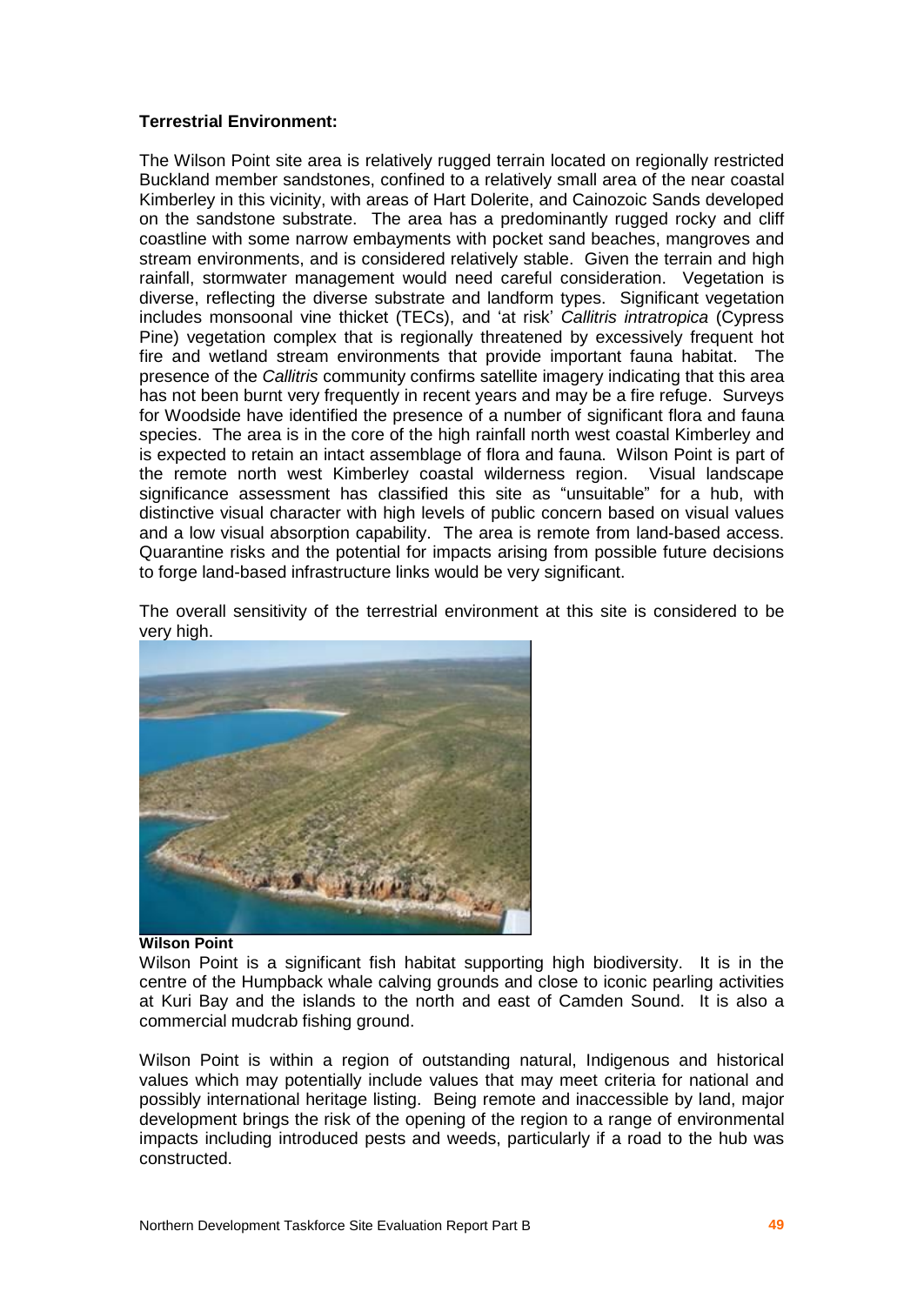The Wilson Point area is significant to the Dambimangari people and important rock art sites are located in the immediate region. The area has had only a small number of heritage surveys undertaken and is likely to have more heritage sites than currently registered with the Department of Indigenous Affairs.

See maps 11 and 12 in **Appendix 3**.

#### **7.2.9. Maret Islands**

**The Maret Islands** are located in the remote northern Kimberley area, situated approximately 15 kilometres west-north west of Bigge Island. Maret Island is 355 kilometres north-north east of Derby.

The Maret Islands are well elevated; the northern island is narrow and longer than the southern island. The site is characterised by limited available land (approximately 360 hectares each island). The islands are relatively flat, which means that it is feasible to construct a plant and associated facilities with a lesser need for significant civil works, therefore assisting in minimising the potential impact associated with the construction of the facilities. Soils are thought to comprise a mixture of sandy and laterite soil structure but the presence of clay may present some difficulties which need to be further investigated. Pipeline access to the site is considered good, assuming the pipelines cross the beaches on the islands (pipelines are likely to be buried to reduce their impact), however they may need to traverse some steeper sections to reach the site.

Charts indicate that access to water depth between 10 and 20 metres and 20 to 50 metres is very close, requiring a short jetty and the need for a turning basin or channel will not be required.

The site is likely to be protected and a breakwater not required. Currents and offshore navigation are not considered significant issues at this site.

The site is approximately 200 kilometres from the Ichthys field and 340 kilometres from Woodsideís Browse fields making the site reasonably competitively neutral and one of the shortest average distances between the lead proponents.

The Maret Islands limited size is considered to be technically sufficient to accommodate a single operator LNG hub, but could not accommodate a multi operator LNG hub or a gas processing hub due to the constraint of land area. INPEX has suggested a development on Maret Islands could ultimately produce up to 31.8 Mtpa of LNG from a single operator LNG facility. This facility would have an initial LNG production of 8.4 Mtpa and could be expanded to the maximum capacity by adding trains. Constrained size raises the potential for increased difficulties in managing construction and operational impacts on site to satisfactory environmental standards.

The Maret Islands are outliers of the high rainfall (estimated 1000+mm) north west Kimberley Plateau region, being amongst the most north westerly of the mainland islands of the Bonaparte Archipelago off the Kimberley coast. INPEX has undertaken detailed environmental surveys of the islands for environmental assessment purposes but has not been in a position to provide this detailed information to inform the NDT process.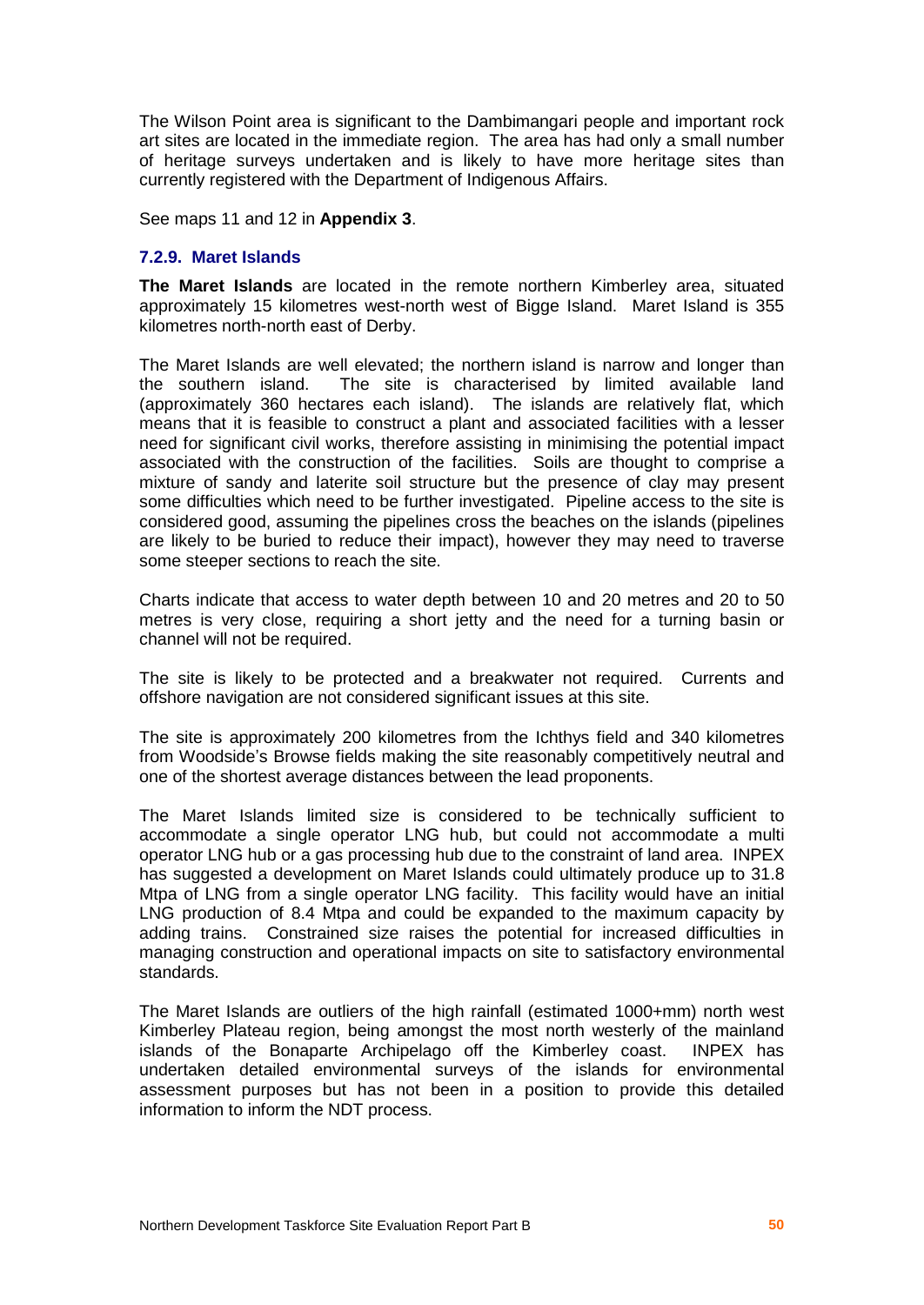#### **Marine Environment:**

The North Maret and South Maret Islands are within an offshore island group on the mid-shelf. These islands are joined at low tide and are characterised by extensive fringing coral reef flats and small sandy beaches backed by steep scree slopes between rocky headlands. These islands are not considered important for seabirds. There are no mangroves but fringing intertidal reef flats can be 100ís of metres wide and the coral communities that have built them are very healthy and exceptionally diverse.

The waters surrounding the islands support a wide range of tropical finfish species. Surveys by INPEX have found that filter-feeding communities are common in deeper waters and are very species diverse and abundant in places. This area appears to be towards the northern limit of the Humpback whale calving grounds, but at this stage it is not considered of high significance to the population as a whole. Dugongs occur in the area and most sandy beaches are heavily utilised by sea turtles for nesting. These beaches appear to be regionally important for turtle breeding and the overall sensitivity of the marine environment at this site is considered to be high.

#### **Terrestrial Environment:**

The Maret Islands are one of the largest examples of the regionally uncommon basalt (Carson Volcanics) islands, particularly as the dominant landform is a regionally rare flat-topped heavily lateritised island surface with cliffed edges. The palid zone clays underlying the laterite, laterite cliff and boulder scree slopes are exposed along the cliffs that fringe the islands coast and basalt is present in places at near sea level elevations. Sand beaches and vegetated storm-ridges are common between laterite cliffed headlands. The coastal geomorphology is considered relatively stable. The islands support monsoonal vine thicket vegetation on the laterite cliff and boulder scree slopes surrounding the island and better developed examples on the sand swales and sheltered laterite slopes behind storm ridges at the head of some embayments. These communities are supported during the drier months by moisture from wet season rains that has infiltrated the laterite surface and is held in the underlying clays. The laterite surface supports tussock grasslands and herblands on massive laterite and low open woodlands to woodlands where the surface is more fractured, allowing better water and root penetration. The herbfield vegetation on massive laterite is considered likely to be significant as it is regionally uncommon, with potential to support restricted and possible endemic plant species. Survey results from the islands are not available to confirm this, but it is understood from an INPEX presentation that new unnamed plant species have been recorded. The islands do not support terrestrial mammal fauna, but have an intact fauna thatis known to include short range endemic species including land snails associated with the vine thickets.

The Maret Islands are part of the remote north west Kimberley coastal wilderness region that has outstanding natural and cultural heritage values. Landscape quality has been assessed as distinctive, with a high level of public concern based on visual values and low visual absorption capability. As one of the largest Kimberley islands with a laterite surface formed over a basalt substrate, it is important as a representation of this environment type and serves as an important refuge. The islands are likely to have national heritage significance for their geoheritage and landscape values. The Maret Islands have been recommended as a Nature Reserve by the EPA (1981) and this recommendation has been reinforced by CALM (1992).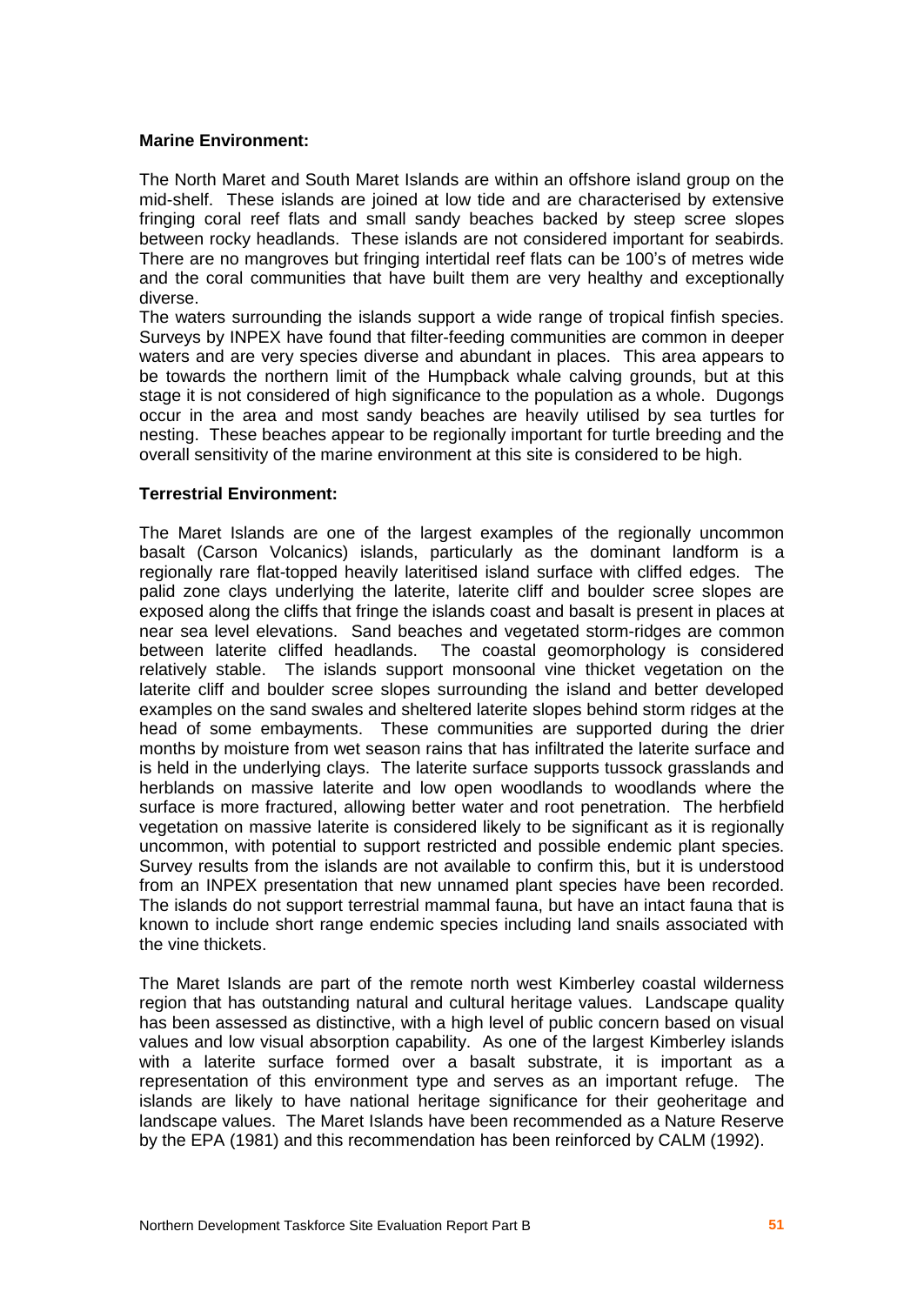The overall sensitivity of the terrestrial environment of the Maret Islands is considered to be high to very high, because of the remote location, uncommon island environment that it represents the extensive fringing vine thickets and the uncommon herbfield vegetation present on the plateau surface.



#### **Maret Islands**

The Maret Islands are close to commercial fishing grounds and are considered to be an important fish habitat supporting high biodiversity.

A development on Maret Islands is seen as a risk to the "wilderness" tourism market including boat tourism and aerial tourism. Risks are seen to be due to a loss of visual amenity, increased boat movements, potential exclusion zones and the risk of accidents and spills. INPEX has stated that these impacts can be avoided, minimised or mitigated.

The Maret Islands lie within a region of outstanding natural, Indigenous and historical values which has potential to include values that may meet criteria for national and possibly international heritage listing. The marine environment includes highly diverse coral reefs.

The Maret Islands are believed to have ceremonial/mythological importance to the Uunguu Traditional Owners.

See maps 13 and 14 in **Appendix 3**.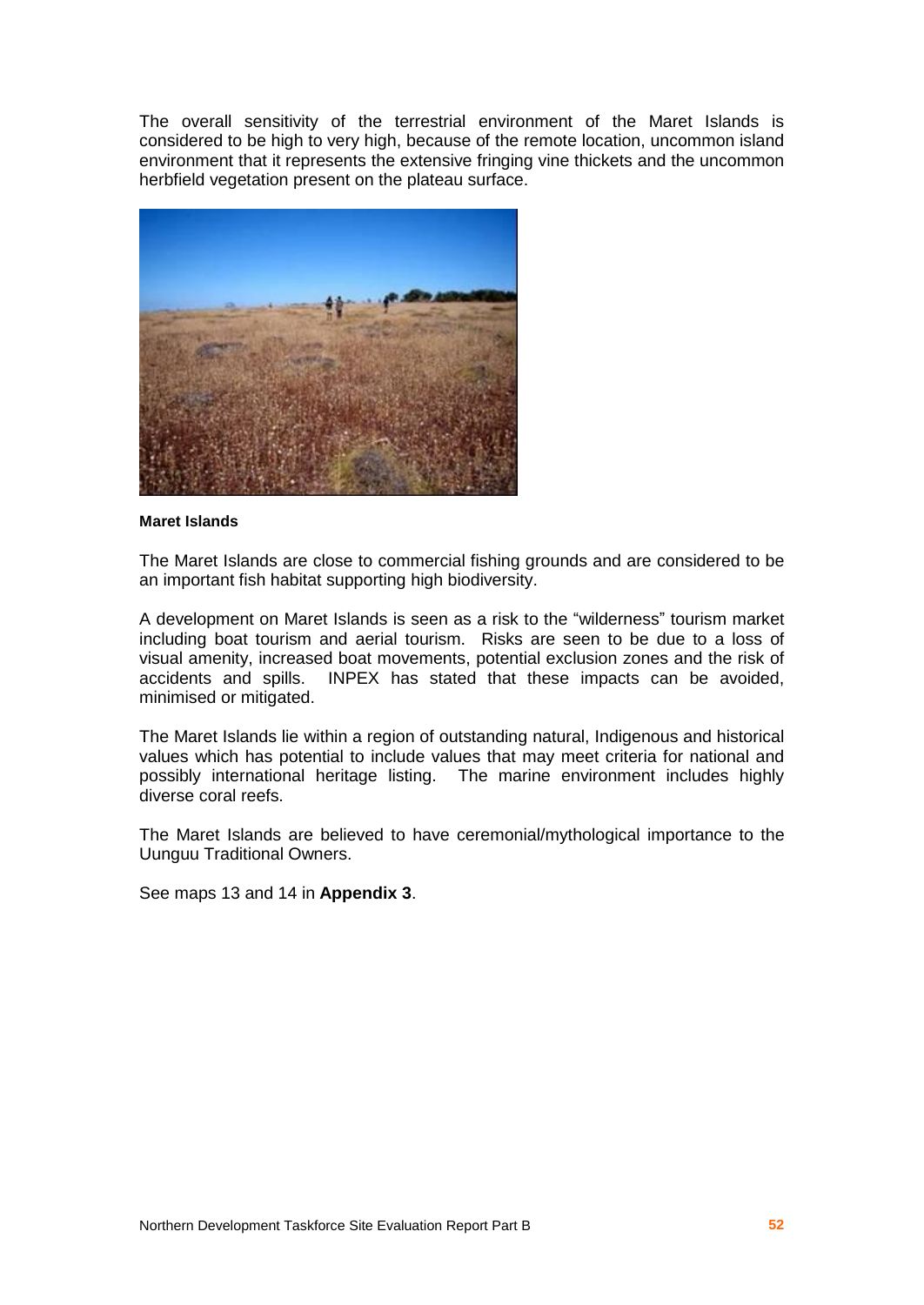#### **7.2.10. Cape Voltaire**

**Cape Voltaire** is located in the Northern Kimberley region approximately 300 kilometres west of Wyndham, 375 kilometres north north-east of Derby and 550 kilometres north north-east of Broome. The locality of Cape Voltaire is extremely remote. There is no existing infrastructure or roads close by. It is estimated that over 370 kilometres of sealed road across difficult and remote country would be required to service Cape Voltaire by road (which would not be required if the site is serviced by sea and air only).

The site is likely to be on the south east of Cape Voltaire, set as close as possible to the bay between Nglayu and Kankanmengarri islands, to enable the closest access to protected deep water and the shortest pipeline distance from the plant to storage tanks and then from storage tanks to jetty loading point.

There is over 950 hectares of reasonably flat land available with sufficient elevation within 1 kilometre of the coast, however, the presence of deeply fissured rock mixed with deep sands is likely to mean substantial earthworks would be required. Pipeline access to the site may be difficult due to the absence of appropriate beaches and steep sections to the site.<br>Charts indicate that access to water depth between 10 and 20 metres is 3 kilometres

away and 20 to 50 metres water depth is 4 kilometres away, requiring a medium jetty and the need for a turning basin and /or channel. Further study of the bathymetry in the area is likely to be required.

The site is likely to be protected and a breakwater not required. Currents and the presence of small offshore islands and reefs may present an issue for LNG tanker navigation.

The site is approximately 260 kilometres from the Ichthys field and 410 kilometres from Woodside's Browse fields.

Cape Voltaire could be a technically suitable site. However, further land and marine studies would be required to evaluate site preparation needs and confirm the suitability of its partially surveyed east coast.

The site is located in the remote high rainfall (estimated 1200 mm) north west Kimberley plateau region approximately 60 kilometres north north-west of the Mitchell Plateau. This site has recently been added to the list by the KLC and Traditional Owners and has not yet been surveyed for this review. Assessment is based on limited available information. Surveys are not proposed.

#### **Marine Environment:**

The potential hub site is towards the end of a relatively exposed peninsula with some important seabird breeding islands immediately to the north and also in Admiralty Gulf. On the basis of remote sensing imagery, the coast is comprised of extensive mangrove-lined rocky shores with some deeply incised bays and estuaries but few beaches. Well developed fringing coral reefs are evident and tidal currents and turbidity may be significant. It is likely that filter-feeding and soft sediment communities occur in deeper areas and seagrass in the shallows. Dugongs are known to occur in the area and turtles are common. Sawfish are likely to occur, and the area supports a significant variety of tropical finfish species and protected species such as Giant Grouper.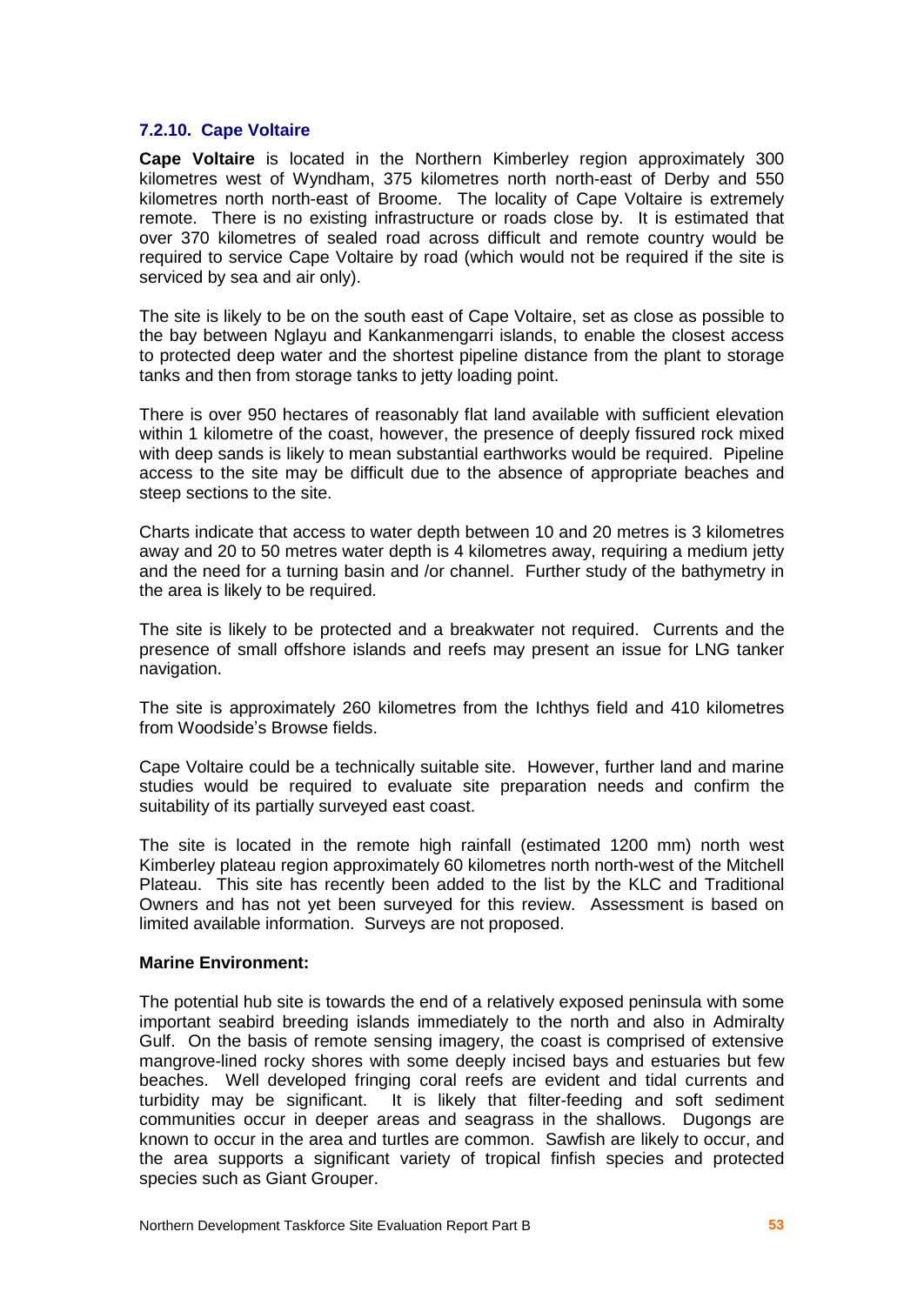Although the area is near the northern limit of the Humpback whale calving grounds, it is unlikely to be significant for the Humpback whale population as a whole. The significance of the area for other cetaceans such as snubfin dolphins is unclear. The overall sensitivity of the marine environment at this site is considered to be at least as high as that of Anio Peninsula.

#### **Terrestrial Environment:**

The site area is rugged terrain on King Leopold sandstone with areas of Hart Dolerite, and Cainozoic Sands developed on the sandstone substrate. The area has a predominantly rugged rocky and cliff coastline with some narrow embayments with pocket sand beaches and is considered relatively stable.

Vegetation is expected to be more variable than Anjo Peninsula, given the more diverse and rugged site characteristics and geology, including coastal mangrove communities, limited supratidal flats, seasonal stream and wetland environments, Spinifex tussock grasslands and Open Woodland to Woodlands on sandstones, Woodlands and Open Forest on Cainozoic sand surfaces, rock outcrop communities and woodland communities on Hart Dolerite. There are patches of monsoon vine thicket in sheltered sites on the Hart Dolorite substrates. The fauna assemblage is expected to be intact and diverse, given the high rainfall north west Kimberley location, diverse substrate and isolated peninsula location thatwill give a degree of protection from feral stock. Low fire frequency, indicated by satellite imagery may make the area a significant refuge for fauna and vegetation that are regionally threatened by frequent hot fire, though there is evidence that recent fires have caused significant damage to monsoon vine thickets.

Cape Voltaire is a remote wilderness area that has significant landscape qualities and visibility from a marine tourism perspective.

The overall sensitivity of the site from a terrestrial environment perspective is considered to be high to very high.

Cape Voltaire is close to pearl leases and commercial fishing grounds and is considered to be a significant fish habitat.

A development on Cape Voltaire is seen as a risk to the "wilderness" tourism market inclusive of boat tourism and aerial tourism. It is located directly adjacent to the main boat tourism transit route. Risks include the loss of visual amenity, increased boat movements, potential exclusion zones and the risk of accidents and spills.

Cape Voltaire lies within a region of outstanding natural, Indigenous and historical values which has potential to include values that may meet criteria for national and possibly international heritage listing. As a remote mainland location, the potential for future road access would risk a range of environmental impacts, including pests and weeds with wider regional impacts.

Cape Voltaire has a number of registered Aboriginal heritage sites inclusive of some significant rock art. It is likely that with full heritage surveys, the area will be found to be of national significance.

See maps 15 and 16 in **Appendix 3.**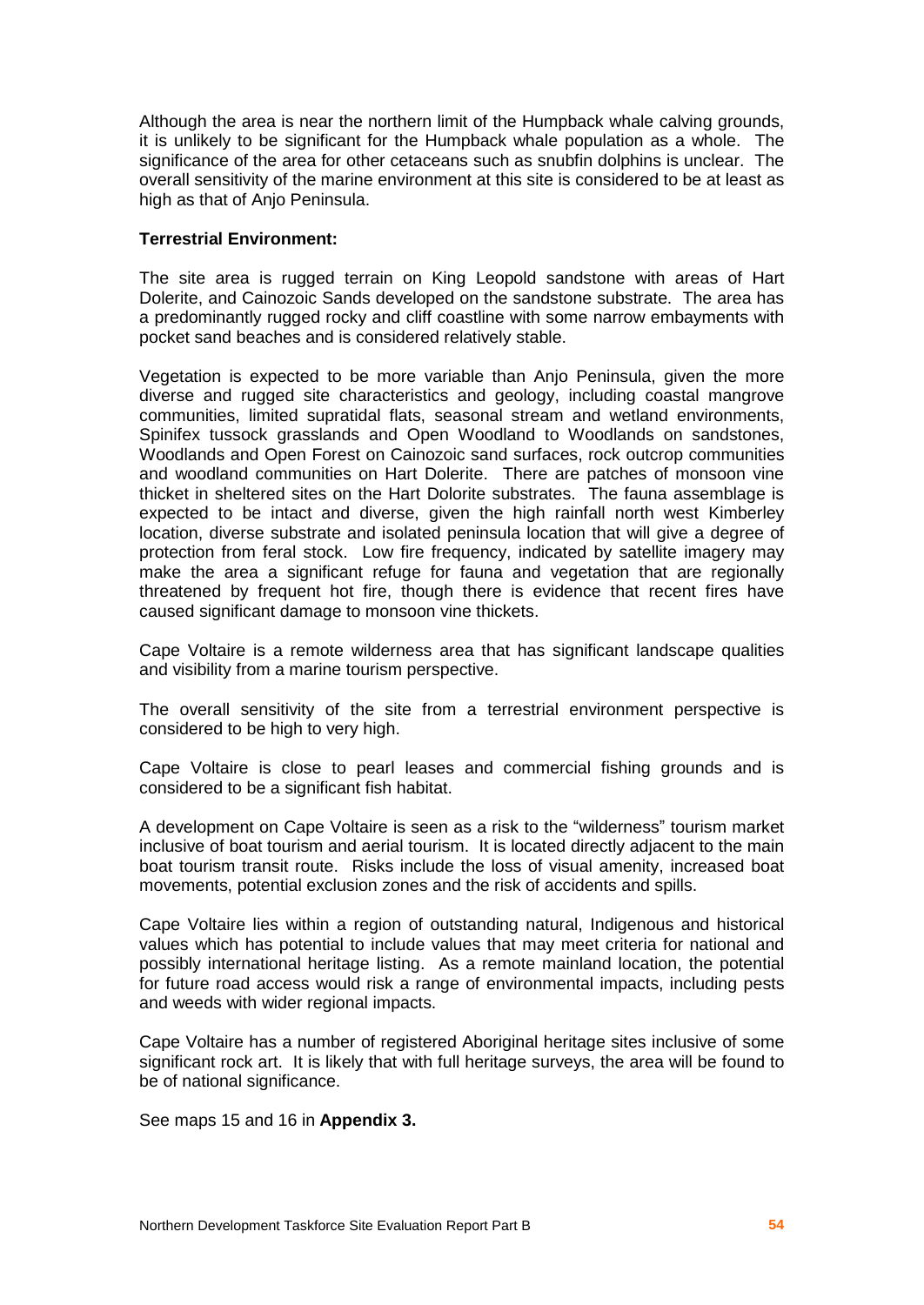#### **7.2.11. Anjo Peninsula**

**Anjo Peninsula** is located in the high rainfall (1200 mm) north west Kimberley Plateau region approximately 25 kilometres north west of Kalumburu.

Anjo Peninsula is very remote, being approximately 230 kilometres to Wyndham, 468 kilometres to Derby and 621 kilometres to Broome. There are 200 metre high mountains inland. The Anjo Peninsula has some established transport infrastructure based around the site of the WWII Truscott airbase. There is currently an sealed airstrip, some minor buildings and unsealed road access to West Bay where the site is proposed to be located. It is estimated that over 370 kilometres of sealed road across difficult and remote country would be required to service Anjo Peninsula by road (which would not be required if the site is serviced by sea and air only).

There is over 950 hectares of relatively level land available within 1 kilometre of the coast with sufficient elevation available for the development of a gas processing hub. The soil is generally sandy and stony soils and is considered suitable for construction. Pipeline access to the site is likely to be good, assuming the pipelines cross the nearby beaches (pipelines are likely to be buried to reduce their impact).

Charts indicate that access to water depth between 10 and 20 metres is 5.5 kilometres away and 20 to 50 metres of water depth is 15.5 kilometres away. Further study of the bathymetry in the area is likely to be required. Given the current bathymetric figures, this site is likely to require a long jetty, turning basin and medium length channel.

The site is protected and will not require a breakwater. Currents and the presence of small offshore islands and reefs may present an issue for LNG tanker navigation.

The site is approximately 350 kilometres from the Ichthys field and 500 kilometres from Woodside's Browse fields. The pipeline distance required may mean that a gas compression platform is required if the pipeline distance is more than 500 kilometres.

The Anjo Peninsula is close to pearl lease sites and commercial fishing grounds and given its complex marine system, is likely to be an important fish habitat. It is also popular with wilderness recreational fishing.

A development on the Anjo Peninsula is seen as a risk to the "wilderness" tourism market inclusive of boat and land-based tourism. The proposed site though located some distance from the main boat tourism transit routes would potentially be visible both day and night, impacting on the wilderness experience. Risks are seen to include the loss of visual amenity, increased boat movements, potential exclusion zones and risks from accidents and spills.

This site has recently been added to the list by the KLC and Traditional Owners. Some terrestrial and marine surveys have been completed and the preliminary findings have been used to inform this review. Assessment is based on information available at the time of this review but it is recognised that more information will become available as the data from these recent surveys are analysed more fully.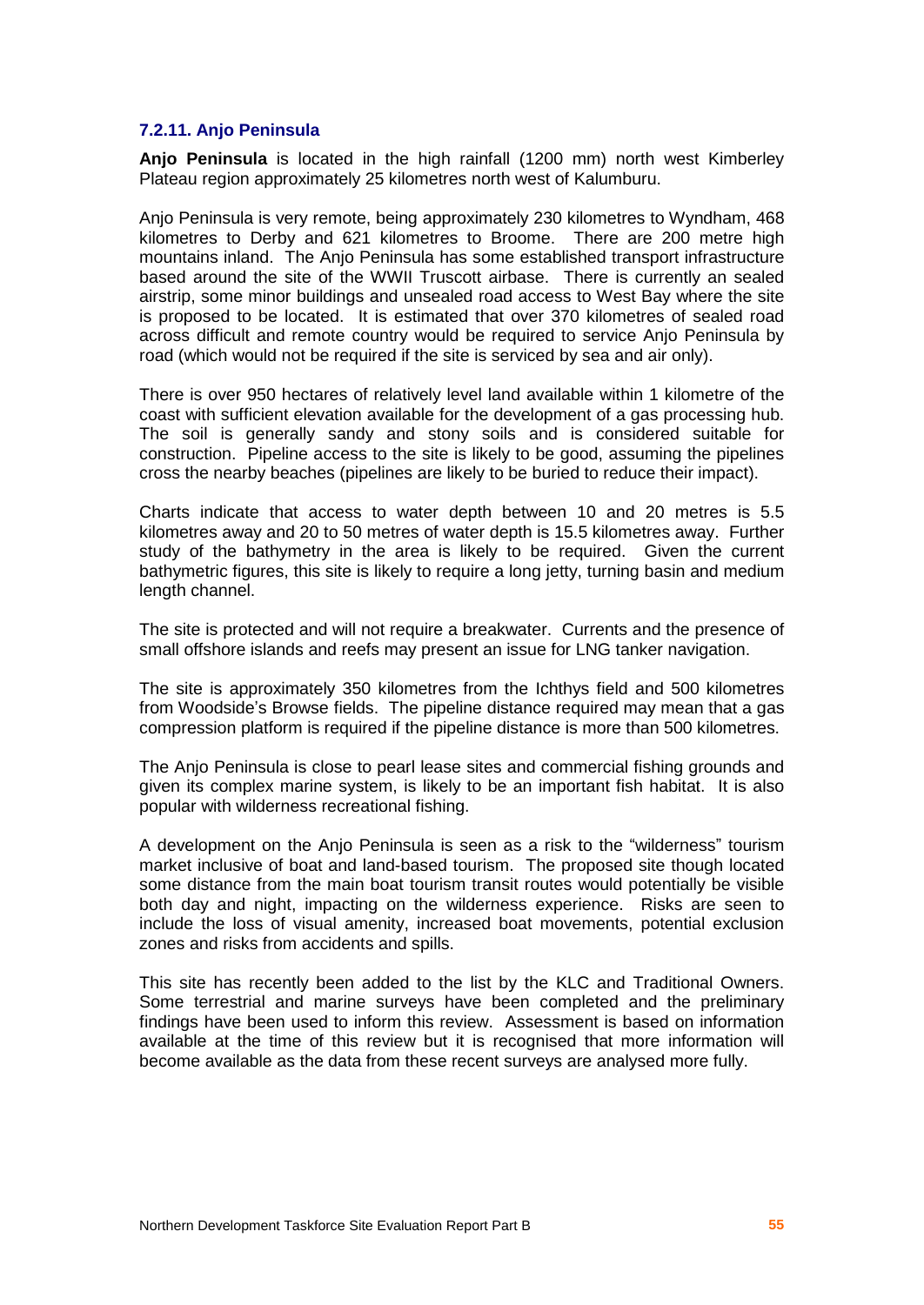#### **Marine Environment:**

The south eastern side of the peninsula near the potential hub site is relatively indented and sheltered from swell by offshore banks and several islands, some of which in Napier Broome Bay are important for breeding seabirds. Although this area experiences one of the lowest tidal ranges in the Kimberley, tidal currents can be significant with current eddies and moderate to high turbidity evident in satellite images. Two major rivers draining some 24,000 km<sup>2</sup> of catchment discharge water and suspended sediments to Napier Broome Bay. The coastline of the peninsula is characterised by narrow bands of fringing mangroves interspersed with sandy beaches and rocky shores. Patches of dense mangroves are associated with tidal creek mouths and some islands. The shoreline is fringed by a reasonably broad zone comprising intertidal/subtidal algal-dominated reefs including those based on rock substrate and others that appear to be biogenic and built by coral communities. In places, the reef platforms were approximately 1.6 km wide. The biogenic reefs, some with abundant live corals present, are most prevalent on the more exposed northern and western sides of the peninsula. Reefs were generally dominated by algae, but other biota, such as sponges, whips, hard and soft corals and other filter feeders were present in varying amounts. On the east coast of the peninsula, the abundance of live hard-coral colonies tended to increase towards the tip of the peninsula. The deeper areas of Napier Broome Bay are characterised by fine sediment with extensive bioturbation evident at most sites. Filter feeding communities in the deeper areas of the bay were patchily distributed and generally of relatively low density and diversity. The diversity and complexity of habitats in the area is likely to support significant finfish diversity and protected species such as Giant Grouper may occur. Turtles are thought to be most common on the west side of the peninsula and although dugongs are known to occur in the area, especially in the vicinity of Woppinbie Creek, no seagrass was recorded during the August 2008 survey. Sawfish are likely to occur, and although the area is not thought to be significant for Humpback whales, cows and calves were observed offshore from the peninsula during August 2008. The significance of the area for other cetaceans such as snubfin dolphins is unclear. The overall sensitivity of the marine environment to pressures associated with constructing and operating an LNG hub at this site is considered to be moderate to high.

#### **Terrestrial Environment:**

The site geology is King Leopold Sandstone with substantial areas of residual Cainozoic Sand surfaces formed on the sandstone, which may show some laterisation. These sandy soils have reasonable capacity to manage stormwater. Coastal geomorphology is varied with sandstone headlands, sandy bays and mangrove creeks that are considered reasonably stable.

Broad vegetation information is available from historical botanical collections and a broader sub-regional mapping program. This information has been updated with new vegetation mapping and dry season flora and fauna surveys. The recent mapping identifies a diverse environment supporting ten vegetation communities within the study area. Upland vegetation on the site are dominated by Eucalyptus tetradonta / E. miniata open forest, on well drained deep sandy to sandy loam surfaces, Acacia shrublands on rugged outcropping King Leopold Sandstones, Corymbia bleeseri open forest communities are associated areas with very shallow skeletal soils and Corymbia latifolia woodland with rocky soils over massive sandstone. Understoreys generally include tall annual sorgum grasses with a variable small tree and shrub component.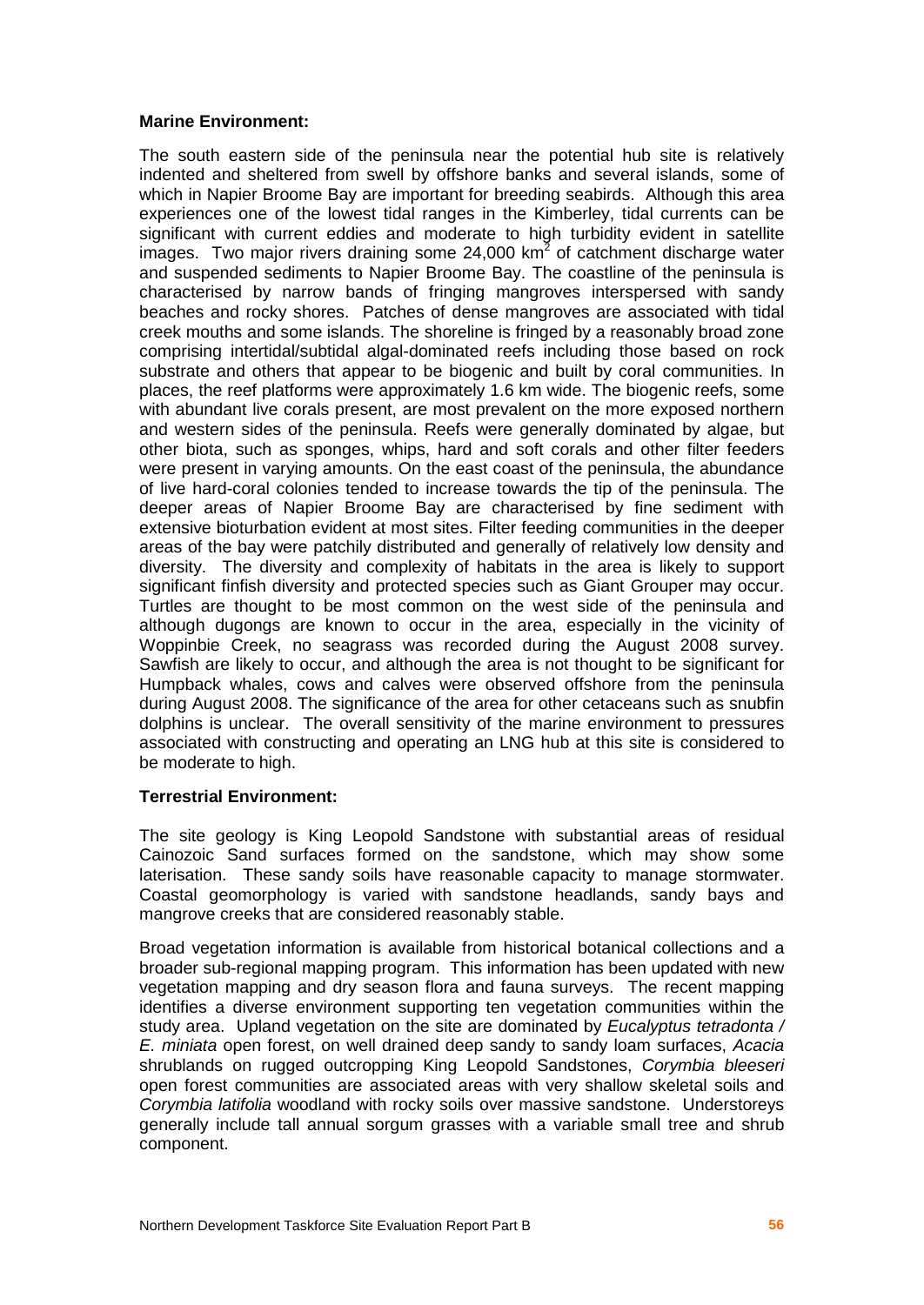Areas with seasonal inundation associated with impeded drainage support an open forest of Corymbia polycarpa / Eucalyptus apodophylla. Ephemeral lake, claypan or stream bed communities are scattered as a mosaic across the study area. They include spring-fed streams that appear to be perennial, seasonal wetlands and streams that dry to pools during the dry season. Riparian vegetation is typically confined to a narrow fringing corridor along creek lines. Vine thickets are limited to small areas scattered on coastal dunes that have been severely impacted by cattle.

Coastal communities include dense stands of Acacia dominated shrubland and Spinifex grasslands on coastal dunes, Mangrove communities and supratidal mudflats in sheltered embayments, and narrow fringing mangrove stands along sandstone coasts.

These communities are generally widespread in the region. Two communities are of possible conservation significance, small remnant stands of the fire sensitive cypress pine Callitris columellaris and the small areas of monsoon vine thicket.

The recent dry season surveys and previous surveys have not recorded EPBC Act listed Endangered or Vulnerable species or Declared Rare Flora listed under the Wildlife Conservation Act, but have identified several priority flora in the study area and surrounding areas. The area is part of the north-west Kimberley region that has generally retained an intact faunal assemblage, however the relatively accessible terrain of Anjo Peninsula may have allowed feral cattle grazing and repeated extensive fire to have an impact on the terrestrial mammal fauna at this location.

Landscape quality has not yet been assessed. The location between Kalumburu and Truscott airbase which has limited vehicle access, reduces potential wilderness values. Potential for upgraded land-based access may still pose significant ecological and quarantine risk. The overall sensitivity of the terrestrial environment to an LNG hub at this site is considered to be high.

Anjo Peninsula lies within a region of outstanding natural, Indigenous and historical values which has potential to include values that may meet criteria for national and possibly international heritage listing.

The Anjo Peninsula has significant heritage sites for Indigenous and non Indigenous cultures. The land area is Aboriginal reserve leased to the Waambaal Aboriginal Corporation. An Aboriginal ranger station has been established on the peninsula. There are also pearling lease and holding sites within Napier Broome Bay.

See maps 17 and 18 in A**ppendix 3**.

## **8. Site Evaluation**

#### **8.1. Objectives and Method**

The NDT site evaluation criteria is being applied within the overall framework of the strategic assessment report which in turn responds to the Terms of Reference endorsed by the Commonwealth Environment Minister and the State Environment Minister related to the Commonwealth Environment Protection and Biodiversity Conservation Act 1999 and Environmental Protection Act 1986 respectively.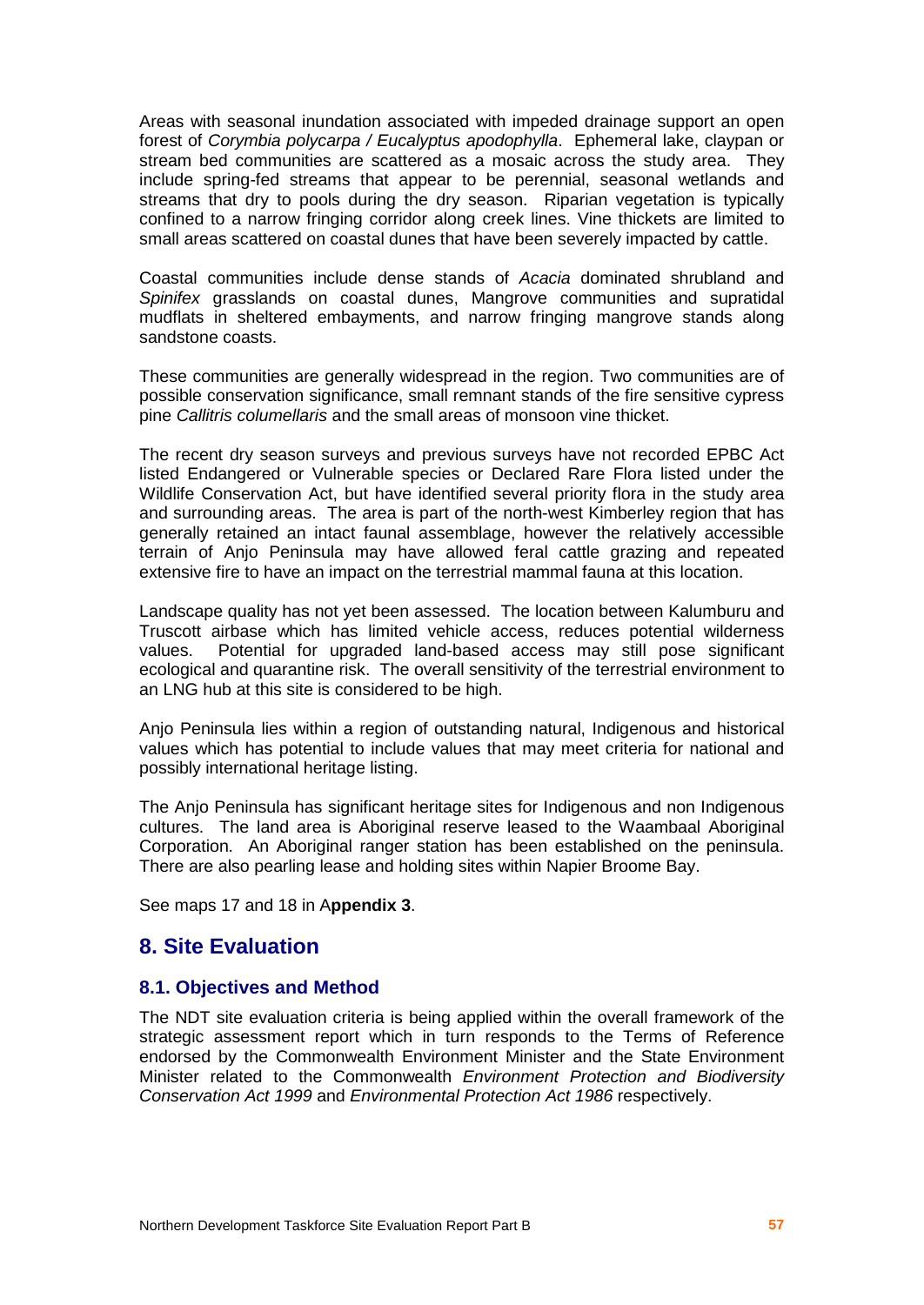The use of the matrix as a decision making tool is being limited to demonstrating the potential of cumulative impacts across a wide range of criteria and to assist with ranking prospective sites and will be supported by a range of underpinning data, reports and on ground studies.

It is also recognised that not all impacts can be quantified through available data. To overcome this, the environmental and other working groups have developed sub criteria and the use of High, Medium and Low as indicators of potential impact risk to reflect the uncertainty of knowledge implicit in areas of the State that are remote and not fully studied.

The NDT evaluation panel has subjectively assessed for potential advantage or disadvantage based on the available technical data and non technical information provided by the experts and interested parties incorporated within the NDT stakeholder process.

A six point relative scale was applied with three scales for disadvantage, minor, major and significant, neutral and two scales for advantage minor and major. The scoring reflects an assessment against this scale without the application of potential mitigation or management measures.

It is recognised that a significant environmental or heritage value or major technical constraint issue may constitute a fatal flaw for any one site and the application of a fatal flaw evaluation on a critical criterion could potentially eliminate the site from further consideration. The NDT evaluation panel has indicated where a fatal flaw may be evident and this will be confirmed following the public consultation process and further quantitative analysis where there is incomplete information.

## **8.2. The Site Evaluation Criteria Assessment**

The NDT site evaluation panel assessed each of the 11 sites identified in the Interim Report, utilising criteria published in the Strategic Assessment Terms of Reference.

Each criterion related to environmental constraints, technical attributes and socio economic impacts were rated for advantage or disadvantage.

The NDT also arranged for the environmental criteria to be independently assessed by marine and terrestrial environmental experts.

The comparative assessment is presented in **Appendix 11**.

The independent assessment panel also provided comments on specific criteria. This is presented in **Appendix 12.**

Industry provided an independent assessment of the environmental and technical criteria which was then compared with the NDT Evaluation Panel assessment at the Perth workshop held on 7 August 2008. Industry responses are included in the body of this report.

The KLC participated in the review of the panel assessment and indicated that their assessment of Indigenous heritage and cultural criteria would be submitted to the NDT through the public comment process.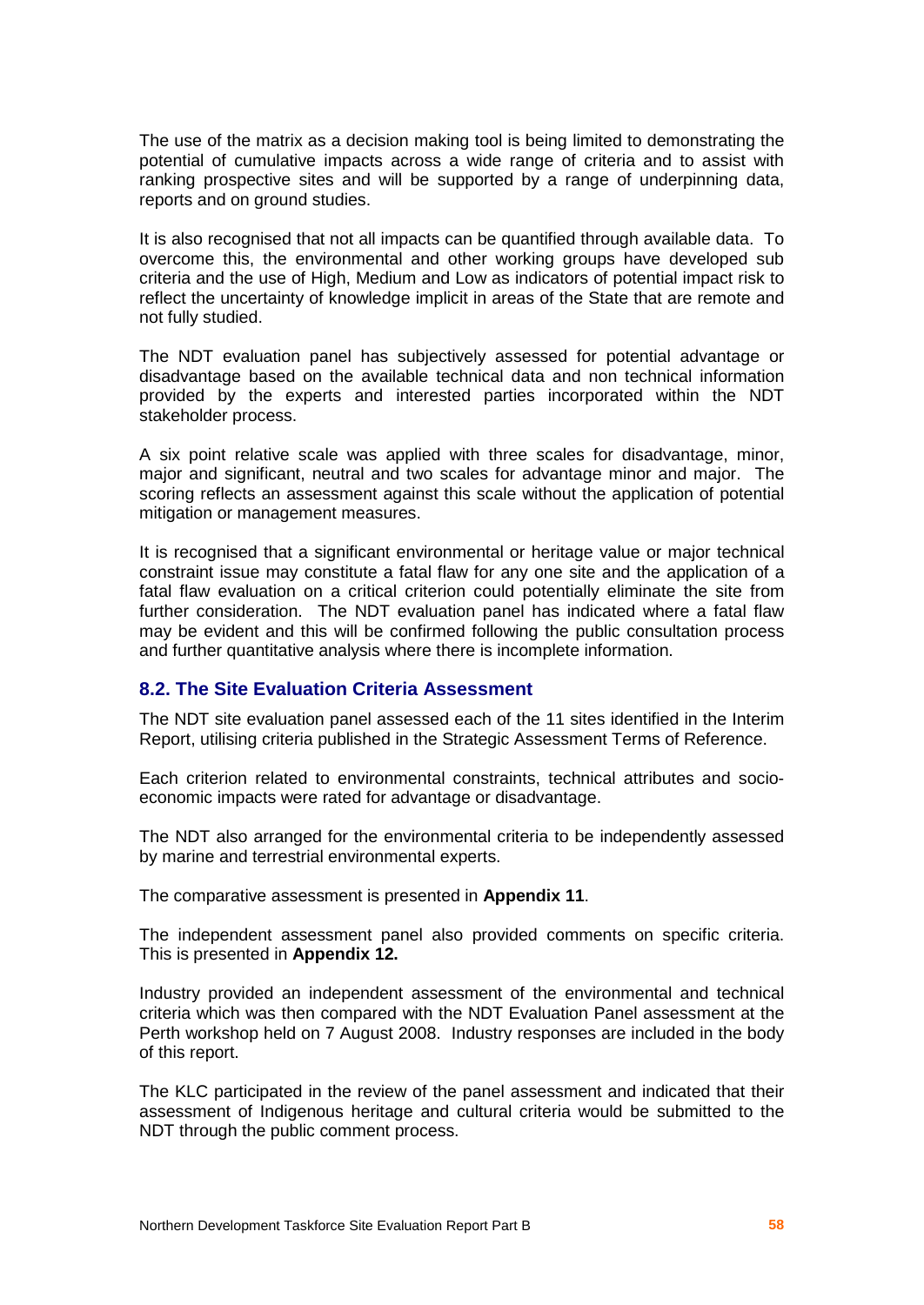## **8.3. Outcomes**

The prime objective of the this phase of the Browse Basin gas processing options assessment was to determine if there is a site or sites in the Kimberley capable of being developed as a LNG processing hub. This recognises that alternative development options to a Kimberley hub may exist and be less constrained or economically more viable than any of the Kimberley options.

The NDT Evaluation Panel recognised that a site close to the centre of the Browse Basin would make a single gas hub highly attractive to industry. One issue identified, was the relatively unexplored nature of the Browse, Canning and Roebuck Basins and the potential for future gas fields to be discovered both further north of Ichthys and south of Calliance including areas directly west of the Dampier Peninsula.

The current centre of the field favours sites such as the Maret Islands, Wilson Point and Packer Island. As demonstrated in this report, there are a number of significant environmental and heritage constraints at these locations. The NDT recognises in recommending sites further north and south of the more central locations that alternative development options such as Gas to Burrup or Gas to Darwin may prove more viable for industry.

The Woodside Browse Joint Venture indicate that Quondong/James Price Point, North Head/Perpendicular Head and Packer Island are preferred locations for their further evaluation.

The INPEX Browse Joint Venture indicates that the Maret Islands remain their preferred site with possible consideration for the Anjo Peninsula, once additional information becomes available.

## **8.4. Further Studies**

#### **Technical/environmental/heritage**

The sites recommended for further consideration in this report will be subjected to geotechnical investigation in both the terrestrial and marine areas and in Aboriginal heritage surveys. WorleyParsons Services Pty Ltd will prepare a design concept for each site cognisant of the environmental and technical constraints identified in this report. The outcome of this process will be an indication of the capacity to design a hub avoiding or minimising environmental, heritage and socio-economic impacts.

The KLC and the NDT will also undertake a program to identify ethno-biological values at each shortlisted site and work to define Indigenous landscape values, a concept yet to be the subject of academic study and hence not subject to specific assessment within the EP Act.

It is anticipated that these studies along with the considered opinion of the Traditional Owners will lead to the identification of a preferred site.

The NDT will be completing marine and terrestrial studies at the Anjo Peninsula, terrestrial studies at James Price Point, metrological ocean studies at shortlisted sites, terrestrial metrological studies and non-invasive geotechnical studies at each site.

Through the WA Marine Science Institution, the NDT has commissioned whale studies to determine the migration patterns of whales and dugongs along the Dampier Peninsula coastline. This will complement previous studies undertaken by INPEX over the past few years.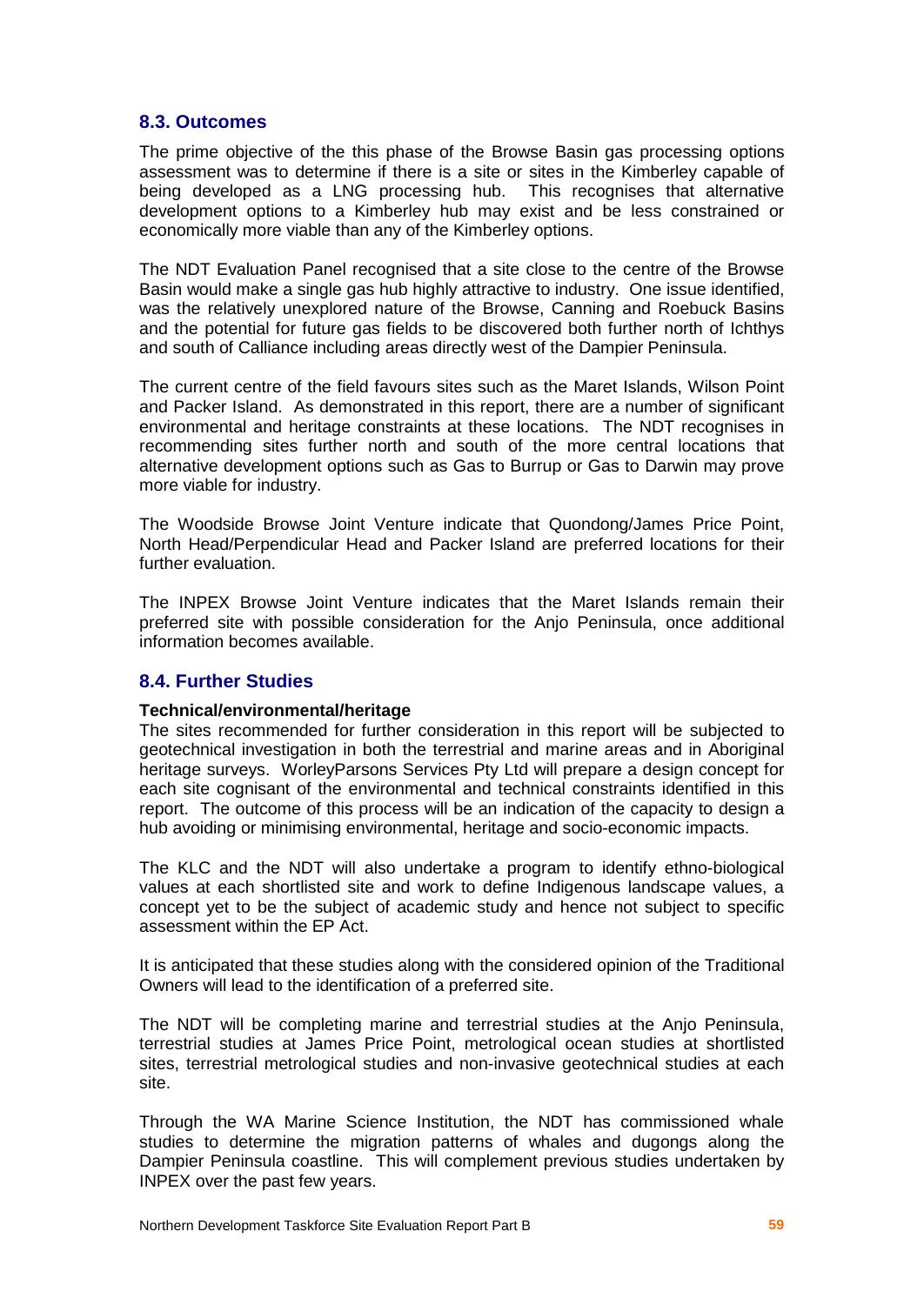

#### **Figure 5 Whale Surveys 2008, (Centre for Whale Research).**

#### **Socio-economic studies**

The NDT has established a Regional Impacts Group to pursue the evaluation of socio-economic impacts within the strategic assessment process. The objective is to provide management responses that would lead to the avoidance or mitigation of potential negative impacts of a gas hub in the West Kimberley region and maximise flow-on benefits to regional businesses and communities.

#### **Process**

Identify, analyse and plan for the management of the positive and negative impacts of the proposed West Kimberley gas processing hub on the local and regional including:

- Communities in existing towns and settlements;
- Existing industries, including tourism, fisheries, construction and mining;
- Physical and social infrastructure;
- Demand for land and housing;
- Demand for services: and
- Employment opportunities.

The region to be considered will include primarily the areas covered by the Shires of Broome and Derby/West Kimberley, but where significant impacts extend to other regions, these will be identified as appropriate.

## **Outputs**

The regional impact studies will deliver the following outcomes:

- A broad social impact assessment utilising internationally accepted methodologies;
- Recommendations for managing identified social impacts;
- Industry impact studies on tourism, fisheries, construction, mining and other industries as appropriate;
- A small business impact assessment;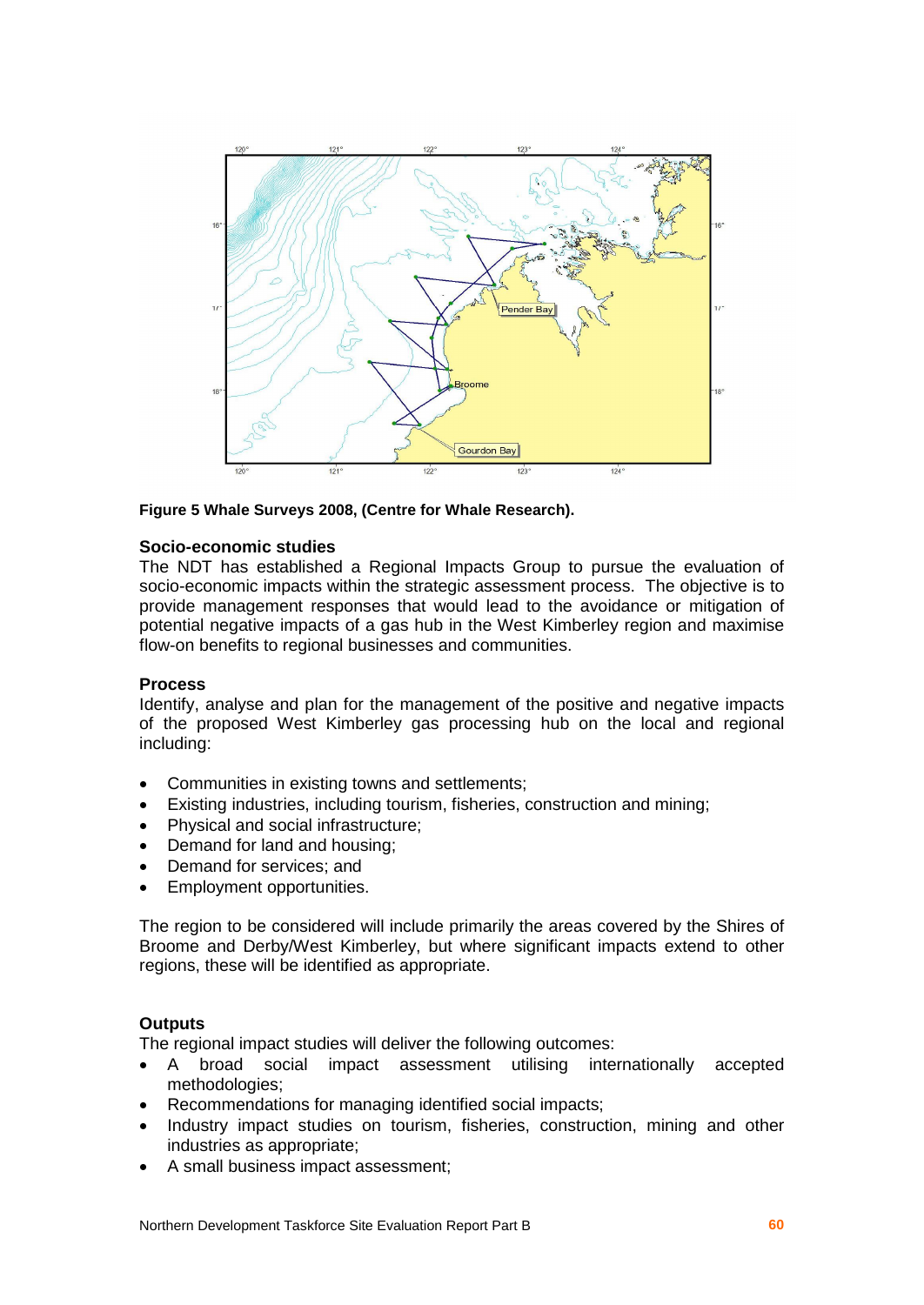- A sub-regional land use plan and structure plan, including land use within the buffer area of the selected site(s);
- A land release and housing strategy for Broome and Derby and other settlements within 100 kilometres of the hub site;
- An infrastructure plan to service the hub and increased economic activity and population;
- A demographic model of the direct and indirect population impacts of the proposed development and a government services plan to serve the increased population; and
- An education and training plan to support the provision of suitably qualified local workers and meet the needs of local and regional communities, including a strategy to maximise the employment-readiness of Indigenous people.

See **Table B** below.

| Output                               | <b>Lead Agency</b>        |
|--------------------------------------|---------------------------|
| Social impact assessment             | DPI                       |
| Industry impact studies:             |                           |
| Tourism                              | <b>Tourism WA</b>         |
| <b>Fisheries</b>                     | <b>Fisheries</b>          |
| Construction                         | <b>DHW</b><br><b>DolR</b> |
| Mining                               |                           |
| Small business impact assessment     | <b>SBDC</b>               |
| Regional land use plan and structure | <b>DPI</b>                |
| plan                                 |                           |
| Land release strategy                | LandCorp                  |
| Housing strategy                     | <b>DHW</b>                |
| Infrastructure plan                  | <b>DPI</b>                |
| Education and training plan          | DET                       |
| Government services plans:           |                           |
| <b>Local Government</b>              | <b>DLGRD</b>              |
| Health                               | Health                    |
| Police                               | Police WA                 |
| <b>Welfare Services</b>              | <b>DfC</b>                |
| Regulatory compliance                | Fisheries, DPI,           |
|                                      | others                    |

#### **Table B. Proposed Studies/Planning Framework**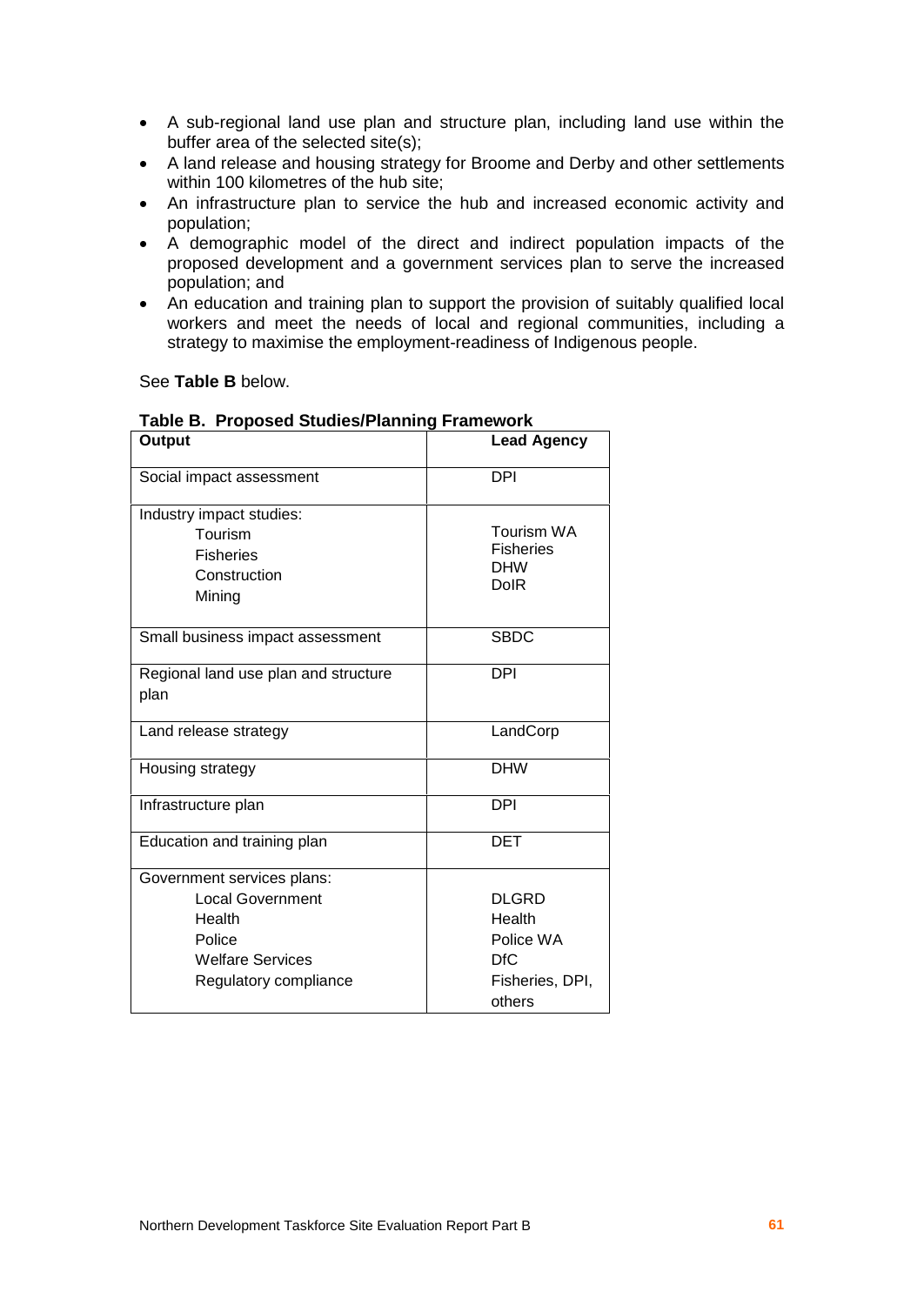## **9. Additional Sources of Information**

Australian Bureau of Statistics, Australian Census of Population and Housing 2006.

BHP Billiton, Pilbara LNG Project Site Selection Study, 2005.

Broome International Airport, passenger statistics, 2008.

INPEX Browse, Ltd. Ichthys Gas Field Development, 2008.

Kadar Pearson and Partners, Broome Accommodation Study, 2006.

Kimberley Development Commission, <http://www.kdc.wa.gov.au>

Sustainable Tourism CRC, Tourism and the Kimberley coastal waterways environmental and cultural aspects of expedition cruising, 2008. <http://www.crctourism.com.au>

TNS Social Research, Tourism Management on the Kimberley Coast, 2006.

Tourism Western Australia, Kimberley fact sheet, 2008.

Woodside Energy Ltd, Browse LNG Development, Site Identification and Assessment 2006.